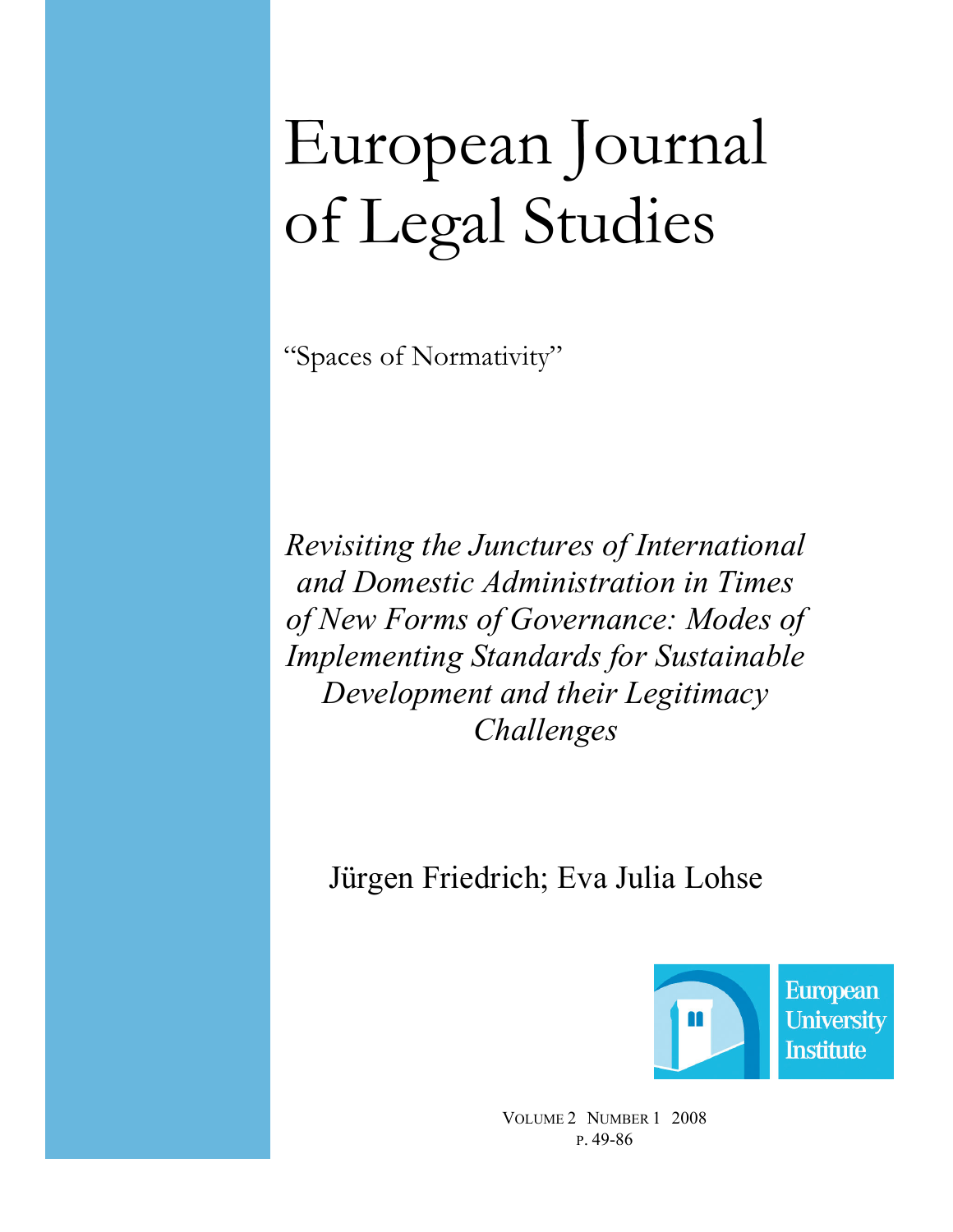# Revisiting the Junctures of International and Domestic Administration in Times of New Forms of Governance: Modes of Implementing Standards for Sustainable Development and their Legitimacy Challenges

Jürgen Friedrich and Eva Julia Lohse

## I. Introduction

 $\overline{a}$ 

In the wake of increasingly global economic, social and environmental interdependencies, new challenges for traditional forms of governance arise. They prompt the emergence of new forms of governance at the international level beyond traditional international treaty law. International organisations, for example, while often limited in their formal authority to set binding norms, frequently respond to the pressing functional necessities by developing various forms of voluntary instruments. These instruments set standards and prescribe rules of behaviour for public and private actors within the domestic normative space.<sup>1</sup>

While traditional international lawmaking safeguarded the conceptions of state sovereignty through consent and ratification requirements as well as the doctrine of subjects of international law, and thereby upheld a clear distinction between the international and domestic normative space, these new forms of governance contribute to a blurring of this distinction.<sup>2</sup> International norms aim at directly regulating private actors, and representatives of the national executive cooperate in international bodies and implement the resulting rules at home even without formal transposition or ratification. As the domestic legal sphere is thus penetrated and determined by the international legal sphere in new ways and through new processes, traditional forms of legitimacy connected to the traditional sources and procedures of law-making are called into question.

In the ongoing global scholarly effort of finding new forms of legitimacy and accountability for phenomena of global governance and administration,<sup>3</sup> we believe that it is

<sup>&</sup>lt;sup>1</sup> For an overview, compare J.E. ALVAREZ, International Organisations as Law-makers, Oxford, 2005, pp. 217-244.

<sup>&</sup>lt;sup>2</sup> For a more detailed analysis of the blurring distinction of domestic and international law and the emergence of a global administrative space, consider B. KINGSBURY, N. KRISCH and R. STEWART, "The Emergence of Global Administrative Law", Law and Contemporary Problems, 2004-2005, pp. 15-62.

<sup>&</sup>lt;sup>3</sup> The global administrative law project at New York University has inspired a global debate; see the project's website: http://iilj.org/GAL/default.asp; compare also the results of an international conference on legitimacy at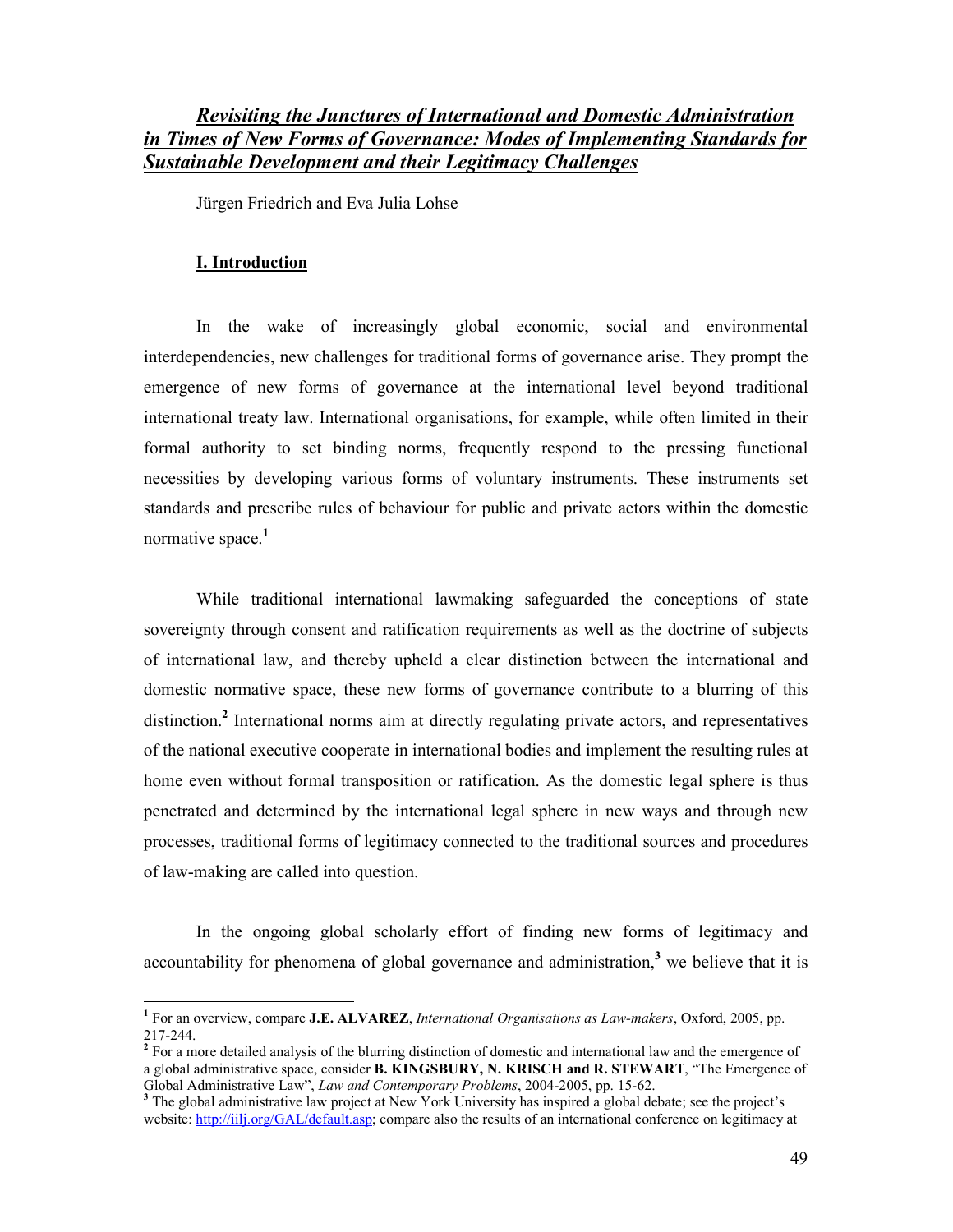paramount to take a close look at the actual functioning of particular instruments in specific regimes and issue areas, namely the field of behavioural standards in sustainable development. The diversity and fragmentation of international cooperation and administration requires a detailed regime and instrument-specific analysis of the functions and impact of the activities before one can assess and prescribe on how to improve legitimacy and accountability of such instruments. One can certainly perceive many different approaches to such an analysis. Considering that legitimacy was -in the world of traditional international treaty law- secured to a considerable extent by the proviso of domestically legitimated implementation procedures, we look at how new instruments diverge from these traditional ways. In other words, to reconsider the junctures of the domestic and international law for specific areas of governance and specific instruments will help to identify whether and why new legitimacy challenges arise from new developments.

With this paper, we attempt to provide such an analysis for the area of instruments of sustainable governance by looking at the various modes of how the norms of these instruments determine and thus internationalise domestic administration. By concentrating on a limited number of similar but nevertheless sufficiently diverse international codes of conduct that address sustainable development issues (Part II), we strive to strike the balance between specificity and generalisation. Our subsequent analysis aims to provide not only a detailed account of the impact and influence of such norms, but more importantly attempts to establish a taxonomy of various modes of implementation indicating various ways in which these norms directly determine administrative or private action (Part III).

We thereby aspire to underscore existing theoretical assumptions on the impact of nonbinding norms on domestic law with examples. While there is a growing body of scholarship investigating the emergence of global administration and administrative law, detailed accounts of the impact on the national administrative law and governance are rare.<sup>4</sup> Even though the analysis takes German administrative and constitutional doctrine as a point of departure, it carefully draws general conclusions on the impact of such norms with the help of examples from other legal cultures, owing to the fact that administration functions

the Max Planck Institute for Comparative Public and International law, in R. WOLFRUM and V. RÖBEN,

Legitimacy in International Law, Heidelberg 2008.<br><sup>4</sup> For notable exceptions in German scholarship, see **B.-O. BRYDE**, Internationale Verhaltensregeln für Private – Völkerrechtliche und verfassungsrechtliche Aspekte, Frankfurt am Main, 1981, pp. 21-41; C. TIETJE,

Internationalisiertes Verwaltungshandeln, Berlin, 2001, which has a clear focus on binding international instruments.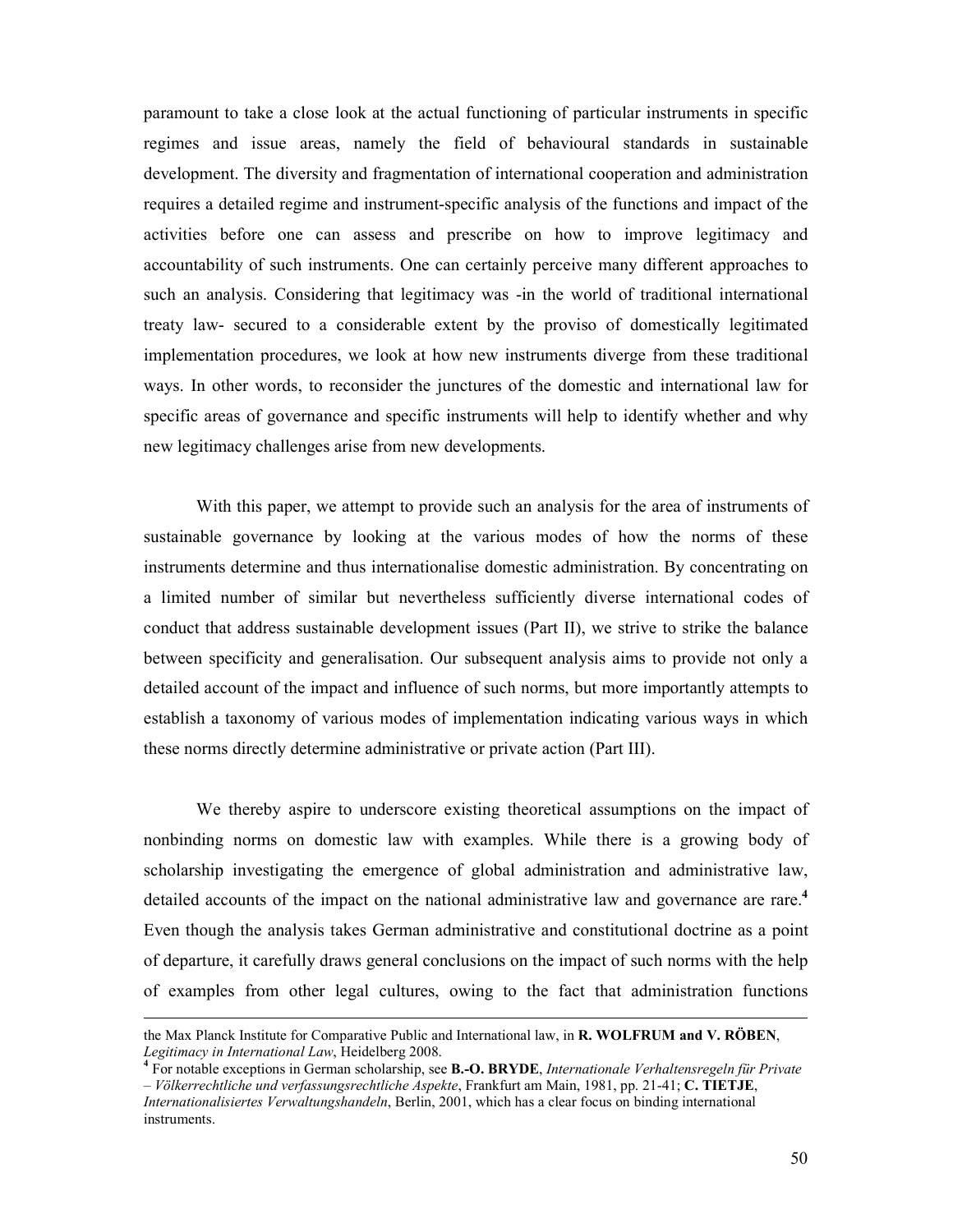differently throughout legal cultures.<sup>5</sup> Administration is thus widely understood as the selfdependent formation and organisation of a polity within the legal framework through measures aimed at realising the objectives promulgated by legislation. <sup>6</sup> For the sake of reducing complexity, we omit possible interrelationships between international nonbinding norms and international treaty law, since our focus is on direct implementation into domestic law and administrative action. This process of implementation may in some cases but not necessarily be indirectly enhanced through treaty law incorporating soft law. Throughout the analysis and in our conclusion we attempt to juxtapose the identified taxonomy of modes of implementation with specific legitimacy challenges arising in each particular case, thereby indicating the need for reform and further research (Part IV).

#### II. International codes of conduct

 $\overline{a}$ 

Three expressly voluntary codes of conduct<sup>7</sup> and the activities pertaining to their implementation provide the background for this study. The selection stands for three fundamental regulatory problems in international (environmental) affairs, namely common goods protection, trade of dangerous goods and regulation of multinational enterprises, which had at least at the time of the adoption of the instruments not been adequately addressed by international law. Instead, international organisations attempted to fill the regulatory gap with nonbinding codes of conduct and various international compliance-enhancing mechanisms. The three cases therefore illustrate efforts of international organisations to respond to functional necessities with expressly voluntary instruments in the absence of international regulation by states.

<sup>&</sup>lt;sup>5</sup> For an overview of different administrative traditions, see C. HARLOW, "European Administrative Law and the Global Challenge", in **P. CRAIG and G. DE BURCA**, *The Evolution of EU Law*, Oxford, 1999, pp. 263-265, at p. 267.

 $6$  Cf D. EHLERS, in H.-U. ERICHSEN and D. EHLERS, Allgemeines Verwaltungsrecht, Berlin, 2006, Sections 1 I 2 (5-ff) and 1 V 1 (34-ff); see also **D.D. BARRY and H.R. WHITCOMB**, The Legal Foundations of Public Administration, St Paul, 1981, p. 53.

<sup>7</sup> Cf FAO Code of Conduct on Responsible Fisheries, Article 1; FAO Code on the Distribution and Use of Pesticides, Article 1 § 1; OECD Guidelines for Multinational Corporations, § 1.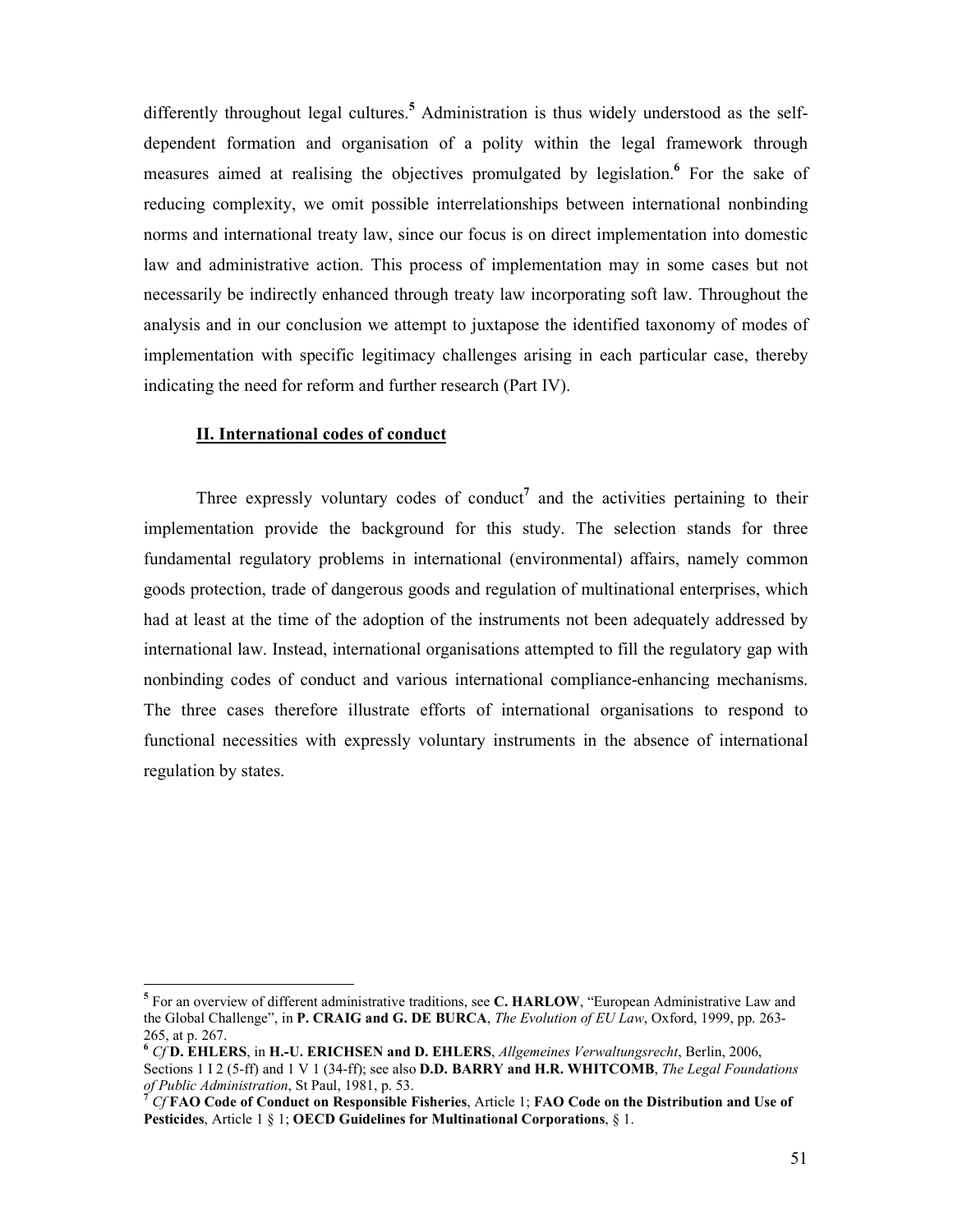# A. Fisheries regulation: The FAO Code of Conduct for Responsible Fisheries

The Code of Conduct for Responsible Fisheries (henceforth, "CCRF")<sup>8</sup> was unanimously adopted by the FAO Conference on 31 October 1995 as part of a resolution.<sup>9</sup> The CCRF is explicitly voluntary (Article 1  $\S$  1). The central aim of the CCRF is to ensure sustainable exploitation of aquatic living resources in harmony with the environment. It contains principles and proposes measures and policies for better conservation, management and the utilisation of marine living resources, as well as standards regarding trade and marketing of fish. It is meant to apply to all fisheries. Addressees of the Code are all states irrespective of their membership to the FAO, but also governmental and non-governmental regional and global organisations as well as fishing entities and all persons engaged in activities related to fisheries.

The main document of the CCRF is further supplemented by numerous more precise Technical Guidelines on Implementation and Supplementary Guidelines and by several International Plans of Action.<sup>10</sup> A salient feature of the CCRF is the follow-up mechanism by which the FAO attempts to enhance the implementation of the Code. In addition to extensive compliance assistance programmes directed mainly at capacity building and support of developing countries, the FAO has established what can be classified as a reporting and monitoring system. According to this system, "members would provide information on national implementation using a questionnaire to be designed by the Secretariat".<sup>11</sup>

<sup>&</sup>lt;sup>8</sup> For a detailed analysis of the FAO Fisheries Code, see W. EDESON "The Code of conduct for Responsible Fisheries: An Introduction", *International Journal of Marine and Coastal Law*, 1996, p. 233; "Closing the Gap: The Role of Soft International Instruments to Control Fishing", Australian Yearbook of International Law, 1999, pp. 83-104; "Soft and Hard Law Aspects of Fisheries Issues: Some Recent Global and Regional Approaches", in M.H. NORDQUIST, J.N. MOORE and S. MAHMOUDI, The Stockholm Declaration and the Law of the

Marine Environment, 2003, pp. 165-180; G. MOORE, "The Code of Conduct for Responsible Fisheries", in E. HEY, Developments in International Fisheries Law, 1999, pp. 85-105.

<sup>&</sup>lt;sup>9</sup> FAO, Conference Resolution 4/1995, 31 Oct. 1995, § 1; the text of the resolution is attached as Annex 2 to the CCRF, www.fao.org.

<sup>&</sup>lt;sup>10</sup> W. EDESON, "The International Plan of Action on Illegal Unreported and Unregulated Fishing: The Legal Context of a Non-Legally Binding Instrument", International Journal of Marine and Coastal Law, 2001, pp. 603-623.

<sup>&</sup>lt;sup>11</sup> It had been agreed upon by the FAO Council at its 112th session in 1997 following a proposal from the Committee on Fisheries (COFI); FAO COFI, Report of the 22nd session of the Committee on Fisheries, 17-20 Mar. 1997, FAO Fisheries Report No 562 FIPL/R562 (En), § 29.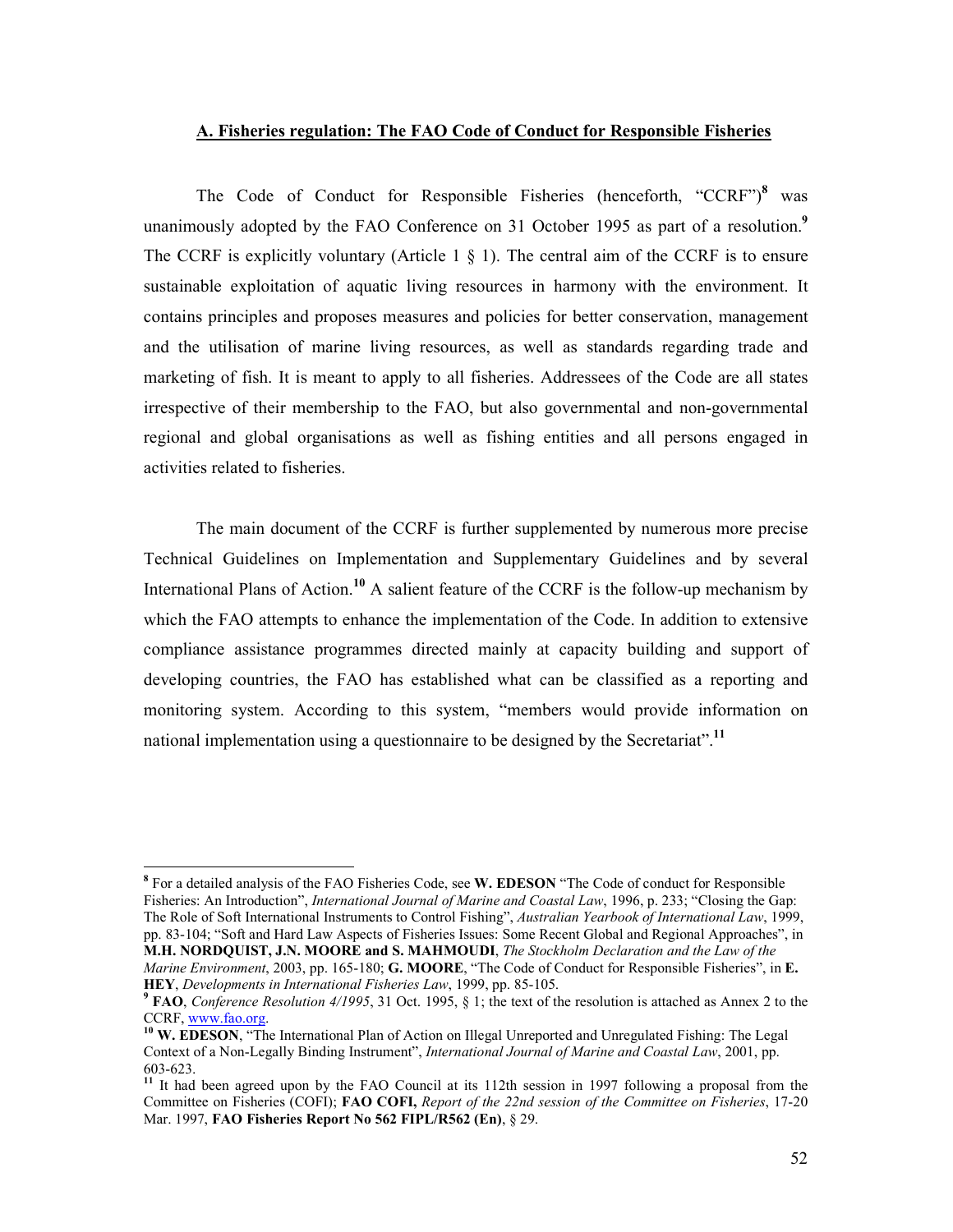# B. Regulation of pesticides and chemicals: The FAO Pesticide Code and UNEP's London Guidelines as precursors of the PIC Convention

The FAO International Code of Conduct on the Distribution and Use of Pesticides (henceforth, "Pesticides Code"), $^{12}$  adopted by the FAO Conference in 1985, and the UNEP London Guidelines for the Exchange of Information on Chemicals in International Trade<sup>13</sup> adopted as a decision by UNEP's Governing Council in 1987, represent an outstanding example of the successful joint effort of two international organisations to use nonbinding codes of conduct to establish and implement international standards on pesticide and chemical regulation. In 1989, both organisations amended their respective instruments to include the principle and procedure of "prior informed consent" (henceforth, "PIC"). The voluntary procedure provided the basis for the Rotterdam Convention on the Prior Informed Consent Procedure for Certain Hazardous Chemicals and Pesticides in International Trade (henceforth, "PIC Convention"). It was adopted in 1998 and entered into force in 2004 and largely reflects the voluntary procedure.

# C. Regulation of corporate behaviour: The OECD Guidelines

The OECD Guidelines for Multinational Enterprises (henceforth, "OECD Guidelines")<sup>14</sup> were adopted in 1976 as part of a declaration on international investment and multinational enterprises and extensively revised by 2000. The Guidelines and their procedures of implementation are remarkable for the comprehensive notice-and-comment procedures which ensure broad participation of advisory bodies, including NGOs, via OECD Watch. The Guidelines establish explicitly voluntary<sup>15</sup> standards of behaviour for business enterprises operating in and from adhering countries. The aim of the Guidelines is to improve corporate responsibility in a broad range of areas as diverse as human rights, labour relations and consumer protection and, since 1991, environmental stewardship. Although mainly directed at enterprises, the Guidelines equally address governments, as is illustrated by their recommendation that governments should encourage and promote the use of the Guidelines

<sup>&</sup>lt;sup>12</sup> FAO Conference, Resolution  $10/85$ , 28 Nov. 1985, www.fao.org.

<sup>&</sup>lt;sup>13</sup> UNEP Governing Council, *Decision 14/27*, 17 June 1987.

<sup>&</sup>lt;sup>14</sup> OECD, Guidelines for Multinational Enterprises, I.L.M., 1976, p. 969; for the most recent version of the Guidelines after an extensive review in 2000, see **OECD**, The OECD Guidelines for Multinational Enterprises: Revision 2000, www.oecd.org/daf/investment/guidelines.

<sup>&</sup>lt;sup>15</sup> OECD Guidelines, Chapter I,  $\S$  1 reads: "observance of the *Guidelines* by enterprises is voluntary and not legally enforceable" [emphasis added].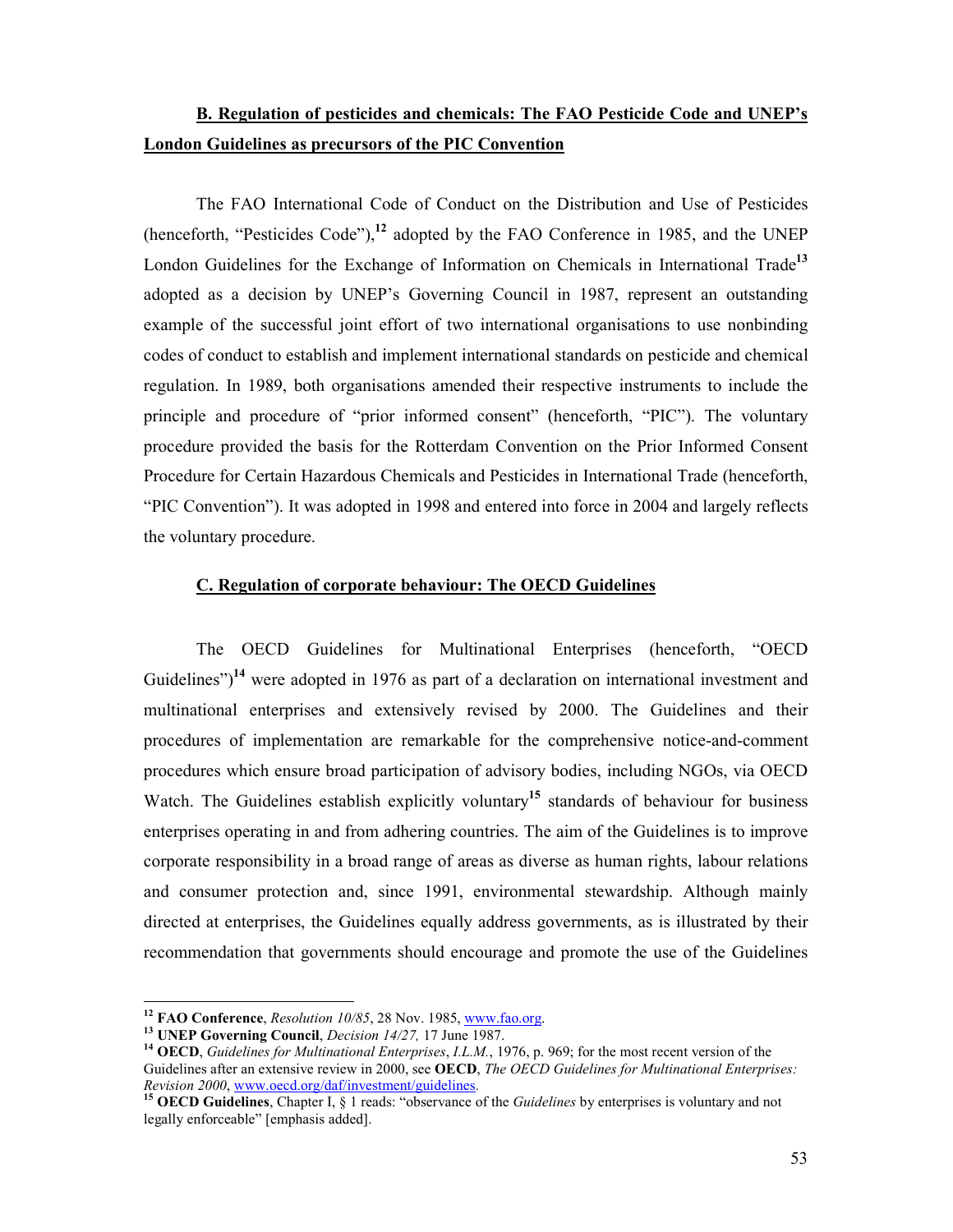by the enterprises operating from their territory.<sup>16</sup> Although formally adopted as a declaration outside the framework of the OECD, the OECD Council immediately after the adoption decided<sup>17</sup> that the OECD would take over the task of implementing the declaration.<sup>18</sup> In line with the general approach of the Guidelines to directly address enterprises, the thus-developed international implementation procedures comprise a remarkable complaint procedure allowing interested persons or groups to challenge activities of multinational enterprises.

# III. A taxonomy of modes of implementation: How international codes of conduct enter the national normative space

# A. Policy-making and action plans

One objective of codes of conduct is to change the general policy of a state.<sup>19</sup> This may occur through parliamentary or executive legislative acts, but mostly it is not undertaken by the administration itself but by the governing part of the executive. This is not a legal effect strictly speaking. Yet, it furthers implementation by legislation and administrative action and therefore, in the long run, it has legal consequences, also by serving as a point of reference for future legislation or lower level administrative action.

For example, the influence of the CCRF and its accompanying International Plans of Action at the policy-making level of the EC is clearly visible. The Green Paper on the Future of the Common Fisheries Policies adopted by the EC Commission expressly draws on the CCRF as an expression of the "large worldwide consensus on the overall objective of fisheries policy" when suggesting the basic principles of the new policy.<sup>20</sup> Furthermore, the International Action Plans are implemented by Community Action Plans and expressly referred to.<sup>21</sup> Codes of conduct are thus used as a source of authority for new strategies.

<sup>&</sup>lt;sup>16</sup> OECD Guidelines, Chapter I,  $\S\S 2$  and 10.

<sup>&</sup>lt;sup>17</sup> OECD, Decision of the Council on Inter-governmental Consultation Procedures on the Guidelines for Multinational Enterprises, 21 June 1976,  $C(1976)$  117, §§ 1-4.

<sup>18</sup> Ibid., Preamble.

 $19$  D.J. DOULMAN, The Code of Conduct for Responsible Fisheries: The Requirement for Structural Change and Adjustment in the Fisheries Sector, FAO, Nov. 1998, Heading V, www.fao.org.

 $20$  European Commission, Green Paper on the Future of the Common Fisheries Policy, 20 Mar. 2001, COM(2001) 135 final.

 $21$  European Commission, Communication from the Commission to the Council and the European Parliament Laying Down a Community Action Plan for the Conservation and Sustainable Exploitation of Fisheries Resources in the Mediterranean Sea under the Common Fisheries Policy, 9 Oct. 2002, COM(2002) 535 final, § 3 (4) (3); compare also European Commission, Community Action Plan for the Eradication of Illegal, Unreported and Unregulated Fishing, 28 May 2002, COM(2002) 180, § 1.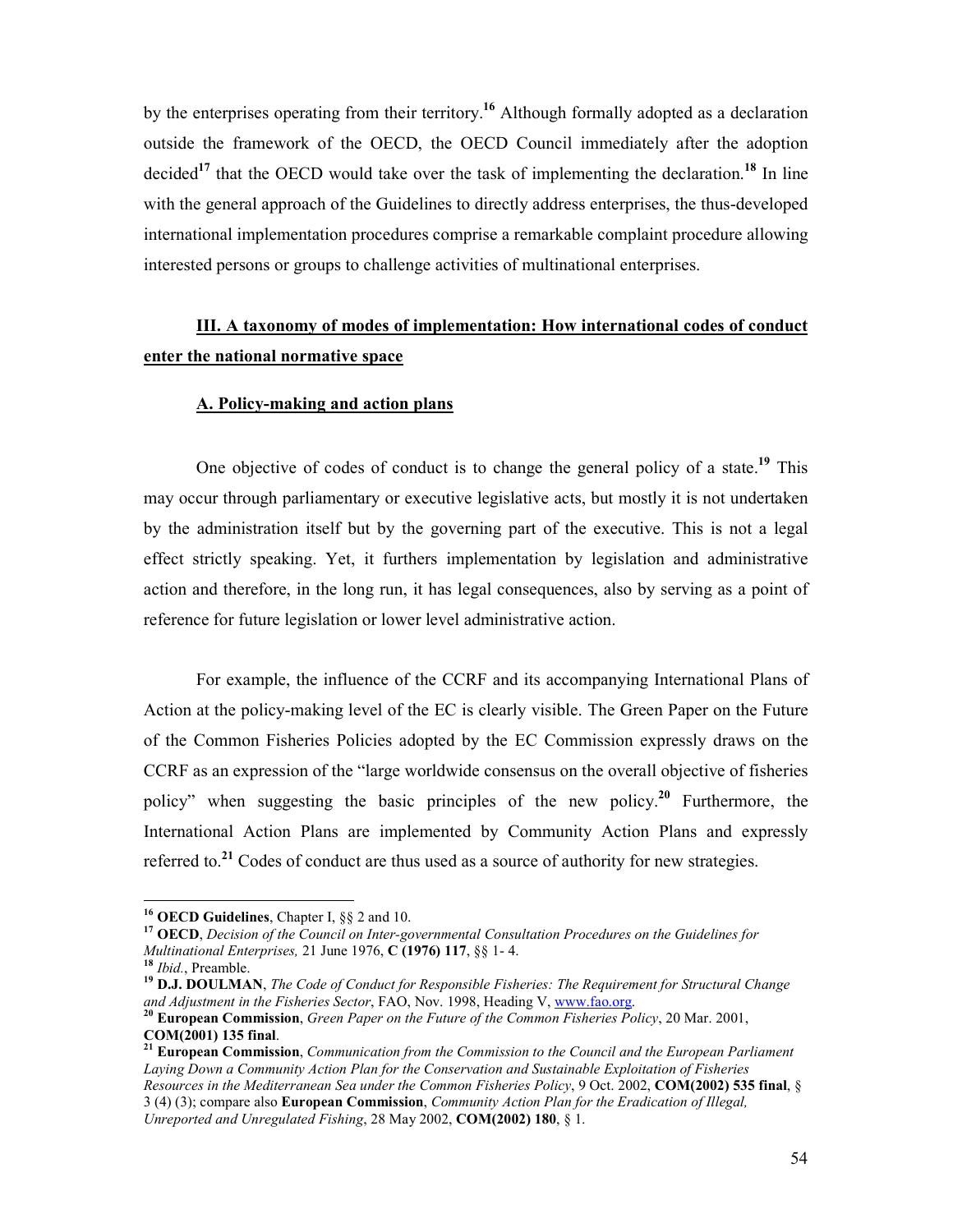Comprehensive policies by national governments raise awareness with local authorities to the issues of the codes of conduct and change their behaviour -formally based on law or not- when applying administrative measures. This is reflected by the 'call' to the local governments of the coastal states of India to translate policy into action by setting up legal tools and implementing mechanisms while directly referring to international obligations under the CCRF. The change in paradigms in fishery policy is supposed to mirror every component of the CCRF.<sup>22</sup>

# B. Specific legislative implementation: Establishment of a legal framework for administrative action

The nonbinding nature of the instruments does not prevent states from legislating accordingly. Nonbinding international standards then alter national law as national legislation in the spirit and sometimes even with the wording of the codes of conduct is adopted or references to international codes of conduct are included in legislative acts.

Even though changes in the 'law in the books' may not always translate into actual environmental improvement<sup>23</sup> and major implementation problems -in particular in developing countries- severely limit actual environmental effectiveness, $^{24}$  formal compliance with nonbinding instruments is often remarkable. For instance, ninety-five percent of the responding FAO members reported to have legislation and policies in place which are

 $^{22}$  Government of India, Ministry of Agriculture, Department of Animal Husbandry & Dairying, Indian Comprehensive Marine Fishing Policy, New Delhi, Nov. 2004, Foreword, http://dahd.nic.in/fishpolicy.htm; see also "Agenda items for discussion during the Conference of the State Ministers of Fisheries on 24th February 2007 at New Delhi", www.dahd.nic.in.

<sup>&</sup>lt;sup>23</sup> See, *e.g.*, L. SOCHEATA, "Report on Cambodia", in FAO, Regional Office for Asia and the Pacific, Proceedings of the Asia Regional Workshop on the Implementation, Monitoring and Observance, International Code of Conduct on the Distribution and Use of Pesticides, Bangkok, Thailand, 26-28 July 2005, RAP Publication 2005/29, Bangkok, 2005, http://www.fao.org/docrep/008/af340e/af340e07.htm#bm07; "though existing regulations, Sub-decree 69 addressing that the disposal of waste and unwanted pesticides and empty containers should be permitted […] but procedures to discard them have not been established yet" and "plans have been developed for the enforcement of pesticide legislation, but still need to be implemented"; see also FAO, Analysis of Government Responses to the Second Questionnaire on the State of Implementation of the International Code of Conduct on the Distribution and Use of Pesticides, Article 3, on pesticide management, http://www.fao.org/ag/agp/agpp/pesticid/manage/quest2/intro.htm, and Article 5.

<sup>&</sup>lt;sup>24</sup> For the implementation problems regarding the CCRF, consider **D. BARNHIZER**, "Waking from Sustainability's 'Impossible Dream': The Decisionmaking Realities of Business and Government", Georgetown International Environmental Law Review, 2006, pp. 595-609, at p. 677; N. ALAM et al., "Compliance of Bangladesh Shrimp Culture with the FAO Code of Conduct for Responsible Fisheries: A Development Challenge", Ocean and Coastal Management, 2005, pp. 177-188, at p. 186.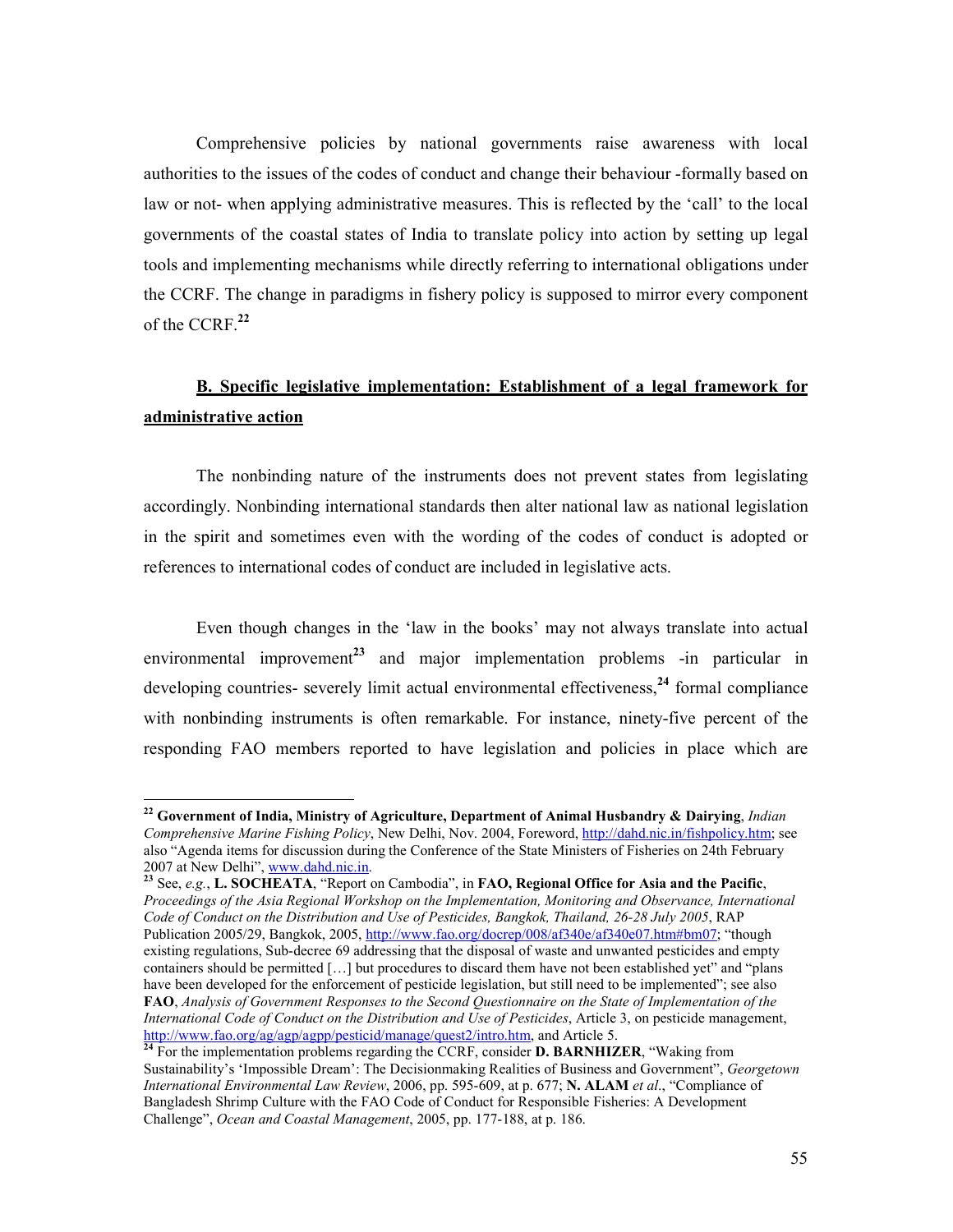partially or totally in conformity with the CCRF, and nine out of ten states reported to be either in conformity or were working towards conformity in both policy and legal domains.<sup>25</sup> A recent independent expert evaluation confirms these results by emphasising the "very considerable impact" of the code on worldwide fisheries management by both developing and developed states.<sup>26</sup>

The impact of the codes of conduct is not limited to less developed countries. For instance, seventy percent of the FAO member states are using the vessel monitoring systems recommended by the CCRF.<sup>27</sup> Yet, established legal orders recur less often to international instruments, as frequently the existing legislative instruments had already been in accordance with the international codes.<sup>28</sup> The Indian government, for instance, stresses that the "Insecticide Act, 1968, and the rules framed there under take care of […] all the provisions of the Code of Conduct" on the Distribution and Use of Pesticides.<sup>29</sup> Likewise, according to the Implementation Plan for the Code of Conduct for Responsible Fisheries by the U.S. National Marine Fisheries Service, the ideas of the CCRF had already been part of U.S. fisheries legislation before the CCRF had been negotiated.<sup>30</sup> However, the 1976 Magnuson-Stevens Fishery Conservation and Management  $Act<sup>31</sup>$  had to be amended by the 1996 Sustainable Fisheries  $Act^{32}$  in order to capture most of the principles of responsible fisheries in Articles 6 to 8 of the CCRF.

<sup>&</sup>lt;sup>25</sup> FAO COMMITTEE ON FISHERIES, Twenty-Seventh Session, 5-9 March 2007, Progress in the Implementation of the 1995 Code of Conduct for Responsible Fisheries, related International Plans of Action and Strategy, COFI/2007/2, § 6.

<sup>&</sup>lt;sup>26</sup> FAO, Independent External Evaluation of the Food and Agriculture Organization, FAO: The Challenge of Renewal, Working Draft, July 2007, http://www.fao.org/unfao/bodies/IEE-Working-Draft-Report/K0489E.pdf, § 425.

<sup>&</sup>lt;sup>27</sup> FAO Newsroom, "Global Code for sustainable fishing turns 10: FAO calls for renewed efforts to improve fisheries management on 10th anniversary of code's adoption", 31 Oct. 2005, www.fao.org/newsroom/en/news/2005/1000112/index.html.

<sup>&</sup>lt;sup>28</sup> One has to be careful to conclude from the existence of laws in conformity with the international codes that this is always due to compliance with international law as many (Western) laws date from before the negotiation of the 1985 Pesticides Code or the 1995 CCRF respectively. Especially in Canada, the change of attitude towards exploitation of marine resources had occurred before the CCRF and had even furthered and largely influenced its negotiation. See Canadian Fisheries, Responsible Fisheries Summary, Code of Conduct for Responsible Fishing Operations, Dec. 2003, available through Fisheries and Oceans Canada.

M. SINGH, "Report on India", in FAO, Regional Office for Asia and the Pacific, Proceedings of the Asia Regional Workshop on the Implementation, Monitoring and Observance, International Code of Conduct on the Distribution and Use of Pesticides, Bangkok, Thailand, 26-28 July 2005, RAP Publication 2005/29, Bangkok, 2005, www.fao.org/docrep/008/af340e/af340e0i.htm.

<sup>&</sup>lt;sup>30</sup> U.S. Department of Commerce, National Oceanic and Atmospheric Administration, National Marine Fisheries Service, Implementation Plan for the Code of Conduct for Responsible Fisheries, July 1997, http://www.nmfs.noaa.gov/plan.html.

<sup>&</sup>lt;sup>31</sup> Magnuson-Stevens Fishery Conservation and Management Act, 16 U.S.C. 1801-1882, 13 Apr. 1976. <sup>32</sup> Sustainable Fisheries Act, Public Law 104–297, 11 Oct. 1996.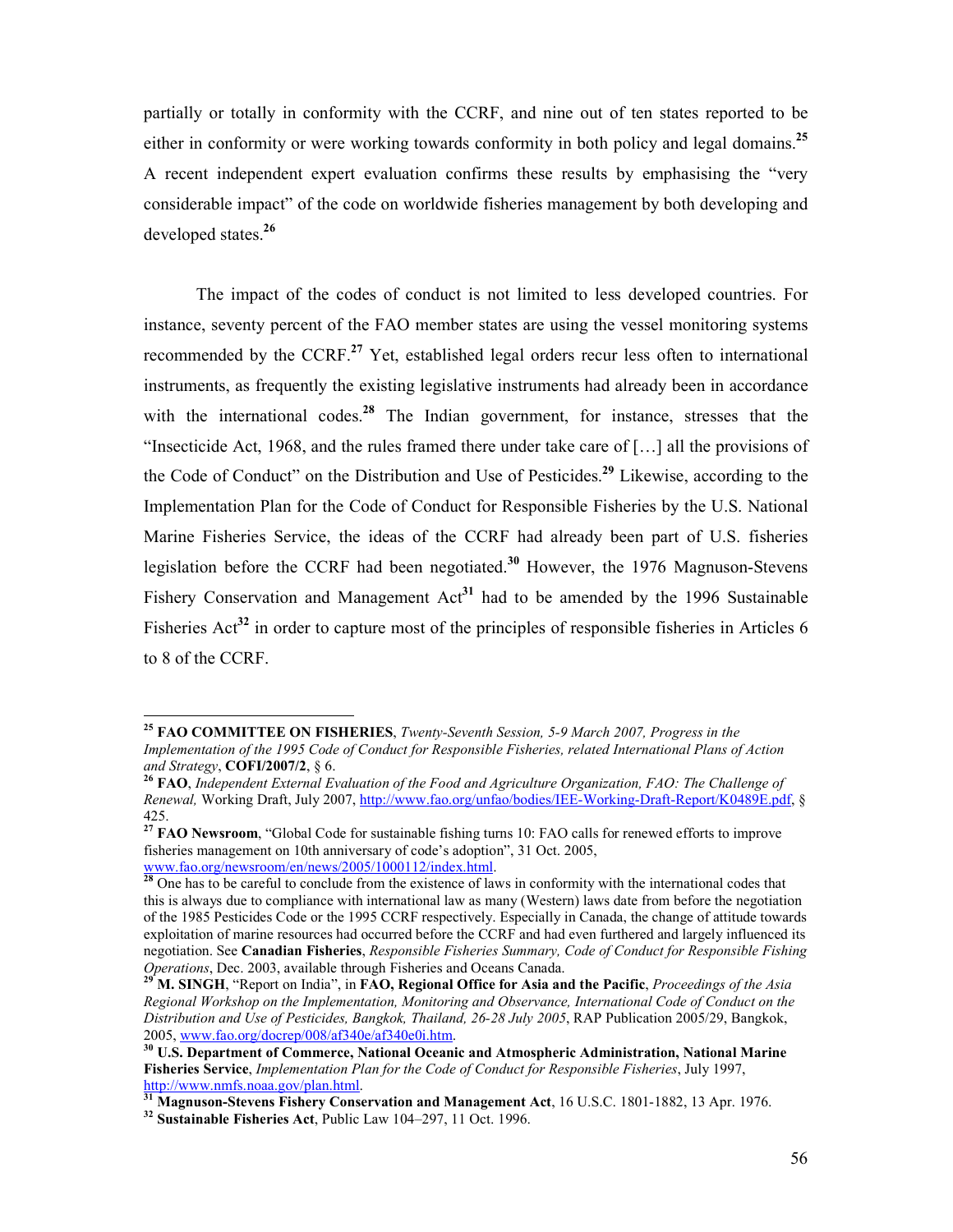# 1. The need for legislative implementation

Code-specific legislation is the only way the legislature can oblige the national administration to respect and implement the nonbinding international standards. In contrast to international treaties, nonbinding codes of conduct neither become part of the national legal order for monist systems nor do they have to be transposed into national law for dualist systems. Thus, the national administration is not *per se* legally bound by them.<sup>33</sup> State action in relation to its citizens is only possible within the framework of the respective administrative and constitutional law. As administrative power is delegated power that can only be exercised within the framework of law and in reliance on competences assigned by the legislature, the legislature has to transform codes of conduct into binding national law if it strives to guarantee compliance.<sup>34</sup> Without a specific legislative act, specific actions in accordance with the respective code of conduct would not be guaranteed but be dependent on the respective inclination of administrative officials and the breadth of their discretionary power.<sup>35</sup> Legislation is thus used in order to 'program' administrative behaviour in the spirit of the codes of conduct.<sup>36</sup> Transposing nonbinding international standards into binding national law carries the advantage of preventing legal uncertainty. Moreover, uniform legislation within one state guarantees a level playing field for private actors.

Legal acts are also needed to underscore a change in policy by introducing new institutions, instruments and agencies competent to enforce and implement the legislation in accordance with the code of conduct. $37$  This appears to be the first essential step to face

 $\ddot{\phantom{a}}$ 

http://www.fao.org/fi/eims\_search/1\_dett.asp?calling=simple\_s\_result&lang=en&pub\_id=223166.

 $33$  For the German legal order, see C. TIETJE, Internationalisiertes Verwaltungshandeln, supra note 4, pp. 608-613 and 622-623; who emphasises that Article 20 § 3 of the German Constitution -"all state power is bound by law and statutes"- obviously does not include non-binding international norms, nor does Article 59 § 2 of the German Constitution, which demands that international treaties have to be transposed by national statutory law. <sup>34</sup> European Commission, *Action plan for the eradication of illegal, unreported and unregulated fishing*, 28

May 2002, COM (2002) 180, Article 2  $\S 2$ , "to give binding effect to [...] instruments"; the European Commission further proposes that Community rules banning trade in fishery products taken in breach of international agreements on responsible fishing are adopted, thus seeking an efficient way to enforce norms on responsible fishing; although the action plan speaks of "international agreements", the nonbinding CCRF is likely to be included, as the European Commission explicitly refers to the CCRF and the Action Plan to prevent illicit, unreported and unregulated fishing by the FAO-COFI of 23 June 2001 in the introduction.  $35$  See *infra*, for an analysis of implementation without specific legislative acts: Part III, C, 2 and 3.

<sup>&</sup>lt;sup>36</sup> This is proposed by A. FAGENHOLZ, "A Fish in Water: Sustainable Canadian Atlantic Fisheries Management and International Law", University of Pennsylvania Journal of International Economic Law, 2004, pp. 639-667, at p. 641; see also **D.J. DOULMAN**, *Requirement for Structural Change, supra* note 19, Heading V.

<sup>&</sup>lt;sup>37</sup> See Indian Comprehensive Marine Fishing Policy, *supra* note 22, Articles 5  $\S$  1, 5  $\S$  4 and 9  $\S$  0; FAO, Making Global Governance Work for Small-Scale Fisheries, New Directions in Fisheries, A Series of Policy Briefs on Development Issues, No 9, Rome, 2007,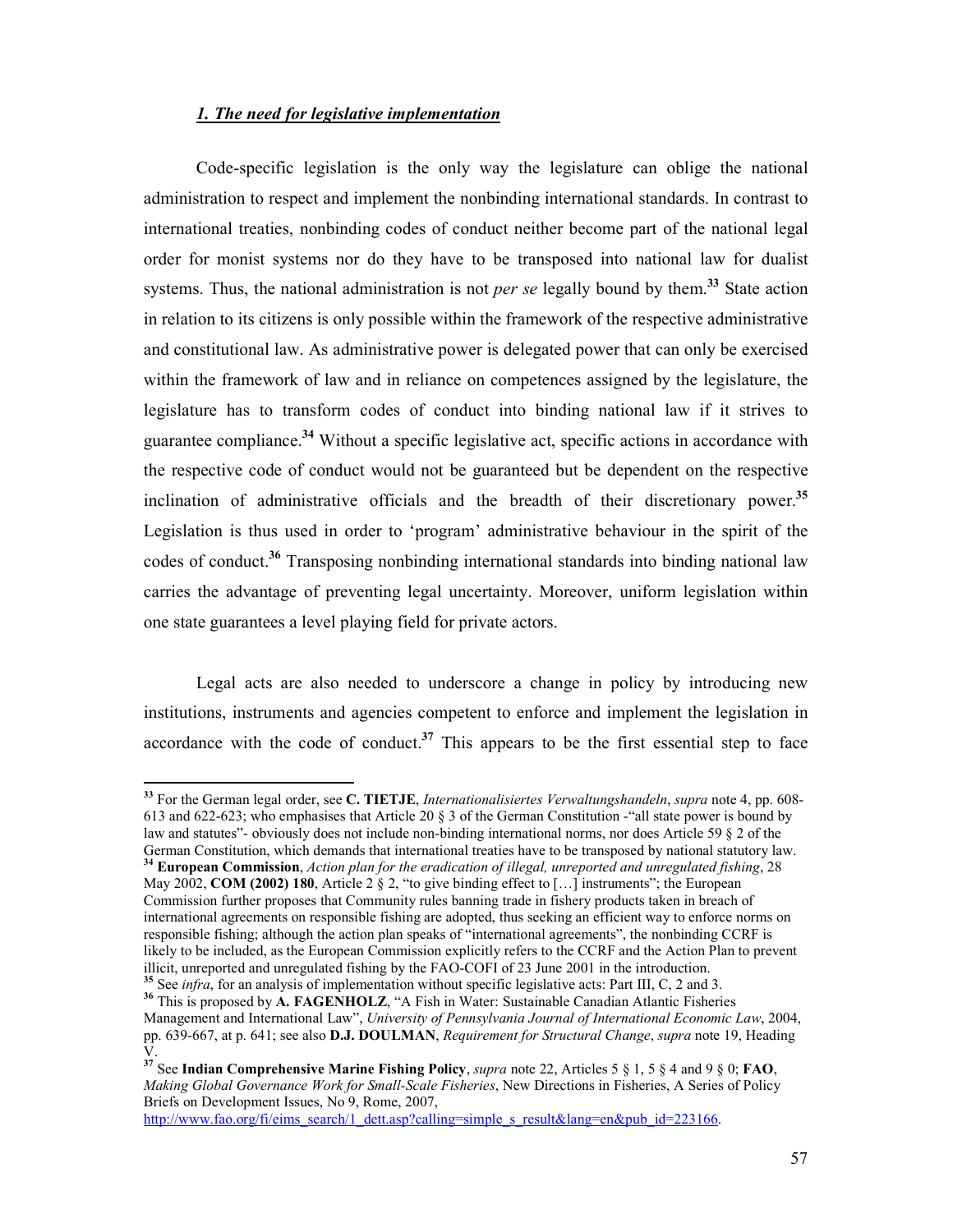institutional shortcomings identified by the FAO as a fundamental problem in the implementation of the codes.<sup>38</sup> For example, the Indian government established a Coastal Aquaculture Authority in order to promote environment-friendly and responsible aquaculture.<sup>39</sup> Also, the number of developing countries without an approved legislative authority to regulate the distribution and use of pesticides has significantly decreased between 1986 and 1993 after the Pesticides Code had been elaborated.<sup>40</sup> Likewise, the government of the Republic of Korea adopted a full pesticides registration scheme pursuant to Article 3 and Article 6  $\S$  1 (2) of the Pesticides Code.<sup>41</sup>

A transposition into national law also becomes indispensable when codes do not contain detailed rules, but rather define goals which can be reached by different means. For example, Article 7 § 6 (9) of the CCFR reads "states should take appropriate measures to minimize waste, discards, catch by lost and abandoned gear"; therefore, leaving a broad margin for the state to decide how it is going to fulfil this 'obligation' and leaving leeway to adapt laws to national particularities.<sup>42</sup> Legislation that defines the means of administrative and factual implementation then becomes indispensable. This task of defining the national policy should rest to a large amount with the national legislator as the directly legitimated sovereign.<sup>43</sup>

 $38$  FAO Fisheries and Aquaculture Department, "Backgrounder: National Governance of Fisheries", http://www.fao.org/fi/website/FIRetrieveAction.do?dom=topic&fid=12261; see also FAO COFI, Regional Statistical Analysis of Responses by FAO Members to the 2006 Questionnaire on the Code of Conduct for Responsible Fisheries Implementation, 2007, unpublished, available through the FAO, p. 25, table 40, where institutional weaknesses are identified as constraints to implementation by 29% of the responding members, second after financial problems; H. LAZOUMAR, "Législation phytosanitaire pour les pays du Sahel", Journées d'études sur la protection des végétaux dans le Sahel, 1993, pp. 15-24, at pp. 19-20, http://80.88.83.202/insah\_share/doc/documents/L-393.pdf.<br> $\frac{\text{http://80.88.83.202/insah_Share/doc/documents/L-393.pdf}}{S^3 \text{Costal A current.}}$ 

<sup>39</sup> Costal Aquaculture Authority Act, 2005, Gazette of India, 23 June 2005, Part II, Section 1. For the motivation underlying the establishment of this authority, see Government of India, Department of Animal Husbandry & Dairying, Ministry of Agriculture, Annual Report 2004-2005, New Delhi, § 5 (4) (3) (2), http:\\www.dahd.nic.in/rep/ann2005.htm.

 $^{40}$  FAO, Analysis of Government Responses, supra note 23, Article 3 on pesticide management, http://www.fao.org/ag/agp/agpp/pesticid/manage/quest2/intro.htm.

<sup>&</sup>lt;sup>41</sup> SU-MYEONG HONG, "Report on the Republic of Korea", in FAO, Regional Office for Asia and the Pacific, Proceedings of the Asia Regional Workshop on the Implementation, Monitoring and Observance, International Code of Conduct on the Distribution and Use of Pesticides, Bangkok, Thailand, 26-28 July 2005, RAP Publication 2005/29, Bangkok, 2005, www.fao.org/docrep/008/af340e/af340e0i.htm.

<sup>&</sup>lt;sup>42</sup> Cf **D.J. DOULMAN**, Requirement for Structural Change, supra note 19.

<sup>&</sup>lt;sup>43</sup> Although the codes are mainly addressed to the state in general, it is mostly seen as the duty of the legislation to create an enforceable background for state policies; see, e.g., H. LAZOUMAR, "Législation phytosanitaire", supra note 38, pp. 19-20, who emphasises the duties of the legislative power to vest the administration with powers to regulate certain areas of pesticide control.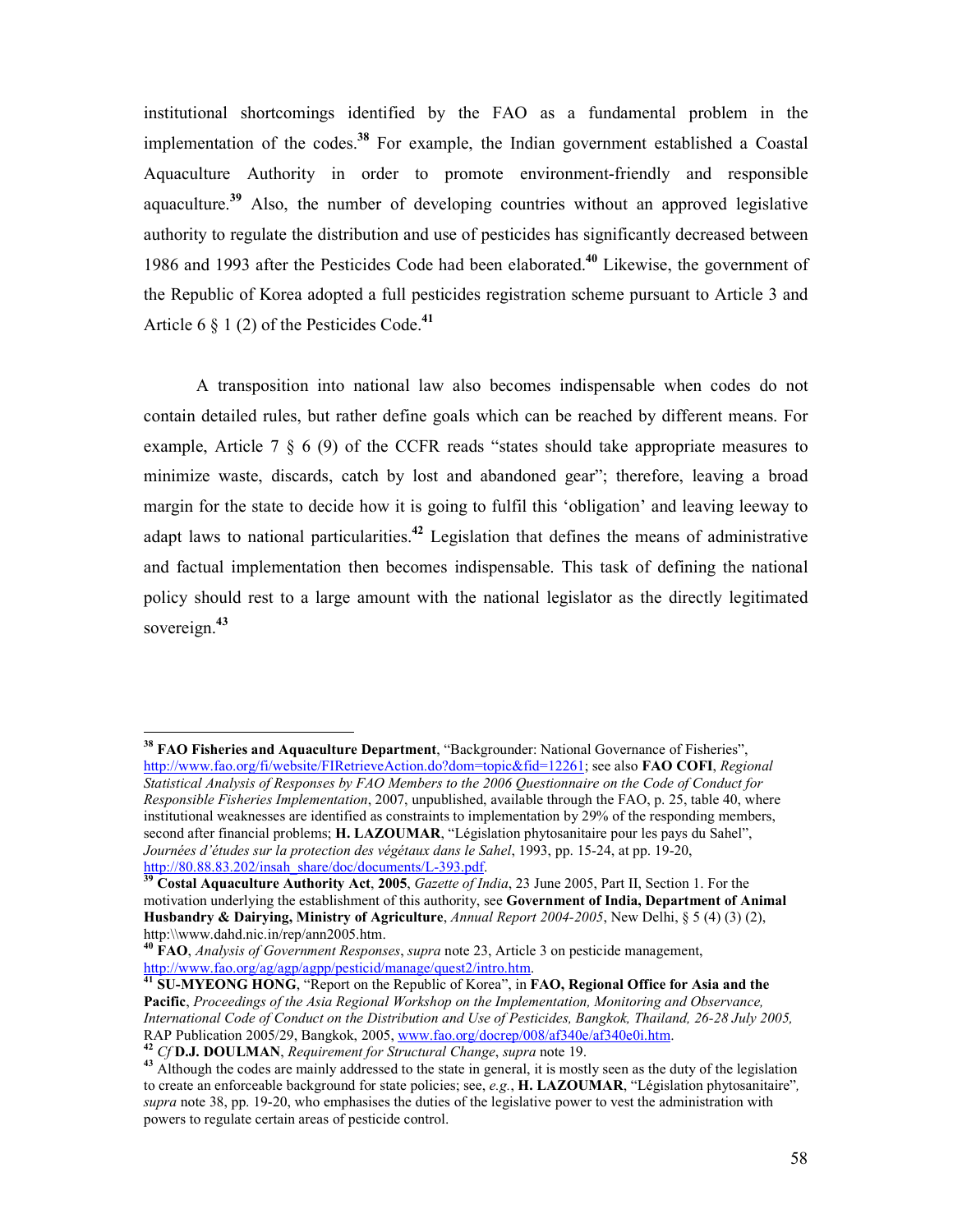A similar need for legislative transformation exists when states -perhaps for reasons of capacity- prefer to 'pick and choose' from the practices of the code when enacting national legislation;<sup>44</sup> *i.e.*, they do not transfer the complete code of conduct, but only those provisions that suit their policies or fit with the existing laws. For example, Council Regulation 2371/2002/EC on the conservation and sustainable exploitation of fisheries resources under the Common Fisheries Policy<sup>45</sup> strikes a balance between word-to-word transferrals like Article 2 § 2 (i) of Regulation 2371/2002/EC -which mirrors Article 7 § 5 (1-2) of the CCRF-, and its own measures filling in the margins like in Article 7 § 1 (7) of the CCRF. Accordingly, many countries report that "large proportions of the CCRF [...] have been *assimilated* into national legislation" [emphasis added]<sup>46</sup> rather than directly 'translated' from international codes of conduct.

### 2. Problems and benefits of 'programmed legislation'

One should not overlook that international codes of conduct often provide -in particular, through supplementary instruments and guidelines- for rather detailed norms prescribing the means of implementation. If followed, codes of conduct therefore often serve as a sort of blueprint for legislation; a feature which renders codes of conduct particularly useful for those countries regulating the issue for the first time and lacking the resources and capacity for drafting adequate legislation. Legislation is then closely oriented by the wording of the codes of conduct and their technical guidelines.<sup>47</sup> For example, the proposal for a revised Marine Fishing Regulation Act in India contains a strict ban on all types of destructive methods of fishing<sup>48</sup>, closely resembling Article 8  $\S 4$  (2) of the CCRF; "states should prohibit dynamiting, poisoning and other comparable destructive fishing practices".<sup>49</sup>

<sup>45</sup> EC Council, Regulation on the conservation and sustainable exploitation of fisheries resources under the Common Fisheries Policy, 2371/2002/EC, 20 Dec. 2002, Official Journal, 2002, L 358, pp. 0059-0080.  $^{46}$  D.J. DOULMAN, Code of Conduct for Responsible Fisheries: Development and Implementation Considerations, FAO Publication, July 2000.

<sup>&</sup>lt;sup>44</sup> See also K.M. MEESSEN, "Internationale Verhaltenskodizes und Sittenwidrigkeitsklauseln", Neue Juristische Wochenschrift, 1981, pp. 1131-1132, at p. 1131; "sporadischer und sehr selektiver Erlaß innerstaatlicher Gesetze" ("sporadic and very selective enactment of municipal statutes").

<sup>&</sup>lt;sup>47</sup> FAO, *Analysis of Government Responses*, *supra* note 23, Article 3 on pesticide management; see also DO VAN HOE, "Report on Viet Nam", in FAO, Regional Office for Asia and the Pacific, Proceedings of the Asia Regional Workshop on the Implementation, Monitoring and Observance, International Code of Conduct on the Distribution and Use of Pesticides, Bangkok, Thailand, 26-28 July 2005, RAP Publication 2005/29, Bangkok, 2005, www.fao.org/docrep/008/af340e/af340e0i.htm; "Based on guideline of FAO Code of Conduct the registration scheme was revised in line with international scheme".

<sup>&</sup>lt;sup>48</sup> Indian Comprehensive Marine Fishing Policy, *supra* note 22, Article 5  $\S$  4.

<sup>&</sup>lt;sup>49</sup> Similarly, Cambodia uses nearly the exact wording of Article 8 § 1 (2) of the Pesticides Code in Sub-decree No 69 on Standard and the Management of Agricultural Materials, 28 Oct. 1998, RGC (1998), Article 20. It can be found at L. SOCHEATA, "Report on Cambodia", supra note 23, Annex 1.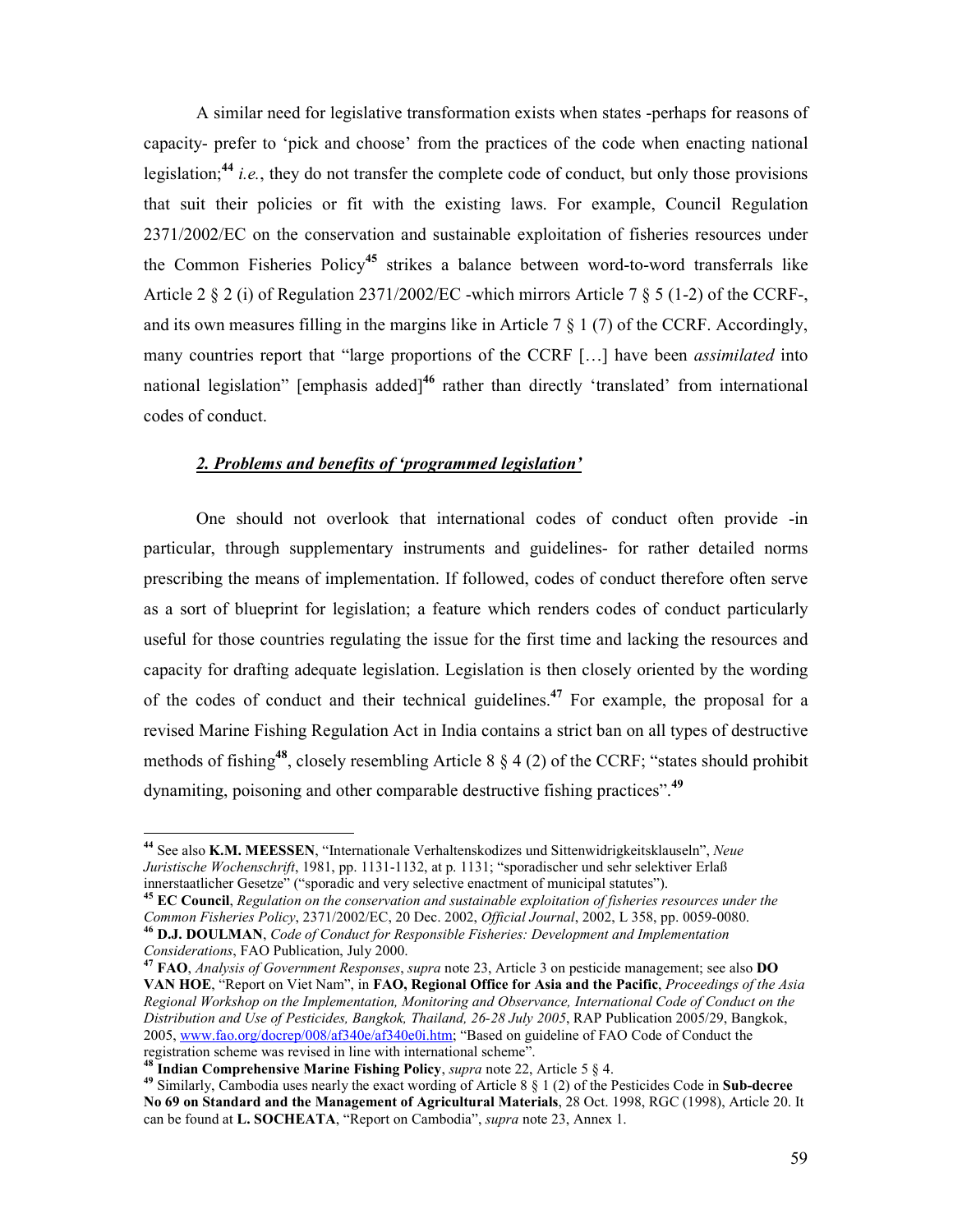Despite the specific legislative enactment, such 'programmed legislation'<sup>50</sup> may raise particular legitimacy challenges. The main concern is the factual shift of norm making to the international level. Even though this may not per se contravene constitutional provisions as long as basic principles of democratic legitimation are respected,<sup>51</sup> the discussion of legislative options that should take place in the national parliaments is transferred to the international level, where it is conducted by representatives of the executive branch without direct participation and often insufficiently controlled by the national legislatures. To the extent that parliaments -often overwhelmed by the technical complexity of the issue and politically unable to unwrap the international 'package deal'- only copy and rubberstamp the international instrument, debate on such norms and the balancing of interests in fact shifts from the national to the international. This poses legitimacy challenges for control of the executive by national legislature as well as norm elaboration and decision-making procedures at the international level.<sup>52</sup>

A further if unrelated problem particularly of programmed legislation is the loss of flexibility. Once the transposed codes are 'petrified' in municipal law, modification is difficult and national implementation does not keep pace with international changes.<sup>53</sup> Codes of conduct are supposed to initiate law-making processes, but they are not their result; thus, legislation that follows the wording too closely terminates this process.<sup>54</sup> In order to tie national legislation to the international developments, parliaments have to either periodically review national legislation and revise it every time a modification at the international level takes place -and thus give up their authority to decide on the birth and life of a legislative actor have to recur to dynamic references to international norms in national legislation. The latter is however not completely free from legitimacy concerns, as the following discussion will show.

<sup>&</sup>lt;sup>50</sup> So far, the transfer of international law into national law has been called "parallel legislation";  $cf$ **P. KUNIG**, "The Relevance of Resolutions and Declarations of International Organisations for Municipal Law", in G.I. TUNKIN and R. WOLFRUM, International Law and Municipal Law, Berlin, 1988, pp. 59-78, at p. 65; to underscore the fact that national law, which is enacted in a parallel process, mirrors international law; as this complete transfer is rather seldom, the term 'programmed legislation' seems more adequate, reflecting the triggering of legislative processes through international codes of conduct with a foreseeable outcome.

<sup>&</sup>lt;sup>51</sup> In German law, the question of whether Article 59 § 2 of the Constitution prohibits transposition of soft-law norms was very much discussed; see, for an overview, C. ENGEL, Völkerrecht als Tatbestandsmerkmal deutscher Normen, Berlin, 1989, pp. 246-250, who reaches the conclusion that a transposition is permissible. <sup>52</sup> This will be discussed in more detail in the final considerations.

 $53$  See C. ENGEL, *Völkerrecht*, supra note 51, pp. 247-249.

<sup>&</sup>lt;sup>54</sup> K. HAILBRONNER, "Völkerrechtliche und staatsrechtliche Überlegungen zu Verhaltenskodizes für transnationale Unternehmen", in I. VON MÜNCH, Staatsrecht – Völkerrecht – Europarecht, Festschrift für Hans-Jürgen Schlochauer zum 75. Geburtstag, Berlin, 1981, pp. 329-362, at pp. 350-351.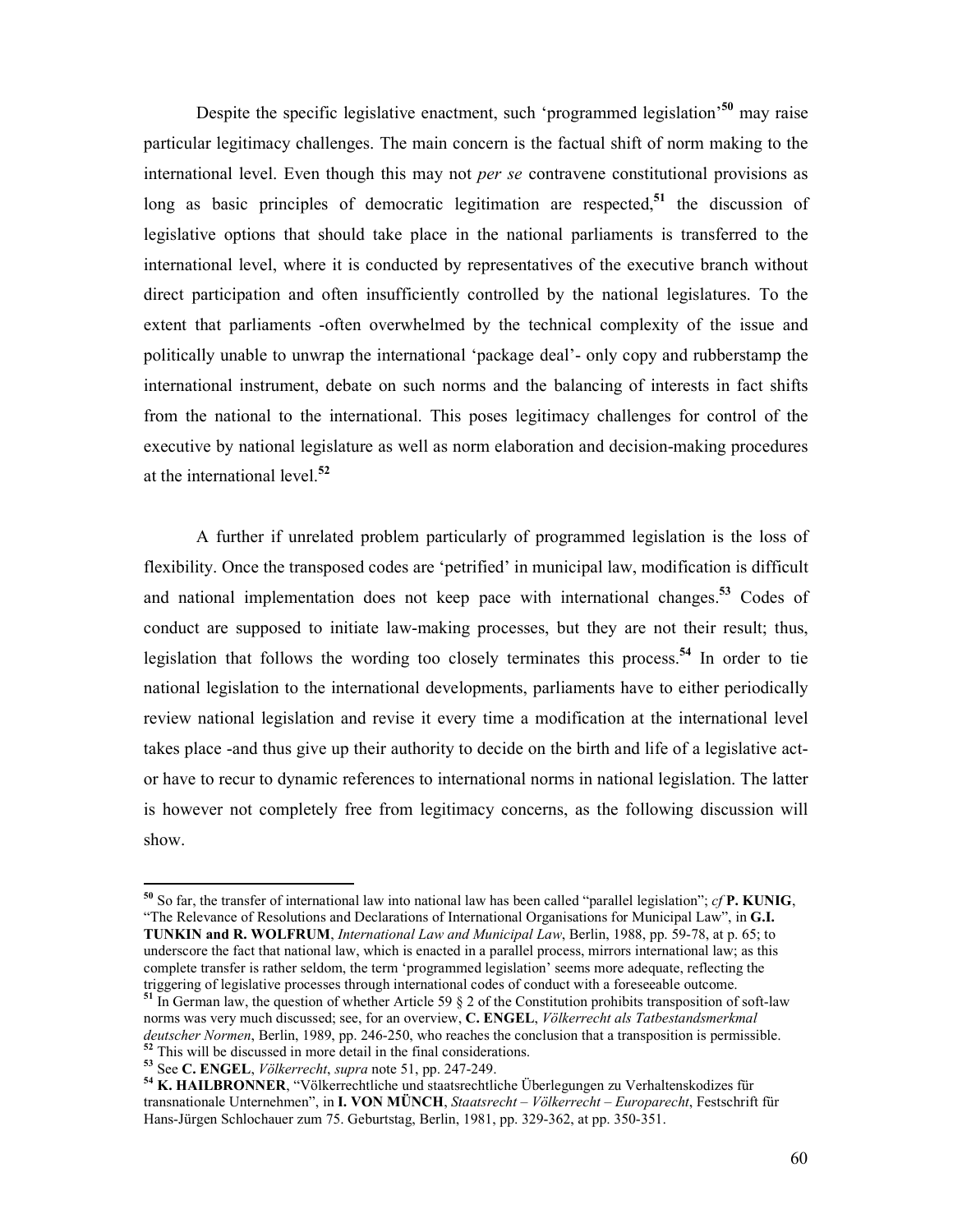#### 3. Implementation by reference

Another way to determine national administrative behaviour is to incorporate a reference to international law in a national statute. Referencing occurs either by direct reference to a specific code, like in  $\S$  23 (1) of the German Plant Protection Act,<sup>55</sup> which particularly mentions the Pesticides Code as a norm to be taken into account.<sup>56</sup> or by the general notion that international standards or agreements have to be considered. Following § 23 (1) of the German Plant Protection Act an export license for pesticides may only be granted if the Pesticides Code is respected. This means that the issue is directly conditioned by international nonbinding standards which thereby gain binding force.

The use of such a dynamic reference, which always refers to the version of the international instrument currently in force, guarantees that the flexibility of international codes of conduct is safeguarded and reflected. In that sense, dynamic references can be perceived as the legal ideal of the principle of international cooperation, $57$  as the process of determination and filling-in of norms is left to the international level. References also lead to an enhanced harmonisation of rules governing certain areas as there are the same benchmarks for administrative and private behaviour everywhere. National unilateralist leanings are hence prevented.<sup>58</sup>

Yet, such dynamic references are often problematic from the point of view of national constitutional law. As can be seen with § 23 (1) of the German Plant Protection Act, the legislator, instead of defining the further criteria for an export permit itself, leaves the administration to choose the applicable principles from the Pesticides Code and to interpret the partly vague terms. On the one hand, this gives leeway to the administration and thus

<sup>55</sup> German Plant Protection Act, 15 Sept. 1986, *Bundesgesetzblatt* 1986, p. I-1505; Revised Enactment, 1 July 1998, Bundesgesetzblatt, 1998, p. I-971.

<sup>56</sup> 2003 Tanzanian Fisheries Act, Article 8 § 3 appears to be another example; stating that "a local authority with the responsibility to exercise functions in accordance with the provisions of this Act, Code of Conduct for responsible fisheries"; however, the function of the reference remains unclear, as it might also only define the kind of local authority more closely without explaining which role the CCRF plays in this context. An Act to repeal and replace the Fisheries Act, 1970, to make provisions for sustainable development, protection, conservation, aquaculture development, regulation and control of fish, fish products, aquatic flora and its products, and for related matters, United Republic of Tanzania, No 22 of 2003, 13 Nov. 2003, http://faolex.fao.org/docs/pdf/tan53024.pdf.

 $57$  C. TIETJE, Internationalisiertes Verwaltungshandeln, supra note 4, p. 605.

<sup>58</sup> See E. REHBINDER, "Das neue Pflanzenschutzgesetz", Natur und Recht, 1987, pp. 68-74, at p. 71; stating that one of the incentives for the reference to the Pesticides Code in the 1986 German Plant Protection Act, supra note 55,  $\S 23$  (1) was to prevent an isolated German solution to problems connected with the export of pesticides.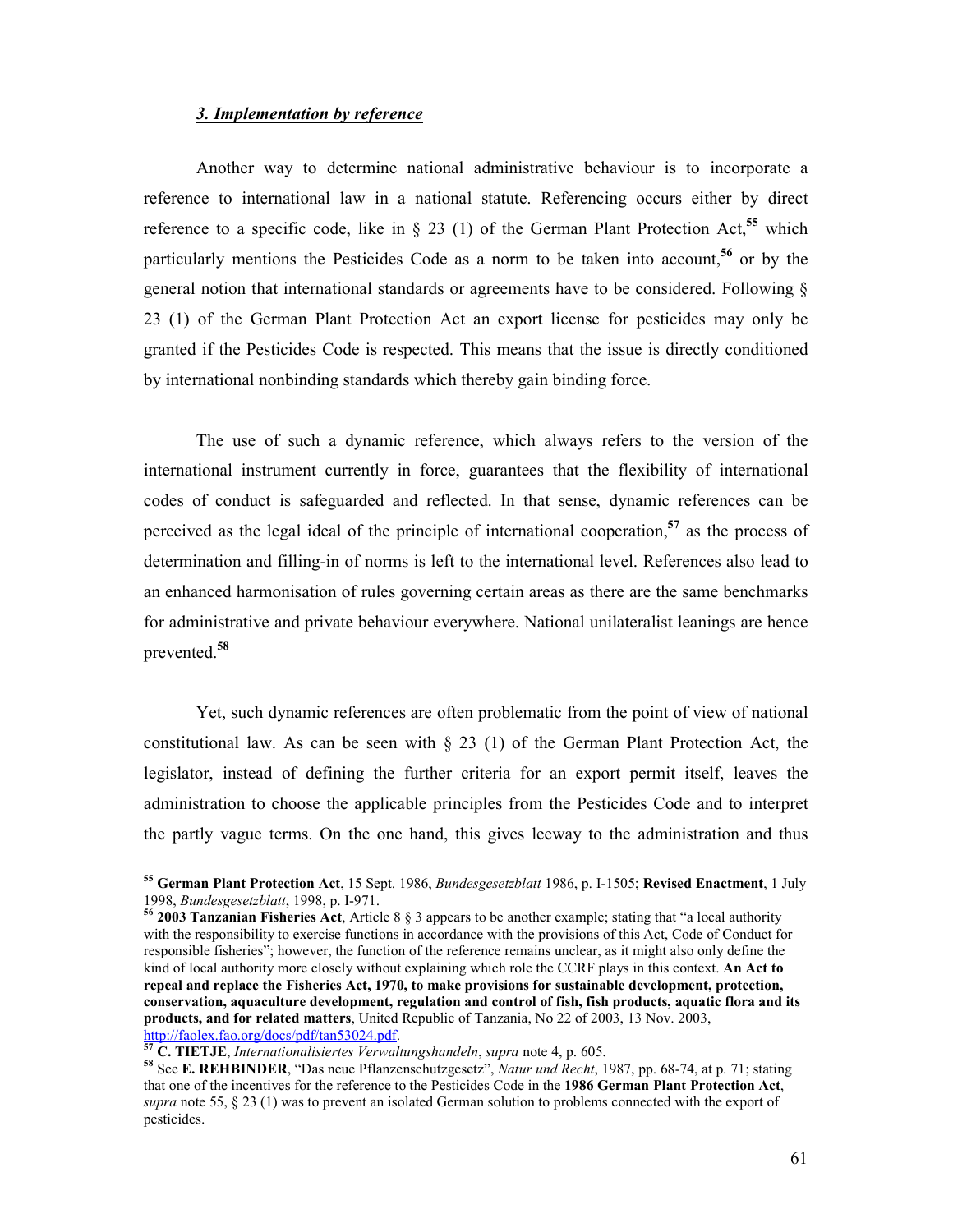strengthens its position and at the same time renders nonbinding norms capable of being adjudicated and enforced; on the other hand, such a general reference might contravene principles of non-delegation<sup>59</sup> and of definiteness of the wording of enactments. In addition, dynamic references pose a problem of legal clarity and security, as for its addressees it is unclear which rules are binding and currently in force. It might also be uncertain to what extent the international norm is referred to.<sup>60</sup>

As opposed to static references where the legislature incorporates a known and defined body of law into national law, dynamic references open the national legal order to changes that are not undertaken by the national legislature but by representatives of the governing branch on the international level. $61$  The extent of future modifications is often not even foreseeable. Thus, parliamentary control and responsibility for the precise content is lost and the question of democratic legitimacy is even more crucial than in cases where international soft-law norms are directly transferred into municipal law.<sup>62</sup> From the perspective of German constitutional law, however, these aspects are only problematic in two situations: first, if the subject at stake constitutionally requires a parliamentary decision, for example when fundamental rights are concerned, and second, if the reference is so vague that the international legislator is completely free in enacting and modifying the international instrument.<sup>63</sup>

In any case, a dynamic reference to an international instrument also poses the kind of legitimacy questions already hinted at in relation to programmed legislation, but with more urgency. While programmed legislation, although possibly shifting the debate to the international level, guarantees a legislative approval of the instrument, a dynamic reference surrenders even the possibility of a veto and therefore curtails the role of the parliament and in particular that of the opposition which loses the possibility to contest particular developments.

<sup>&</sup>lt;sup>59</sup> For this principle as a basis of American administrative law, see **J.M. BEERMAN**, *Administrative Law*, New York, 2006, pp. 9-14.

<sup>60</sup> For German law, see Federal Administrative Court, BVerfGE 47, 285, 311.

<sup>&</sup>lt;sup>61</sup> C. TIETJE, *Internationalisiertes Verwaltungshandeln, supra* note 4, p. 601 and pp. 603-616.

<sup>&</sup>lt;sup>62</sup> This problem has been widely discussed in German constitutional law; see, for further references, C. ENGEL, Völkerrecht, supra note 51, pp. 41-43; C. TIETJE, Internationalisiertes Verwaltungshandeln, supra note 4.

 $^{63}$  C. ENGEL, *Völkerrecht*, *supra* note 51, p. 42.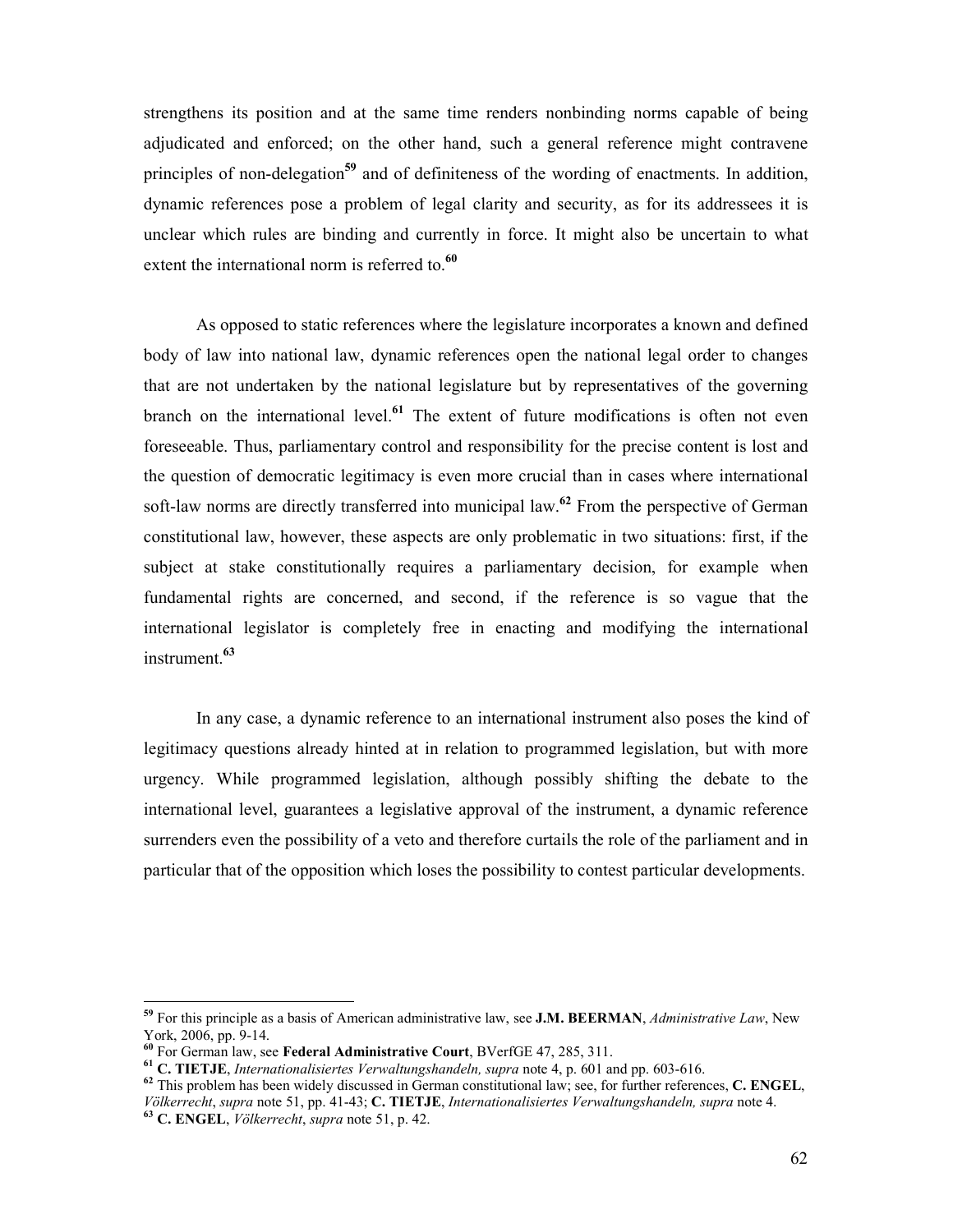#### 4. Implementation through nonbinding national codes of conduct

So far, we have only looked at transposition by legislative acts that consequently alter the content and structure of national legal orders by incorporating norms of international provenience. Particularly codes of conduct may enter the 'legal' sphere of the national legal order through yet another gateway. Following a trend to move beyond mere command-andcontrol regulation, municipal legislatures refrain from enacting legislation in accordance with the codes, but rather extrapolate the voluntary, flexible, bottom-up approach of international codes of conduct, which count on the participation and support of local private actors, by encouraging or even relying on national private codes of conduct. One interesting example from another issue area is the German implementation of the European Code of Conduct for European firms operating in South Africa<sup>64</sup>, where the parliament expressly refrained from legislative implementation.<sup>65</sup>

With respect to the CCRF, the Canadian Code of Conduct for Responsible Fishing Operations<sup>66</sup> is a grassroots initiative designed by fishermen and prompted by the Canadian government in order to address the diverse needs of Canadian fisheries by encouraging a nonregulatory approach.<sup>67</sup> The implementation and ratification were overseen by the Canadian Responsible Fisheries Board and a secretariat until 2003.<sup>68</sup> Surprisingly, the national code of conduct does not only mirror the content of the CCRF, but also its elaboration process was quite comparable to that of international agreements or parliamentary acts in a federal system. A consensus code was agreed upon by sixty representatives from all fishing industry sectors in 1998 and had then to be ratified by the local fisheries organisations; mainly by direct voting

 $66$  Canadian Code of Conduct for Responsible Fishing Operations 1998, http://www.dfompo.gc.ca/communic/fish\_man/publication\_e.htm.

 $64$  Ministers of Foreign Affairs of the Member States of the EEC, Code of Conduct for Companies with Subsidiaries, Branches or Representations in South Africa, 20 Sept. 1977, Bull. EC 9-1977, pp. 46-47; this Code provided guidelines on how to do business in an apartheid environment; it included measures on equal pay, access to education, non-discrimination in the workplace and the recognition of trade unions.

<sup>&</sup>lt;sup>65</sup> See H.-J. VON BÜLOW, "Schwierigkeiten mit dem Südafrika-Kodex", Recht der Internationalen Wirtschaft  $(RIW/AWD)$ , 1979, pp. 600-603, at p. 601.

 $^{67}$ Parliament of Canada, Proceedings of the Standing Senate Committee on Fisheries, Issue 1 – Evidence, 20 Mar. 2001, www.parl.gc.ca.

<sup>68</sup> See Canadian Fisheries, Responsible Fisheries Summary: Code of Conduct for Responsible Fishing Operations, Dec. 2003, available through the Department of Fisheries and Oceans of Canada; in May 2003, the Canadian government withdrew funding and staff support for the Responsible Fisheries Board; since then, the execution of the Canadian Code of Conduct lies solely with the Responsible Fisheries Federation, a private board composed of representatives of different Canadian fisheries and fishery associations without any involvement by the state; see Parliament of Canada, Briefing session with the Canadian Responsible Fisheries Federation, 37th Parliament, 3d Session, 27 Apr. 2004, http://cmte.parl.gc.ca.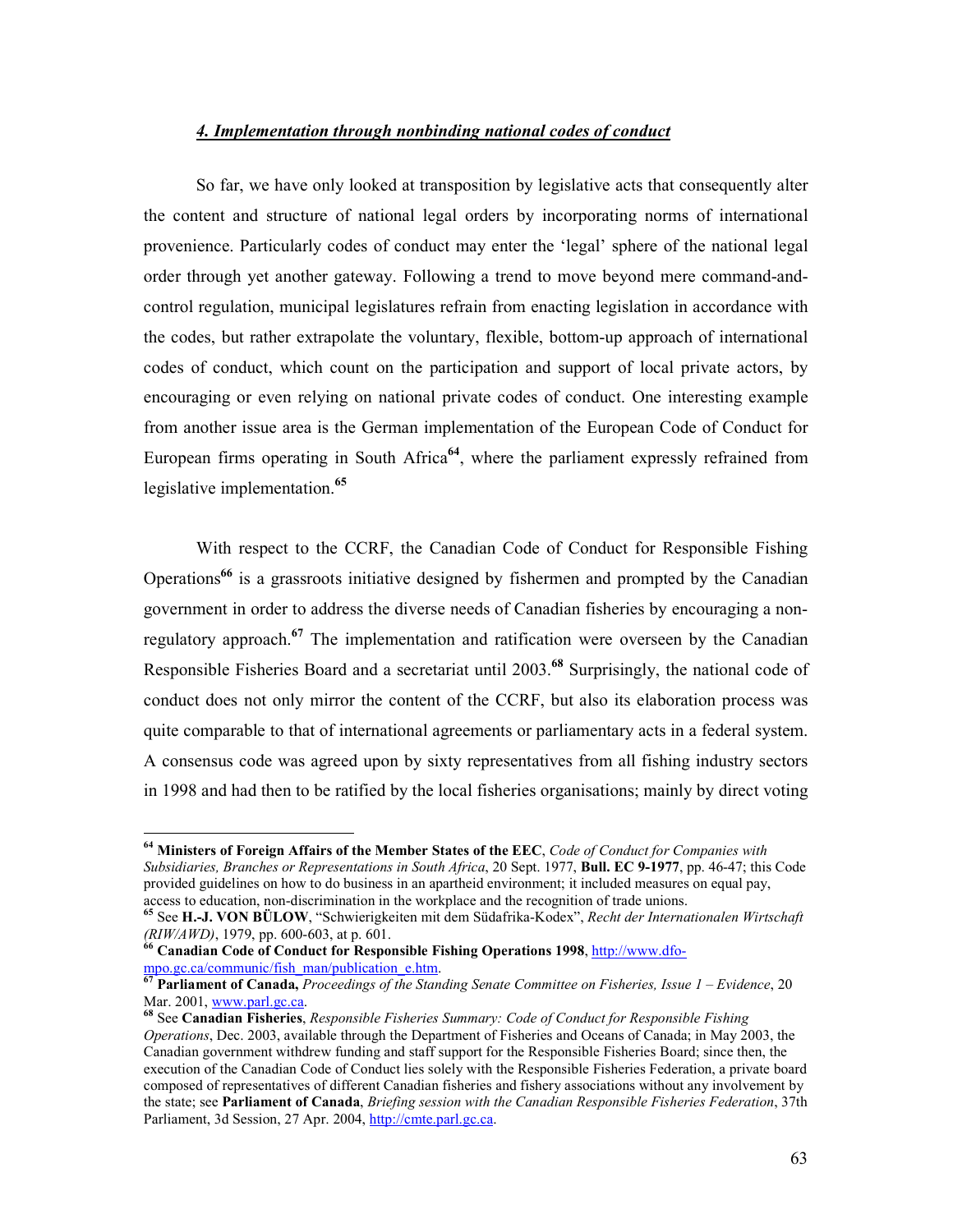of fishermen within their organisation.<sup>69</sup> Thus, its enactment followed a quasi-parliamentary process, which surely added to its legitimacy and credibility. So far, the Canadian Code of Conduct has been ratified by sixty Canadian fisheries organisations representing eighty percent of the landings. This reliance on private self-regulation is seen as a fundamental change in Canadian fisheries management.<sup>70</sup>

In the context of the reform of the Common Fisheries Policy, the EC Commission has developed a voluntary European Code of Sustainable and Responsible Fisheries Practices directed at its fishing sector which is based on the framework of the  $CCRF<sup>71</sup>$  and, thereby, encourages responsible fishery practices within the EU with the enhanced authority of the EC Commission.

# C. Administrative implementation in absence of code-specific parliamentary legislation

Although it carries the advantages spelled out above, specific legislative action is not the only way through which nonbinding norms can enter the domestic legal sphere. In fact, one of the distinctive characteristics of nonbinding instruments remains the possibility of implementation without ratification and a corresponding legislative act, through administrative activity. Provisions of the international codes of conduct then directly serve as guiding norms for administrative action without any legislative basis.<sup>72</sup> This may in particular occur in legal orders where there are no or insufficient laws regulating a particular issue area,<sup>73</sup> since in this case administrative action might be the only way to implement the ideas of the codes of conduct.<sup>74</sup>

 $^{69}$  Proceedings of the Standing Senate Committee on Fisheries, supra note 67; Canadian Code of Conduct for Responsible Fisheries, 1998, Annex 1, Article 2, www.dfo-mpo.gc.ca.

<sup>&</sup>lt;sup>70</sup> Fisheries and Oceans Canada/ Pêches et Océans Canada, "Backgrounder: United Nations Food and Agriculture Organization, Code of Conduct for Responsible Fisheries", www.dfo-mpo.gc.ca/overfishingsurpeche/media/bk\_fao\_e.htm.

 $^{71}$  European Commission, European Code of Sustainable and Responsible Fisheries Practices, 11 Sept. 2003, http://govdocs.aquake.org/cgi/reprint/2004/1017/10170060.pdf.

 $\overline{72}$  B.R. PALIKHE, "Report on Nepal", in FAO, Regional Office for Asia and the Pacific, Proceedings of the Asia Regional Workshop on the Implementation, Monitoring and Observance, International Code of Conduct on the Distribution and Use of Pesticides, Bangkok, Thailand, 26-28 July 2005, RAP Publication 2005/29, Bangkok, 2005, www.fao.org/docrep/008/af340e/af340e0i.htm; "particularly where there is no or an inadequate national law to regulate pesticides".

<sup>&</sup>lt;sup>73</sup> Cf **D.M. PALLANGYO**, "Environmental Law in Tanzania: How Far Have We Gone?",  $3/1$  Law, Environment and Development Journal, 2007, http://www.lead-journal.org/content/07026.pdf, pp. 26-35, at p. 34; on the state of Tanzanian environmental protection laws in 2007; see also FAO, Analysis of Government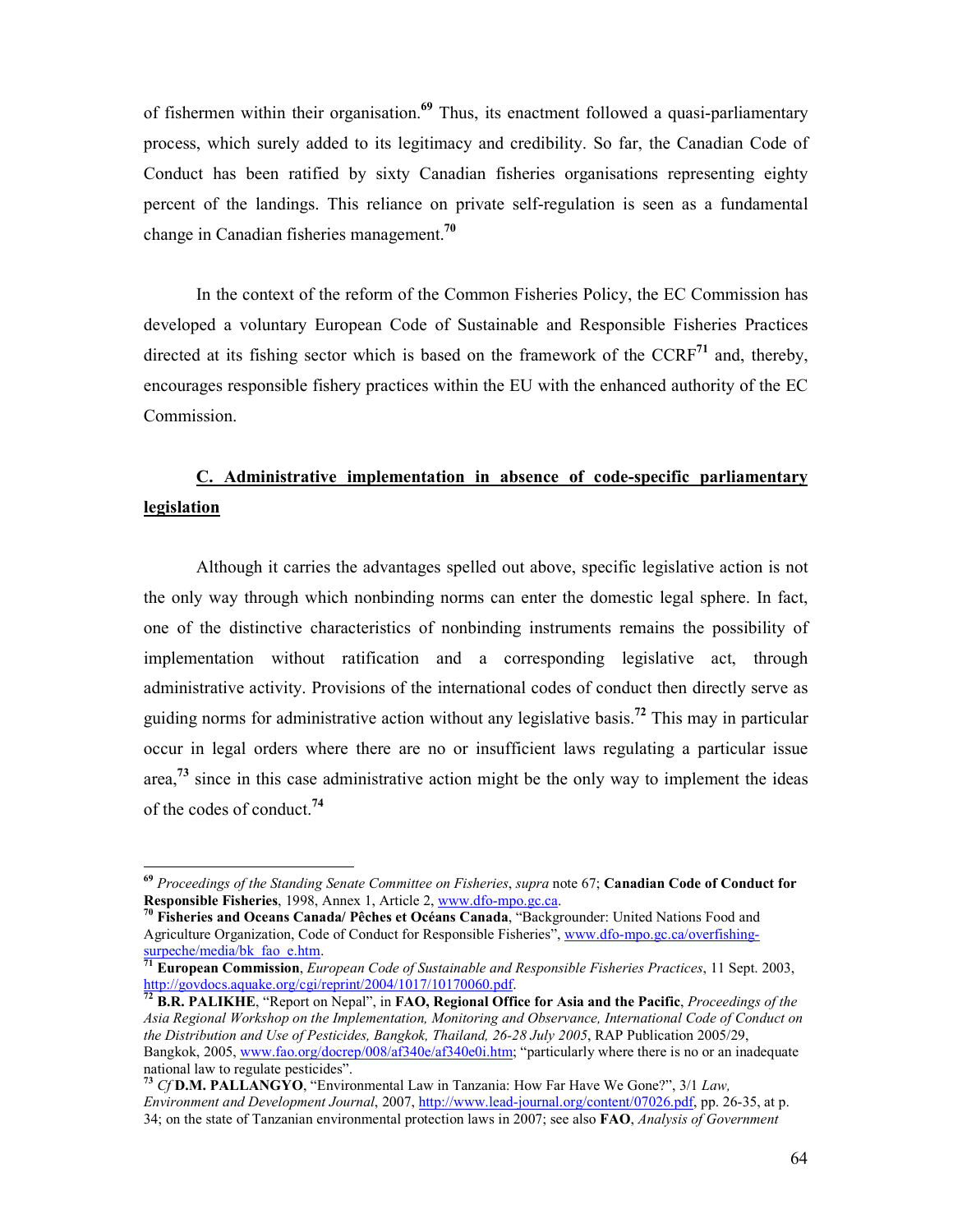At least from the perspective of a German lawyer who is accustomed to the requirement or proviso of parliamentary authorisation for any administrative activity, direct implementation of international codes of conduct by administrators is largely a question of the width of the margin of discretion left to the administrator in the relevant legal system and culture.<sup>75</sup> In legal orders like the German, which are foremost based on material criteria,<sup>76</sup> administrative action has to be mostly conditioned by legislation, whereas in legal orders like the French or the English, which rely on procedural justice, the requirements of the codes of conduct are more easily introduced directly via administrative discretion.<sup>77</sup> Some form of 'permission' by the legislator -even if not necessarily code-specific- to take international standards as a basis of administrative decision-making is thus a precondition for administrative implementation from a German perspective. Yet, these permissions can be rather vague or not directly aimed at introducing international codes of conduct. As a result, and in contrast to treaty law implementation which always requires the specific legislative act of ratification, the administrative branch may implement codes of conduct on their own discretion even if the parliament has never considered the issue. In consequence, international soft law -if compared to treaty law- allows for a growing emancipation of the administrative branch from the legislative branch since it is enabled to recur to international standards and thus its basis for decisions is broadened.<sup>78</sup> A growing reliance on nonbinding international instruments as a form of international cooperation therefore challenges traditional conceptions of legitimacy of international acts at the national level.

Responses, supra note 23, Article 7; "forty-three percent of developing countries […] did not have any regulations in force to be able to restrict the availability of pesticides […]".

<sup>&</sup>lt;sup>74</sup> The FAO states that "several developing countries indicated that they were actively relying on the provisions of the Code and the Technical Guidelines concerned for guidance in controlling the introduction and use of pesticides" in Analysis of Government Responses, supra note 23.

<sup>&</sup>lt;sup>75</sup> For the European context, see R. BREUER, "Zunehmende Vielgestaltigkeit der Instrumente im deutschen und europäischen Umweltrecht – Probleme der Stimmigkeit und des Zusammenwirkens", Neue Zeitschrift für Verwaltungsrecht, 1997, pp. 833-845, at p. 837; who points out that, different from Germany, most states, like England or France, rely on a wide margin of discretion for the administration and a minimum of material requirements for administrative action.

 $76$  R. BREUER, *ibid.*, p. 836.

 $77$  See also J.M. BEERMAN, Administrative Law, supra note 59, pp. 3-4; "congress often instructs an agency in very broad terms and leaves important matters to agency discretion, including […] the requirements for obtaining the various benefits, licenses, and permits administered or required by federal law in numerous areas".

<sup>&</sup>lt;sup>78</sup> C. TIETJE, Die Internationalität des Verwaltungsstaates – Vom internationalen Verwaltungsrecht des Lorenz von Stein zum heutigen Verwaltungshandeln, Lorenz-von-Stein-Gedächtnisvorlesung No 4, Kiel, 2001, p. 22; who talks about internationalisation in general; however, the influence of soft-law norms could even be stronger, as contrary to treaties they do not have to be transposed and thus stay on the international level.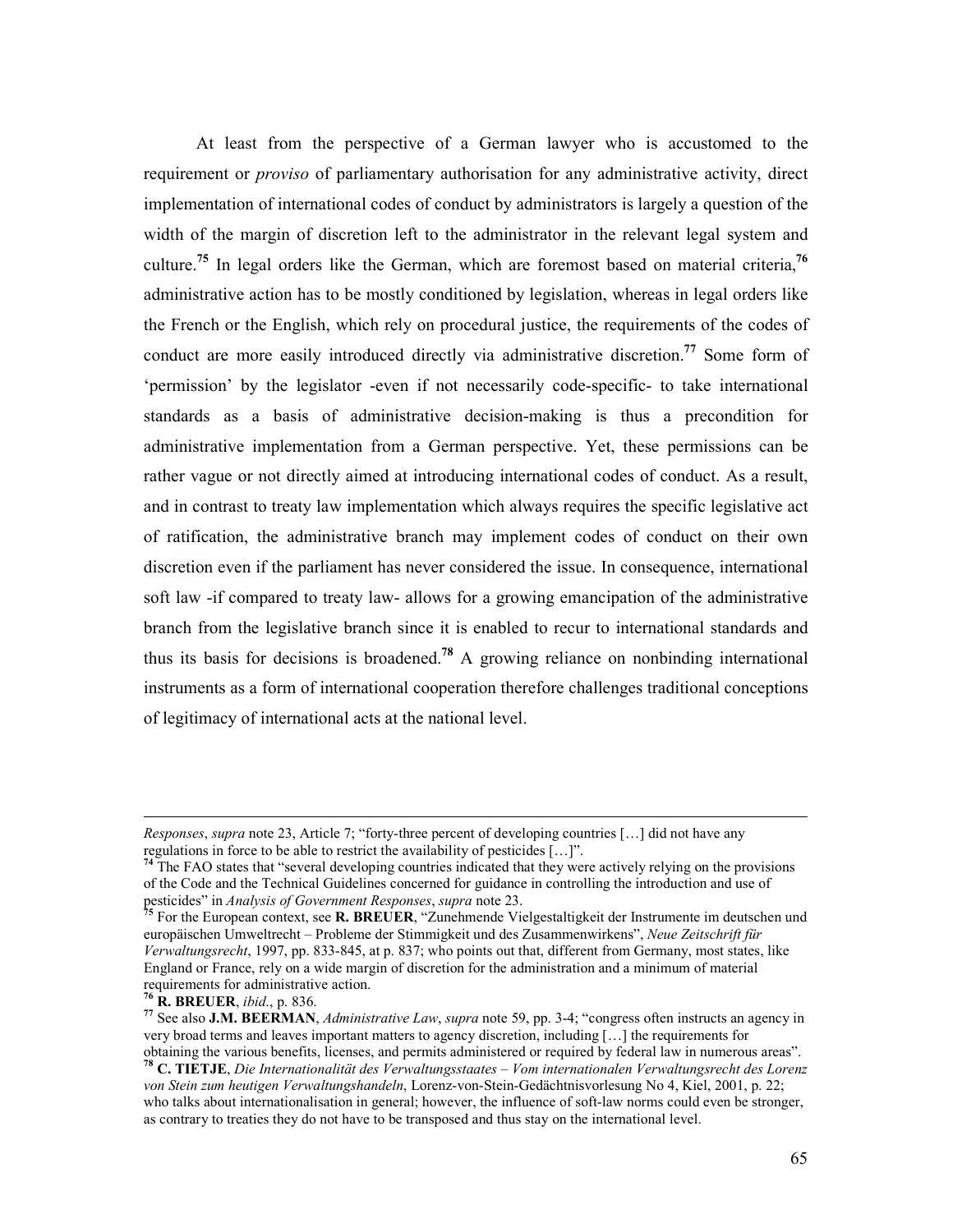Given the interest of this paper in different modes of implementation which may each trigger distinct legitimacy challenges, one should distinguish between the adoption of legal acts or internal guidelines by the administration, and further between regulative, distributive and non-regulative or informal modes of implementation in individual decisions as used in the following analysis.

#### 1. Implementation through administrative law-making

In most states, the executive branch is entitled to enact its own regulations in order to concretise parliamentary acts, specify technical requirements or regulate a limited area. Based on an authorisation by law, those decrees, regulations or ordinances can mirror international codes of conduct.

For example, Article 27 of the 2007 Canadian Bill for the Fisheries Act entitles the minister to enact regulations that specify eligibility criteria for a fishing licence. As Article 25 § 2 (g) allows the minister to take into account "any other consideration that the minister considers relevant" when exercising his powers, he can include ideas of the CCRF into binding administrative law and thus make adherence to the CCRF a condition for the granting of licences.<sup>79</sup>

In Cambodia, the implementation of a pesticides management scheme compliant with the Pesticides Code was mainly effectuated by Sub-decree No 69 on the standard and management of agricultural material<sup>80</sup>, which regulates -together with the Prakas No  $245$ -<sup>81</sup> detailed procedures of registration, import, export, permits, packages, labels, disposal of empty containers, sale, advertisement, trader obligations, control and management.<sup>82</sup>

As already indicated above, this mode of influence may result in implementation of a code of conduct without specific parliamentary approval. If the ordinances are closely worded

<sup>&</sup>lt;sup>79</sup> House of Commons of Canada, *Bill C-45*, 1st Session, 39th Parliament, 55 Elizabeth II, 2006.

 $80$  Sub-decree No 69, *supra* note 49, Annex 1.

<sup>&</sup>lt;sup>81</sup> Prakas [Ministerial Declaration] No 245 on the implementation of Sub-decree No 69, 21 Oct. 2002, Ministry of Agriculture, Forestry and Fisheries 2002.

 $82$  The same is true in Viet Nam, where the Ordinance on Plant Protection and Quarantine, Công Báo No 37, 8 Oct. 2001, pp. 3-10, http://faolex.fao.org/docs/pdf/vie35158.pdf, has been revised in order to include pesticide regulations and Decision No 121/1999, 25 Aug. 25 1999, Official Gazette No 44 (30-11-1999), pp. 13-18, on permitted pesticides, has been enacted due to the FAO Pesticides Code; see also **DO VAN HOE**, "Report on Viet Nam", supra note 47.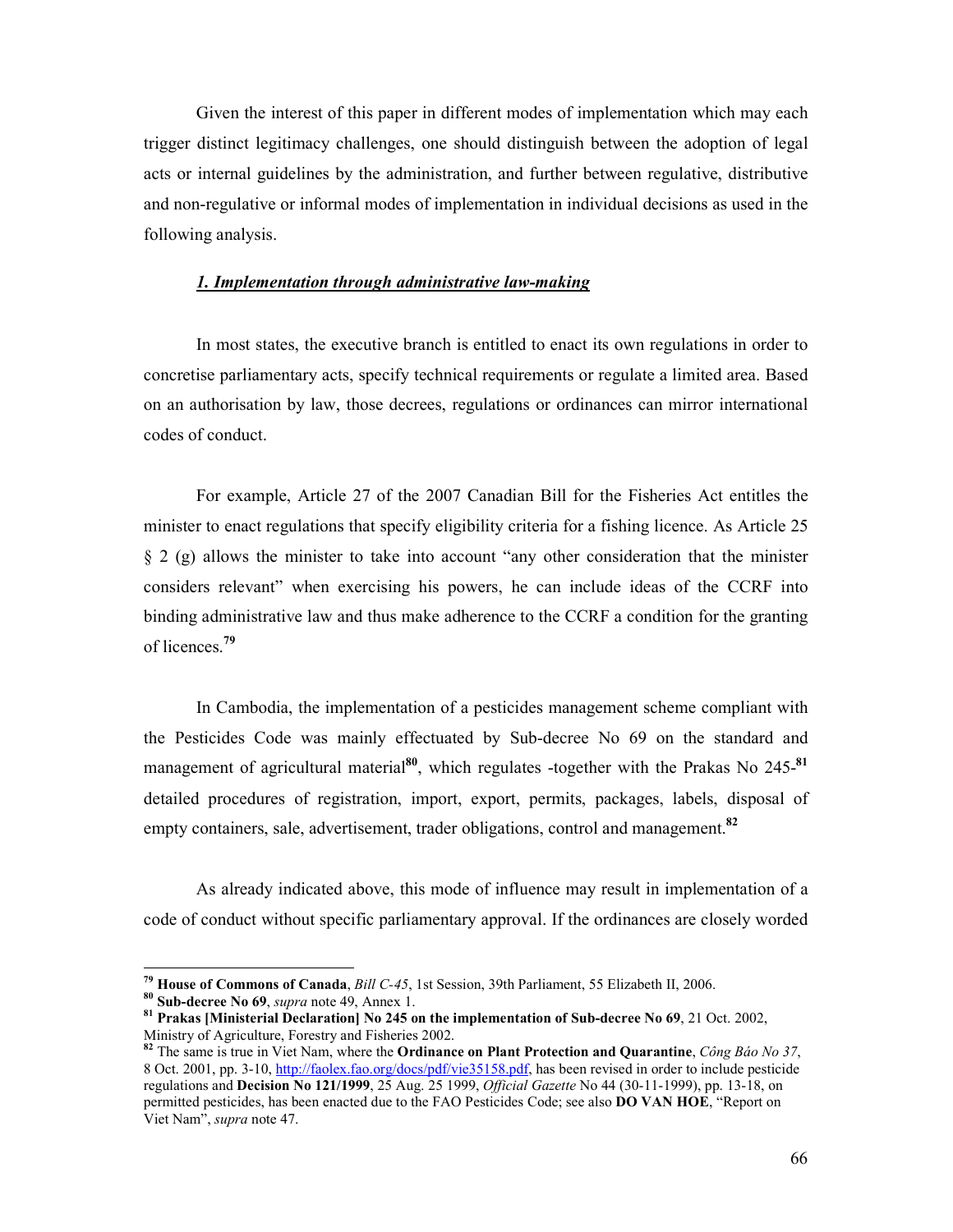after the codes of conduct.<sup>83</sup> or make use of dynamic references, the administration may even leave the delegated law-making power *de facto* to an international organisation. This may foster trans-national unification of administrative knowledge and action, as the ideas behind the ordinances stem from the same source.

## 2. Implementation through regulative administrative action

An important administrative task is to regulate public life by responding to and preventing individual dangers to public safety. This is mainly done by means of control, licenses and prohibitions, but also by administrative sanctions and other measures that take place after an infringement has occurred.

The international codes of conduct refer surprisingly often to these traditional administrative means, for even though the codes are nonbinding, control of private actors by the state appears to be the most effective way of realising the goals manifested therein.<sup>84</sup> For example, Article 7 § 1 (7) of the CCRF reads:

"States should establish […] effective mechanisms for fisheries monitoring, surveillance, control and enforcement to ensure compliance with their conservation and management measures".<sup>85</sup>

#### a. Use of margins of discretion

 $\overline{a}$ 

If the legislature has not programmed administrative action by material legal requirements, implementation of codes of conduct is up to the discretion of the administrator within the margin opened by law. Since the administration is granted scopes of decision in order to optimise administrative decisions,<sup>86</sup> sufficiently precise provisions of international codes of conduct could and should serve as a benchmark for an internationally agreed-upon optimum. Exercise of discretion in the light of the codes of conduct -for example, requiring

introduction of a registration and control system-,  $5 \n§ 1 (3)$  and  $6 \n§ 1 (2)$ . <sup>86</sup> See **D. EHLERS**, *supra* note 6,  $\S$  1 V 6, No 51.

<sup>&</sup>lt;sup>83</sup> See, for example, Article 20 of the **Sub-decree No 69**, *supra* note 49; where Cambodia uses nearly the exact wording as Article 8 § 1 (2) of the Pesticides Code.

<sup>84</sup> See also U.S. Department of Commerce, Implementation Plan for the Code of Conduct for Responsible Fisheries, supra note 30; "to reach its objectives, NMFS has to carry out [...] mainly [...] regulatory activities". <sup>85</sup> Other examples include CCRF, Articles 7  $\S 7 (2-3)$  and 8  $\S 4 (1-2)$ ; Pesticides Code, Articles 5  $\S 1 (1)$  -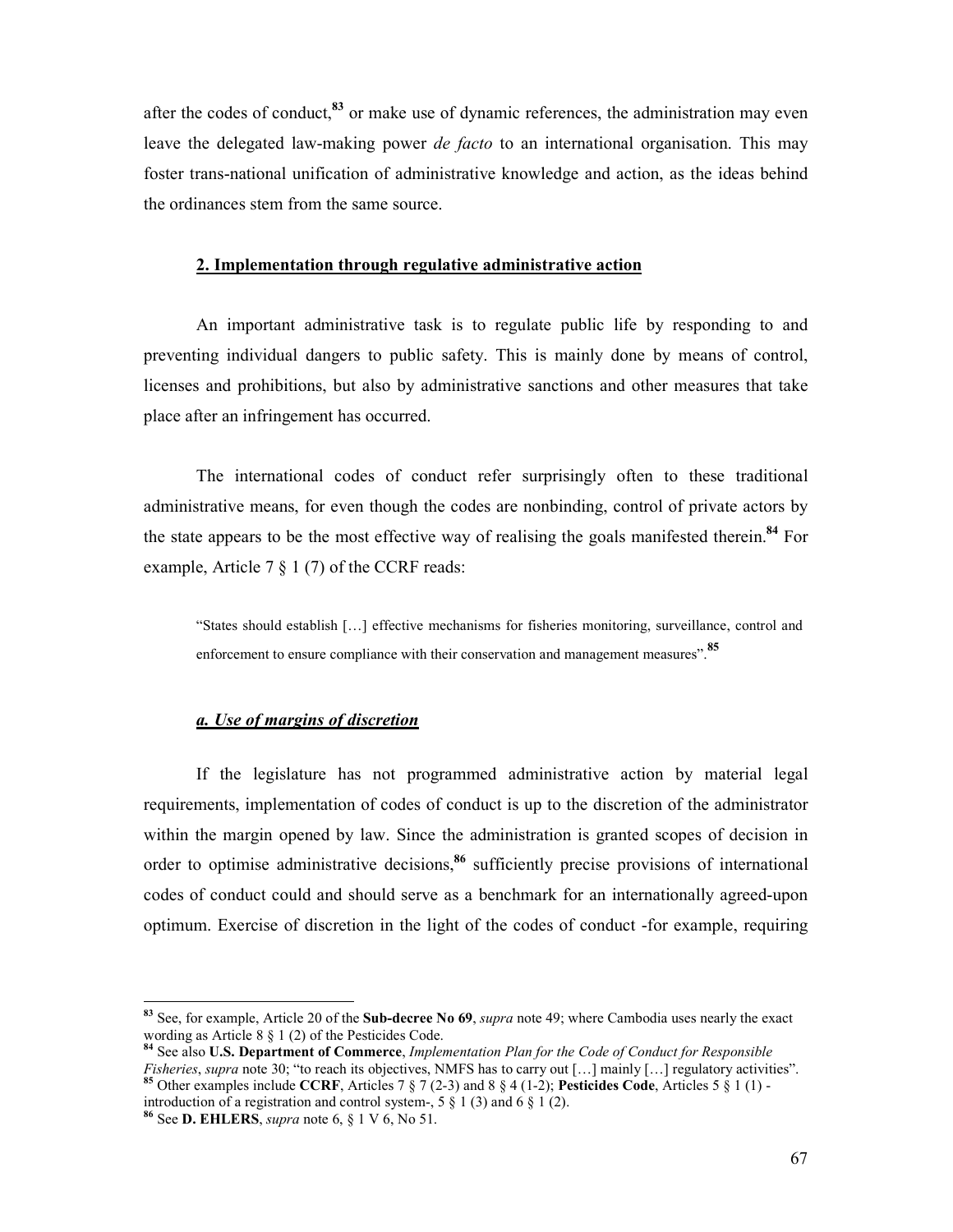fishers to use only environmentally safe fishing gear<sup>87</sup> or distributors of pesticides to reduce risks to human health-<sup>88</sup> is valid, even if there is no transposing law.

Regulation of private behaviour can for instance be realised by conditional permits that allow an (environmentally) risky undertaking only if requirements under the code of conduct are met, as long as, within its discretion,<sup>89</sup> the administration deems this necessary to meet the legal requirements for a permit. For instance, the OECD Guidelines have been inserted in state contracts or licence requests.

Codes of conduct can further be of use for administrative risk evaluation as they set an international standard of not yet environmentally risky behaviour as well as of actions suitable to prevent the occurrence of a hazard. They might also serve as a yardstick when an authorising agency conducts an environment impact assessment. An undertaking in accordance with the requirements of a specific code of conduct can be deemed not to constitute a hazardous impact on the environment. However, the code of conduct only indicates that the undertaking is not harmful to the environment, but is not binding for the administrative agency in the sense that compliance with the code of conduct would be sufficient for the applicant. In order to reach this effect some kind of legislative approval of the code of conduct as a standard is needed. $90$ 

#### b. Interpretation of indeterminate legal terms

Even if there is no explicit margin of discretion, codes of conduct can serve as new principles for interpretation and concretisation of indeterminate legal terms.<sup>91</sup> Whenever statutes make use of wide and indeterminate concepts like 'state of the art', $92$  'detrimental'

 $87$  CCRF, Article 6  $\S$  6.

<sup>88</sup> Pesticides Code, Article 3 § 10.

<sup>89</sup> Under German law, Federal Administrative Procedure Act (Verwaltungsverfahrensgesetz), 23 Jan. 2002, Bundesgesetzblatt, 2002, p. I-102, § 36; German Federal Pollution Control Act

<sup>(</sup>Bundesimmissionsschutzgesetz), 26 Sept. 2002, Bundesgesetzblatt, 2002, p. I-3830, § 12; Federal Water Resources Act (Wasserhaushaltsgesetz), 19 Aug. 2002, Bundesgesetzblatt, 2002, p. I-3245, § 4; allow that conditions and obligations may be attached to a permit in order to make an undertaking licensable. It lies with the administrative discretion to decide whether a condition is indispensable and what the content of such a condition might be as long as it is not disproportionate.

 $90$  See also W. ERBGUTH and A. SCHINK, Kommentar zum Gesetz über die Umweltverträglichkeitsprüfung, 2nd ed., München, 1996, pp. 194-195.

<sup>&</sup>lt;sup>91</sup> FAO, *Analysis of Government Responses, supra* note 23, Articles 3-5, relying on the Code of Conduct for guidance; see also Pesticides Code, Article 1 § 2; "may judge whether their proposed actions and the actions of others constitute acceptable practices".

<sup>&</sup>lt;sup>92</sup> German Federal Pollution Control Act, *supra* note 89, § 5 (1) No 2; "Stand der Technik".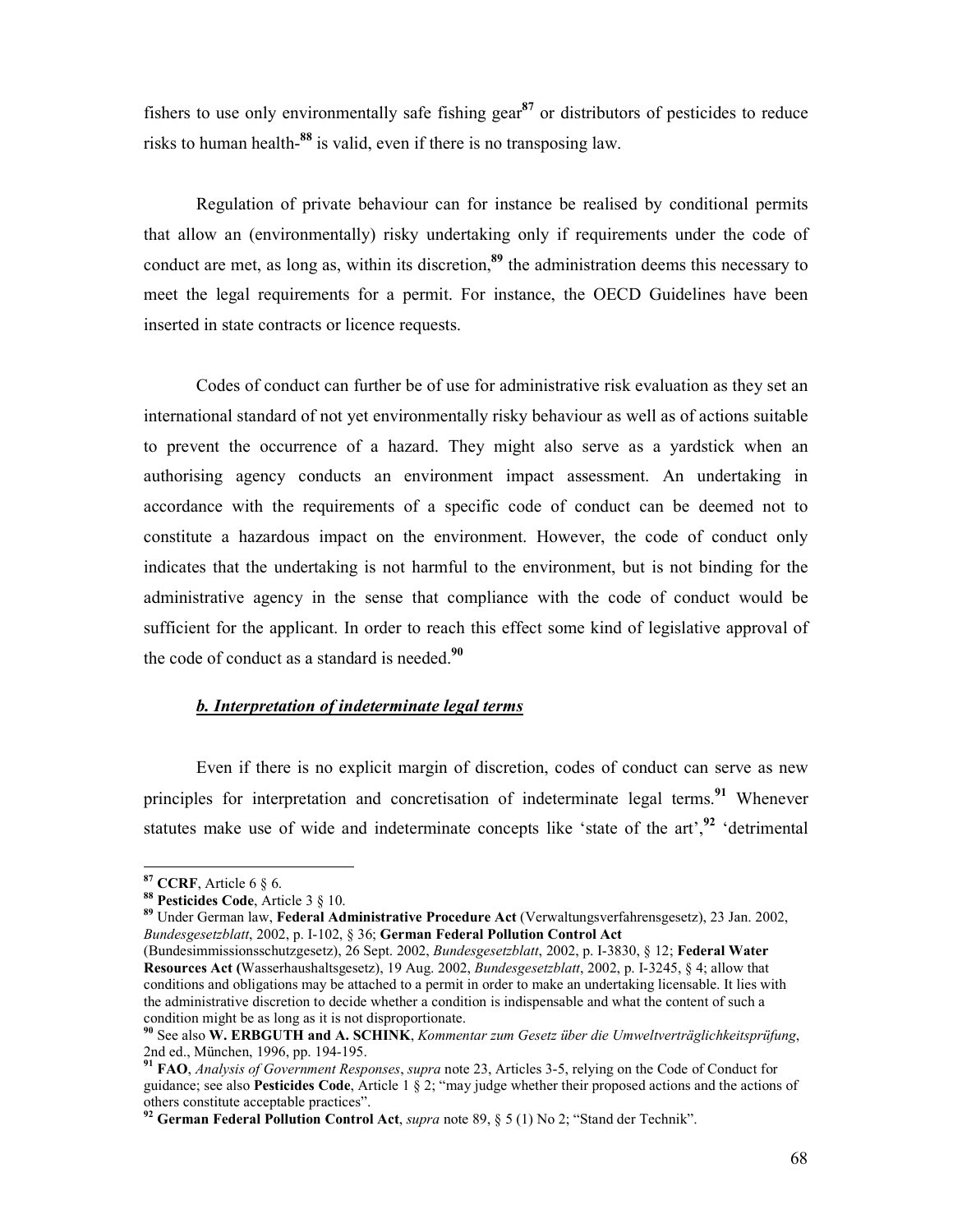impacts on the environment',<sup>93</sup> 'good practice'<sup>94</sup> or 'protection of the common good',<sup>95</sup> the administration is called upon to interpret these concepts when applying the law and might do so in conformity with international codes of conduct. This interpretation might be standardised nationally by internal regulations or instructions, which play an important part in the uniform application of the law.<sup>96</sup>

One example is  $\S$  6 of the German Plant Protection Act that authorises the competent agency to implement measures in order to guarantee that pesticides are only applied with "best practice".<sup>97</sup> The provision reflects Article 3  $\S$  10 and Article 5  $\S$  5 (1-2) of the Pesticides Code, which demand the reduction of health and environment hazards by state action. However, it is difficult to prove that the advice given for best practice by the Federal Ministry for Food, Agriculture and Forestry<sup>98</sup> in order to guide users of pesticides is actually meant to implement the Pesticides Code, as no direct reference has been made. Likewise, it is not clear, if administrative authorities interpret best practice as 'following the pertinent articles of the Pesticides Code'.

Overall, an interpretation in the light of international codes of conduct may be legitimate and valid under constitutional law if such international norms are only used as an additional source of inspiration and a supplementary argument in a balanced administrative decision.<sup>99</sup> In other words, there is nothing wrong if the administrator looks for expert opinion

 $93$  *Ibid.*, § 5 (1) No 1; "schädliche Umwelteinwirkungen".

<sup>&</sup>lt;sup>94</sup> German Plant Protection Act, *supra* note 55,  $\S$  2 (a) (1) (1); "gute fachliche Praxis".

<sup>&</sup>lt;sup>95</sup> Police Functions Act of Bavaria (Bayerisches Polizeiaufgabengesetz), 14 Sept. 1990, Gesetz- und

Verordnungsblatt, 1990, p. 397, Article 2 § 1; "Gefahren für die öffentliche Sicherheit und Ordnung".

<sup>&</sup>lt;sup>96</sup> See infra: Section III, C, 4.

<sup>&</sup>lt;sup>97</sup> Plant Protection Act, *supra* note 55,  $\S$  6 (1) reads: "bei der Anwendung von Pflanzenschutzmitteln ist nach guter fachlicher Praxis zu verfahren; Pflanzenschutzmittel dürfen nicht angewandt werden, soweit der Anwender damit rechnen muss, dass ihre Anwendung im Einzelfall schädliche Auswirkungen auf die Gesundheit von Mensch und Tier oder auf Grundwasser oder sonstige erhebliche schädliche Auswirkungen, insbesondere auf den Naturhaushalt, hat; die zuständige Behörde kann Maßnahmen anordnen, die zur Erfüllung der in den Sätzen 1 und 2 genannten Anforderungen erforderlich sind" [the use of pesticides should be guided by good practice; pesticides must not be used if it is foreseeable for the user that this might cause detriment for human or animal health or groundwater or other severe harm, especially to nature; the competent authority may order measures to ensure the fulfilment of the above-mentioned requirements] [emphasis added].

 $98$  Federal Ministry for Food, Agriculture and Forestry, Notification of the principles fort he implementation of good practise in plant protection (Bekanntmachung der Grundsätze für die Durchführung der guten fachlichen Praxis im Pflanzenschutz), 30 Sept. 1998, Bundesanzeiger vom 21. November 1998, Beilage No 220 a.

<sup>&</sup>lt;sup>99</sup> This has been the outcome of several judgments of German administrative courts; see, e.g., Administrative Court Frankfurt, 19 June 1988, Neue Juristische Wochenschrift, 1988, pp. 3032-3035, at p. 3033, concerning the UN Charter of the Rights of the Child, which only entered into force as a binding convention in 1990; where the Court stated that soft-law can be taken into account as an additional means of interpretation; Administrative Court Berlin, 22 Jan. 1996, Supplement to the Neue Zeitschrift für Verwaltungsrecht, 1996, p. 51; see also, for an analysis, C. TIETJE, Internationalisiertes Verwaltungshandeln, supra note 4, pp. 633-637.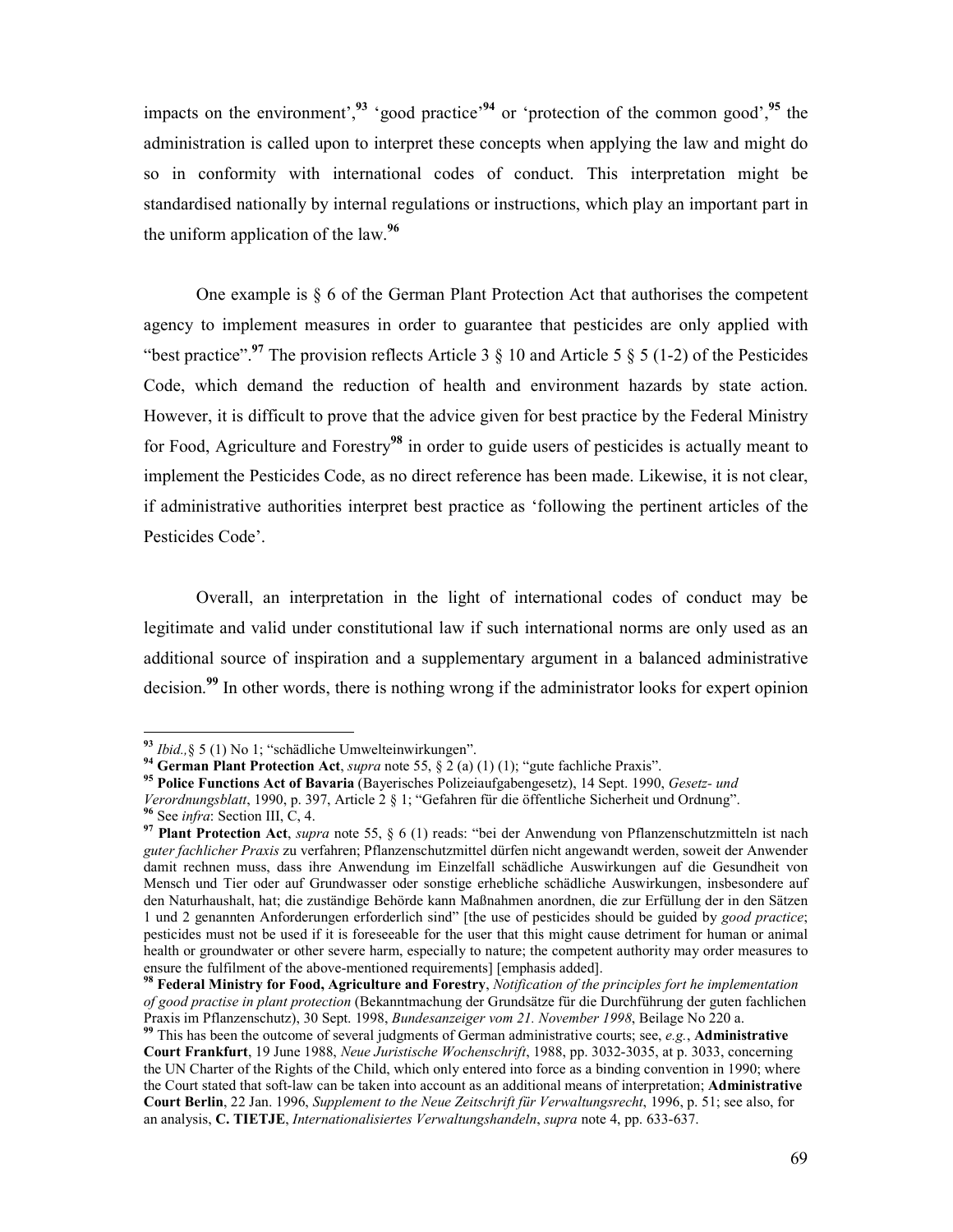at the international level when taking its decision. This has been stressed by the Swiss Rekurskommision für Chemikalien. It found that an agency is entitled to recur to nonbinding international norms -in this case the manual on development and use of FAO and WHO specifications for pesticides- $100$  in order to guarantee a consistent interpretation of the law, since they reflect an international consent on the latest state of scientific and technical knowledge.<sup>101</sup>

A decision, however, that exclusively refers to a nonbinding international standard as the only permissible standard without regard to (differing) national requirements may raise more difficult questions, since the codes of conduct are not binding national law and have not been enacted by the national legislator. As they are nonbinding principles, they cannot be used to restrict individual freedom and civil rights without some kind of legislative basis.<sup>102</sup> This would contravene principles of legal clarity and security, as the citizen has no authoritative source of the nonbinding law and does not know whether and to what extent national administrative decisions will be based on it. National fundamental rights and their influence on administrative balancing of interests override the indicative effect of codes of conduct.<sup>103</sup> Therefore, in order to ensure an effective implementation, parliaments will have to enact constitutionally valid legislation that permits justified interference with fundamental freedoms such as the right to property or to exercise a profession.

# 3. Implementation through distributive administration and policy

Apart from restricting the individual freedom to act by licensing schemes and sanctions, administrations may also -partly without being specifically authorised to do sopromote compliance with codes through distributive administration; for example, by granting subsidies. Such "distributive policy supports private activities that are beneficial to society but would usually not be undertaken".<sup>104</sup> Following internal guidelines or legislative acts, a subsidy may thus be only granted to those individuals and corporations who respect the

 $^{100}$  FAO, Manual on Development and Use of FAO and WHO Specifications for Pesticides, FAO/WHO Joint Meeting on Pesticide Specifications (JMPS), Rome 2002; which has been incorporated into the FAO Pesticides Code.

<sup>&</sup>lt;sup>101</sup> Eidgenössische Rekurskommission für Chemikalien, 28 Feb. 2006, CHEM 05.002, p. 16.

<sup>&</sup>lt;sup>102</sup> See mainly C. TIETJE, Internationalisiertes Verwaltungshandeln, supra note 4, pp. 632-640.

<sup>&</sup>lt;sup>103</sup> See also P. KUNIG, "Relevance of Resolutions", *supra* note 50, p. 66; "Deutsches Verwaltungshandeln und Empfehlungen internationaler Organisationen", in K. HAILBRONNER, G. RESS and T. STEIN, Staat und Völkerrechtsordnung, Festschrift für Karl Doehring, Heidelberg, 1989, pp. 529-549, at p. 540, as far as decisions of an international organisation are concerned; K.M. MEESSEN, "Internationale Verhaltenskodizes", supra note 44, p. 1132.

<sup>&</sup>lt;sup>104</sup> J. BUCK, Understanding Environmental Administration and Law, 3d ed., London, 2006, p. 42.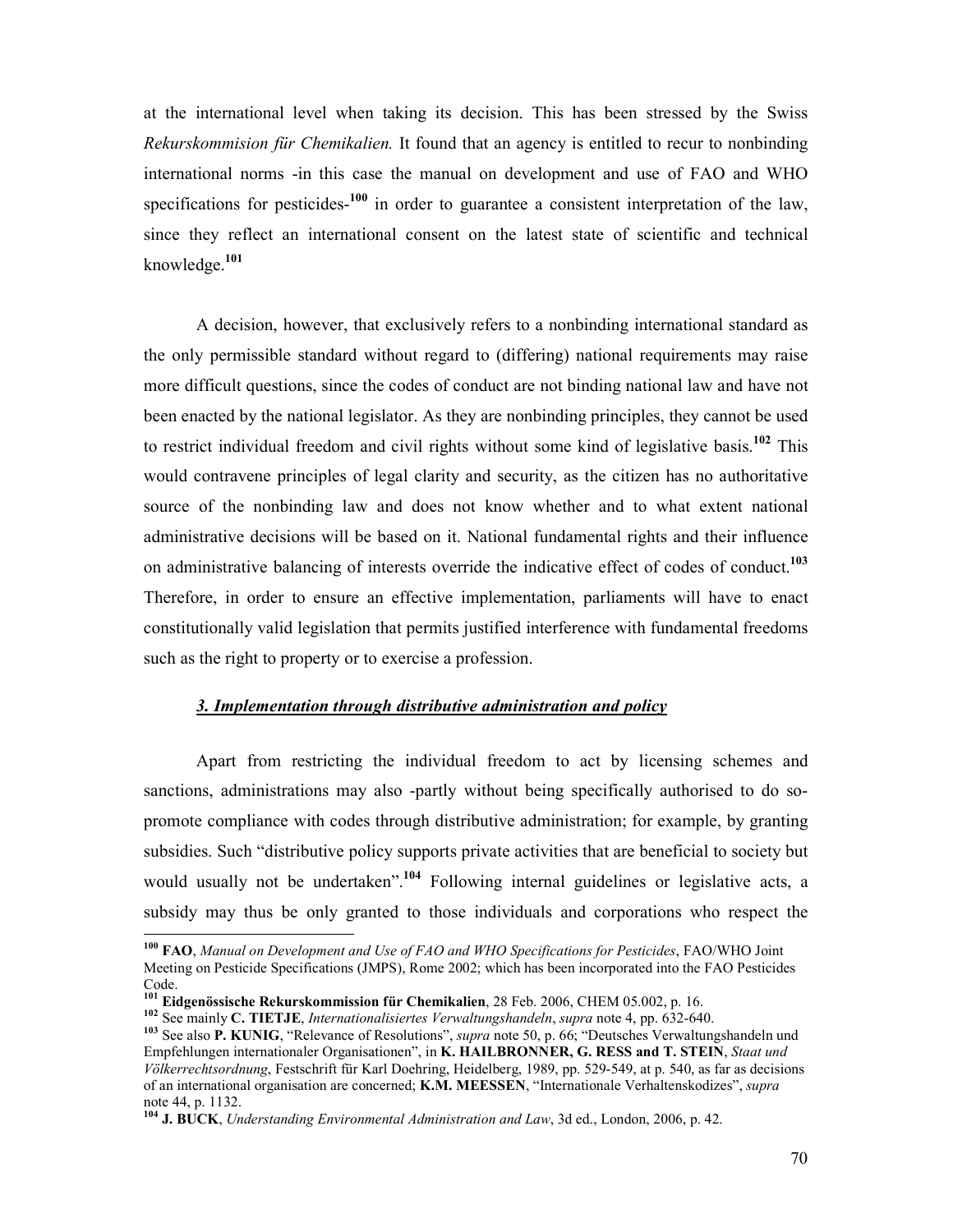principles of a code of conduct. For example, the U.S. Fishing Capacity Reduction Program provides funding for a vessel and permit buyback program in order to reduce excess fishing capacity according to Article 7  $\S$  6 of the CCRF.<sup>105</sup>

The same is true wherever national administration does not directly subsidise individuals, but uses public funds to (co-)finance the infrastructure that is needed by private actors in order to implement requirements of the codes of conducts like facilities for safelanding in the fisheries sector or collecting points for empty pesticides containers; for instance, Article 8  $\S$  9 (1) of the CCRF and Article 10  $\S$  7 of the Pesticides Code.<sup>106</sup> Moreover, the administration can be influenced by codes of conduct in a way that it abolishes previously existing subsidies for behaviour 'outlawed' by the code of conduct like the use of pesticides.<sup>107</sup>

Among the various forms of distributive administration, the granting of export credits for external trade to the exporting industry provides one of the rare tools with which administrations may be able to influence private companies abroad. According to the OECD, twenty-nine out of thirty-nine states adhering to the OECD Guidelines for Multinational Corporations used them in the context of export credits and investment guarantees as of 2007.<sup>108</sup> Remarkable as they are, these linkages are comparatively loose. The granting of export credits is not specifically conditioned upon compliance with the OECD Guidelines. Export credit agencies in various countries rather call the attention of exporters to the OECD Guidelines in a more or less systematic way.

In some cases, however, the linkages are more formalised. For instance, applicants to export credits or investment guarantees in the Netherlands only qualify for these benefits if they state that they are aware of the OECD Guidelines and that they will endeavour to comply with them to the best of their ability.<sup>109</sup> Even in this case, a clear conditionality is not established, since the granting of the credits or guarantees is not conditioned upon actual compliance. But the example illustrates nevertheless how nonbinding instruments, which were

 $105$  U.S. Department of Commerce, Implementation Plan for the Code of Conduct for Responsible Fisheries, supra note 30, D (3) (1).

See Indian Government, Annual Report 2004-2005, supra note 39, § 5 (5) (2) (3).

<sup>107</sup> M. SINGH, "Report on India", *supra* note 29; "policy support: phasing out of subsidy on pesticides". <sup>108</sup> OECD, Annual Meeting of National Contact Points 2007, Report of the Chair, 19-20 June 2007, § 23 and

Table 1, available at: http://www.oecd.org/dataoecd/23/26/39319743.pdf.

 $109$  OECD, Annual Meeting of National Contact Points 2007, supra note 108, Table 1.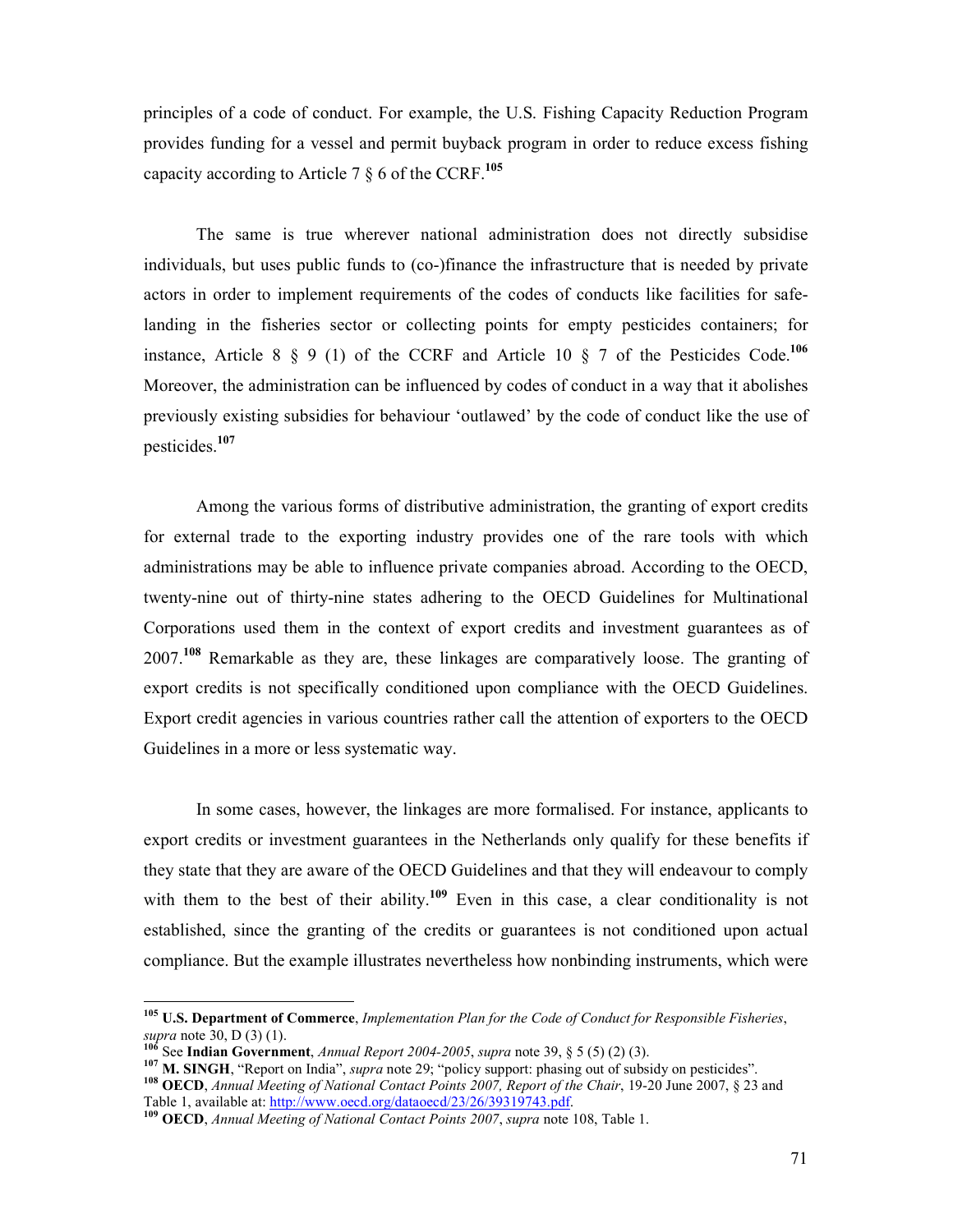developed without this specific purpose, may over time enter distributive administrative practices. Even though a statement as the one required of applicants by the Dutch export credit agency may not carry legal consequences if it is not part of the contract, a company is certainly well advised to comply if it intends to gain continuous support in the future.

A clear linkage between export credits and a nonbinding environmental law instrument can be observed with respect to OECD recommendations on common approaches to export credit policy. Distributive administration -at least, in Germany- must not necessarily be pre-structured and based on a legislative  $act<sup>110</sup>$ . The annual parliamentary decision on the general budget allocates the funds to the responsible ministry, but otherwise remains silent on the substantive issues. Questionable as this lack of a parliamentary act may be in light of the fact that the denial of subsidies can amount to an equally strong interference with civil rights as the denial of a license or the prohibition of an undertaking,<sup>111</sup> the administration of export credits is therefore almost completely left to the discretion of the administration. It can decide over the substantive criteria for the allocation of funds.

In Germany, the criteria for granting an export credit are laid down in Guidelines for Granting Export Credits and Other Securities<sup>112</sup> adopted by a multi-ministerial committee under the chairmanship of the Ministry for Economy and Technology. The environmental acceptability of a project is assessed on the basis of the OECD Recommendation on Common Approaches on Environment and Officially Supported Export Credits adopted in 2007.<sup>113</sup> They have largely replaced the German Guidelines for the Observance of Ecological, Social and Sustainable Development Aspects, $114$  which now only play a supplementary role.

<sup>&</sup>lt;sup>110</sup> See *supra*; **P. KUNIG**, "Relevance of Resolutions", *supra* note 50, p. 68.

<sup>&</sup>lt;sup>111</sup> B.-O. BRYDE, *Internationale Verhaltensregeln, supra* note 4, p. 39; who, on the contrary, sees the limits in the equal treatment-clause of the Constitution; thus, the preferential treatment of 'followers' of the code is not arbitrary.

<sup>&</sup>lt;sup>112</sup> Federal Ministry for Economy and Technology, Guidelines for Export Credits (Richtlinien über die Übernahme von Ausfuhrgewährleistungen), 30 Dec. 1983, last modified 31 Jan. 2002, Bundesanzeiger No 59 (26 Mar. 2002), p. 6077.

<sup>&</sup>lt;sup>113</sup> See, for the latest revised version, OECD, Trade and Agriculture Directorate, Revised Recommendation on Common Approaches on Environment and Officially Supported Export Credits, http://www.olis.oecd.org/olis/2007doc.nsf/linkto/tad-ecg(2007)9.

 $114$  Federal Ministry for Economy and Technology, Guidelines for the Observance of Ecological, Social and Sustainable Development Aspects (Leitlinien Umwelt, Berücksichtigung von ökologischen, sozialen und entwicklungspolitischen Gesichtspunkten), 26 Apr. 2001, http://www.agaportal.de/pages/aga/downloadcenter.html.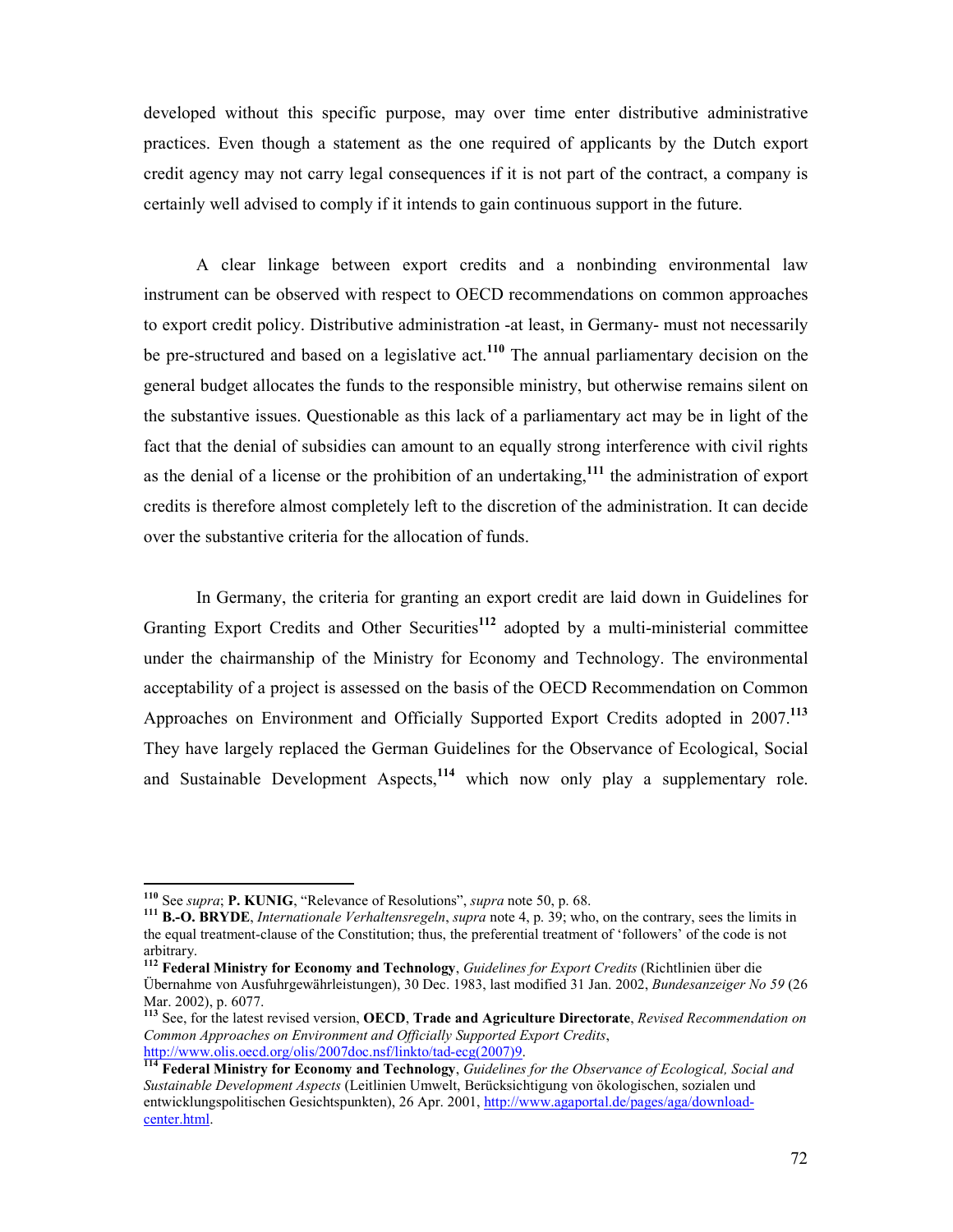Although not binding upon members, the OECD Recommendation is thus directly implemented by the administration without any substantive parliamentary participation.<sup>115</sup>

# 4. Implementation through administrative guidelines and instructions

In order to guarantee a consistent application of law, higher administrative bodies issue internal regulations and instructions to all agencies. They can embody provisions of the international codes of conduct in order to keep the flexible approach of the codes of conduct; the administration recurs to individual decisions based on internal instructions that can be modified more easily than an official legal act.<sup>116</sup>

One example of such a mode of implementation can be seen in the implementation of the CCRF in Brazil. Empowered by Article 23 of Law No  $10.683$ ,  $117$  the Brazilian Special Secretary for Aquaculture and Fisheries -Secretaria Especial de Aqüicultura e Pesca- has the power to formulate policies and directives for the development of fisheries and aquaculture production. The Special Secretary has recently enacted an internal administrative directive - Instrução Normativa- establishing the criteria for the development of local plans for marine protected areas. The directive includes a specific reference to the CCRF. The code of conduct thus determines the conditions and restrictions which these planned areas should meet.<sup>118</sup> Other internal administrative Brazilian directives specifically refer to all recommendations or to one article of the CCRF in their preambles.<sup>119</sup>

Although internal guidelines are not directly addressed to the citizen, they have de facto implications for private actors as they unify the interpretation of indefinite legal terms. Using such internal guidelines, administrators have at their disposal an important tool to push the uniform implementation of the codes of conduct even if a legislative transposition has not occurred. This is particularly interesting, as often representatives of higher administrative

<sup>116</sup> This had been the case with the European Code of Conduct for European firms operating in South Africa, *supra* note 64; where the German government did not make use of the authorisation to enact an ordinance in the Foreign Trade Act (Außenhandelsgesetz), 9 June 2005, *Bundesgesetzblatt* 50/2005, § 7 (1); cf H.-J. VON BÜLOW, "Schwierigkeiten", *supra* note 65, p. 601.

 $\overline{a}$ 

118 Article 2 IX of the **Instrução Normativa No 17**, 23 Sept. 2005, http://www.ipaam.br/legislacao. <sup>119</sup> Compare, e.g., Portaria No 145-N, 29 Oct. 1998; Instrução Normativa No 125, 18 Oct. 2006, referring specifically to Article 8 of the CCRF; Instrução Normativa No 14, 18 Feb. 2004, referring to the principles of the CCRF; http://www.ipaam.br/legislacao.

<sup>&</sup>lt;sup>115</sup> It is telling when the German export credit agency on its website speaks of "the Common Approaches as internationally binding set of rules dealing with the subject of environment and officially supported export credits"; *cf* http://www.agaportal.de/en/aga/grundzuege/umweltaspekte.html.

<sup>&</sup>lt;sup>117</sup> Law 10.683, http://www.panalto.gov.br/CCIVIL/leis/2003/L10.683.htm.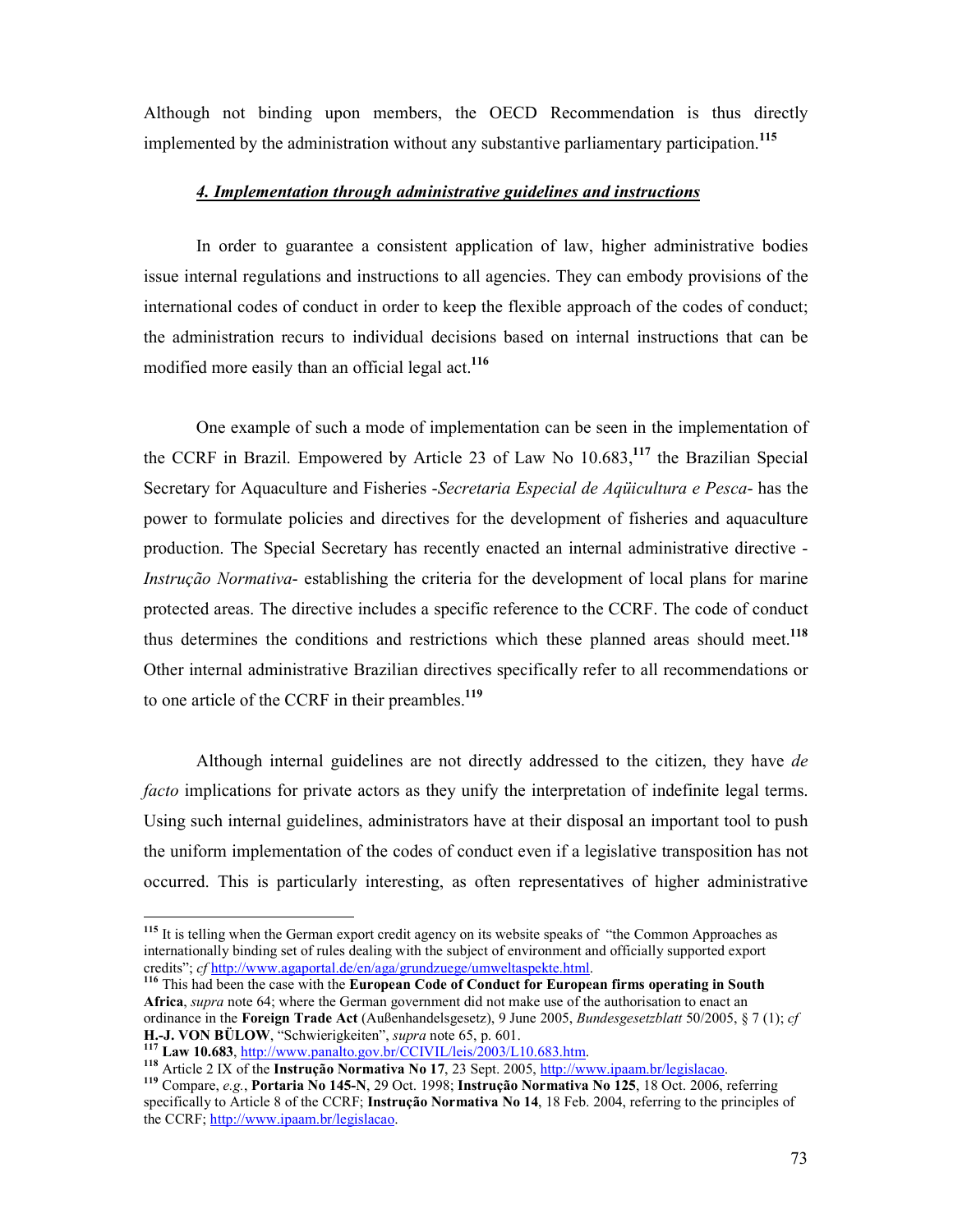bodies have participated in the elaboration of codes of conduct on the international level and can therefore ensure that the ideas of the code of conduct are disseminated via lower agencies while filling in margins of discretion.

# 5. Implementation through non-regulatory and informal administration

Administrative tasks include non-regulatory measures, mainly information, guidance, recommendations, warnings, awareness-raising and reports, which influence the options for action and decisions of the citizens by making the administrative sources of knowledge accessible to them.<sup>120</sup> This aspect is important, as codes of conduct are partly addressed to private actors.<sup>121</sup> States follow an increasingly self- or non-regulative approach, based on the responsible and free decision of the private actor, to reduce the risks to the public good in the same or even a better way than through regulation. This change in paradigms -particularly in legal orders that traditionally rely to a large extent on regulatory administration-<sup>122</sup> is fostered by the international codes of conduct as they promote a multi-stakeholder approach through cooperation with the informed public and do not simply rely on state-run management measures.<sup>123</sup> In the long run, non-regulatory measures are necessary in order to ensure that industry complies voluntarily with the codes of conduct, which will make enforcement more cost-effective.<sup>124</sup> Yet, this also means that a strong regulatory tradition might hinder the success of the codes in that particular legal order.

In order to leave space for private decisions, private actors must have the opportunity of access to good information about the proposals of the codes of conduct. This is recognised by national governments who launched different kinds of informational programs. Effective means are the dissemination of translated versions of the code of conduct and awarenessraising measures such as posters, brochures and workshops.<sup>125</sup> This has, for instance, been attempted by the government program called Safe and Responsible Use of Pesticides

 $120$  B. REMMERT, in H.-U. ERICHSEN and D. EHLERS, *Allgemeines Verwaltungsrecht*, Berlin, 2006, pp. 761 and 771.

<sup>&</sup>lt;sup>121</sup> FAO, "National jurisdiction and the governance of fisheries",  $\frac{http://www.fao.org/fishery/topic/14747; D.J.})$ DOULMA, Requirement for Structural Change, supra note 19, Headings V and VII.

<sup>&</sup>lt;sup>122</sup> See **R. BREUER**, "Zunehmende Vielgestaltigkeit", supra note 75, p. 835.

<sup>&</sup>lt;sup>123</sup> CCRF, Articles 1 § 2 and 2 (j); Pesticides Code, Article 1 § 2.

<sup>&</sup>lt;sup>124</sup> D.J. DOULMAN, Requirement for Structural Change, supra note 19, Heading V.

<sup>&</sup>lt;sup>125</sup> See M. SINGH, "Report on India", *supra* note 29.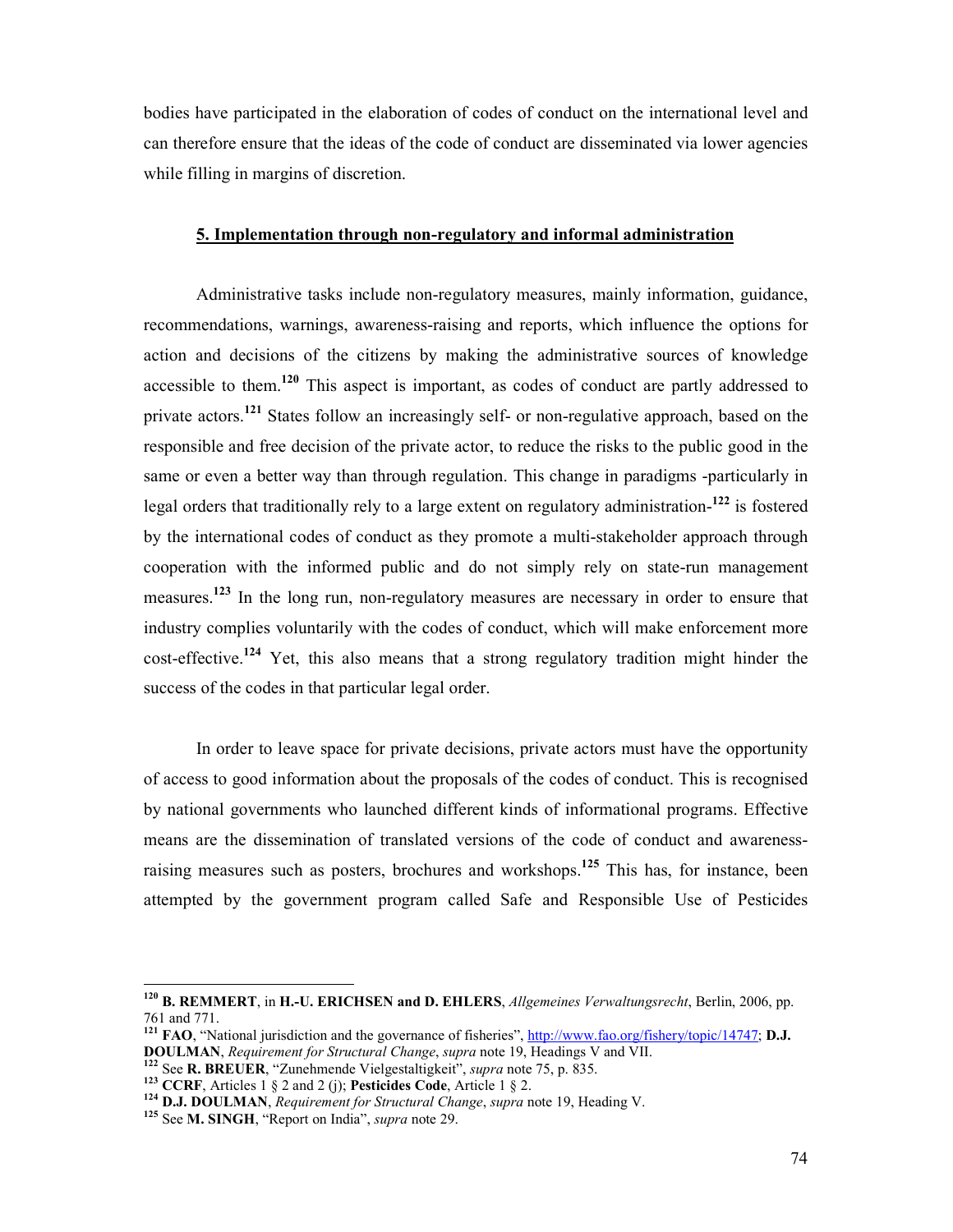(SARUP) in Cambodia; however, such campaigns often face financial restraints.<sup>126</sup> Often governments publish guidelines for interpretation of the codes of conduct in order to render imprecise or unclear provisions comprehensible for private actors. In doing so, the administration can set a national standard of private, codex-conform behaviour, not leaving the interpretation to private actors alone.<sup>127</sup>

The executive may also warn consumers against the use of certain products or certain practices which have been declared harmful to health or environment by the codes of conduct and thus put into effect the goals of the codes. Furthermore, by refraining from warnings against products for which the industry meets the requirements of the codes of conduct, private compliance is enhanced.<sup>128</sup>

Governments have also resorted to market mechanisms as means of implementation. For example, they create public labelling programs. The German Federal Ministry for Food, Agriculture and Consumer Protection, for instance, aspires to introduce an environmental label on the basis of the FAO Guidelines for the Eco-Labelling of Fish and Fishery Products from Marine Capture Fisheries,<sup>129</sup> which are to a large extent based on the CCRF.<sup>130</sup> An innovative approach to promote compliance with the CCRF has been taken in Canada, where each year a national award is presented to commercial fish harvesters by the national fisheries authority in recognition of their outstanding contribution to responsible fishing.<sup>131</sup> Instead of regulating commercial fishing, the government gives an incentive to fish harvesters to adhere to the CCRF and to serve as a role model to other fish harvesters and at the same time safeguards the voluntary and multi-stakeholder approach of the CCRF. In doing so, the public concerned is enabled and motivated to adhere to the codes of conduct and consumers can

<sup>&</sup>lt;sup>126</sup> L. SOCHEATA, "Report on Cambodia", *supra* note 23; Royal Government of Cambodia, Ministry of Environment, National Implementation Plan for the Stockholm Convention on Persistent Organic Pollutants, 2 June 2006, p. 28, http://www.pops.int/documents/implementation/nips/submissions/nip-cambodia-eng.pdf.

<sup>&</sup>lt;sup>127</sup> See H.-J. VON BÜLOW, "Schwierigkeiten", *supra* note 65, p. 603.

<sup>&</sup>lt;sup>128</sup> D. EHLERS, *supra* note  $6, \S 1, IX, No 73$ .

<sup>129</sup> Compare: www.portal-fischerei.de.

 $130$   $\overline{FAO}$ , Guidelines for the Eco-labeling of Fish and Fishery Products from Marine Capture Fisheries, adopted at twenty-sixth session of the Committee on Fisheries, Rome, 7-11 Mar. 2005; references to the CCRF are frequently made throughout the document, and it is stressed in  $\S 2$  (1) that eco-labelling schemes should generally be consistent with -inter alia- the CCRF.

<sup>&</sup>lt;sup>131</sup> Fisheries and Oceans Canada / Pêches et Océans Canada, "Backgrounder: 2001 Recipients of the National Awards and the Roméo LeBlanc Medal for Responsible Fishing", May 2001, www.dfo-mpo.gc.ca/media/backgrou/2001/hq-ac37-162\_e.htm; equally, the U.S. National Oceanic and Atmospheric Administration (NOAA) has created the Sustainable Fisheries Leadership Award, http://www.nmfs.noaa.gov/awards/index.htm, in cooperation with a contracted non-profit organisation.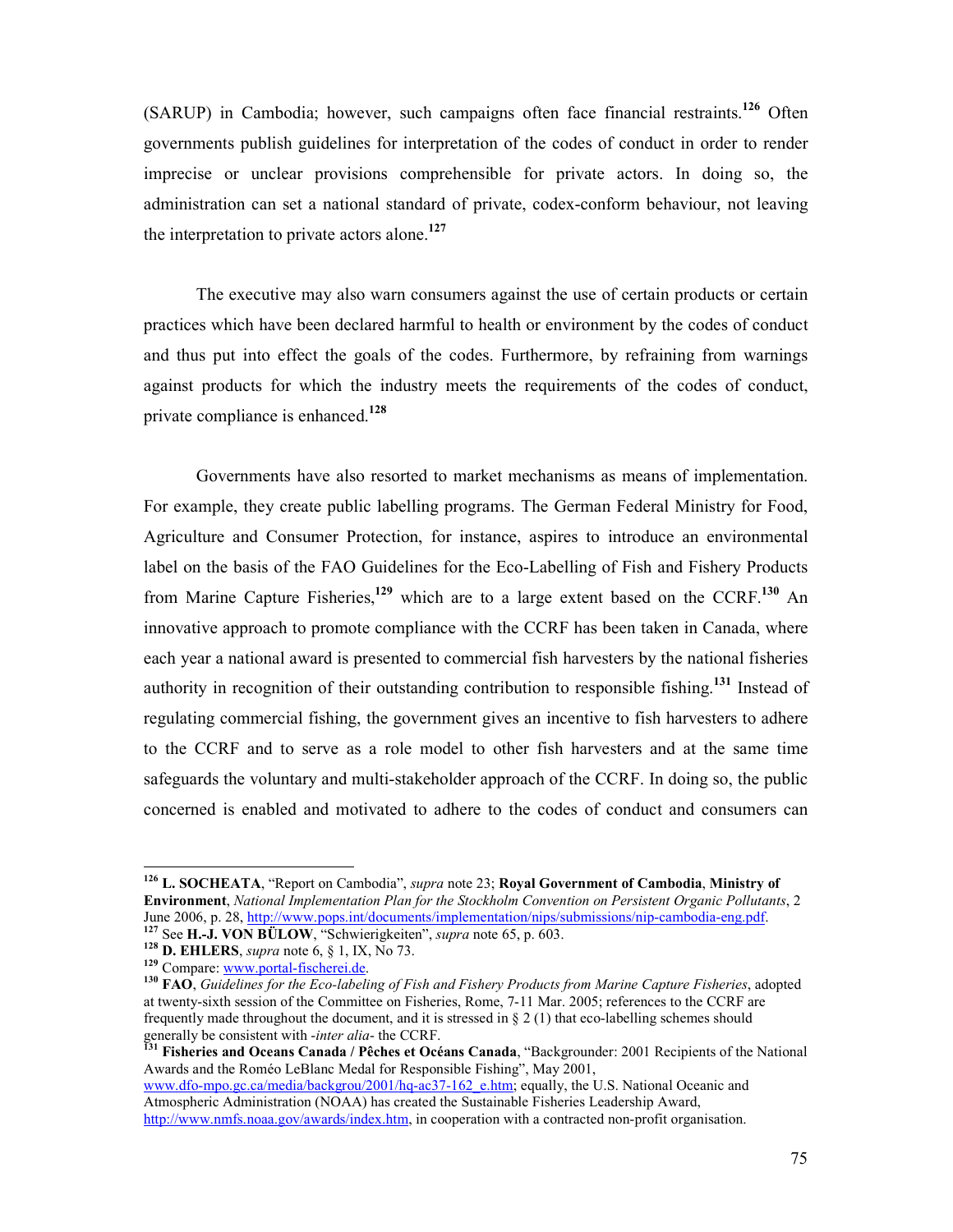control the action of the private sector, while at the same time the state guarantees an impartial assessment of compliance with the code; thus, combining legal and market mechanisms.

# D. Implementation through private actors: A diminished role of the state

The increasing influence of private actors in international affairs is reflected in the rapid and ubiquitous emergence of private governance or private standard-setting initiatives; a development that has been described as "administration beyond the state".<sup>132</sup> In this part, we want to highlight how international codes of conduct -although adopted in international organisations by governments- also contribute to broadening the realm of private actor governance or administration and, therefore, to the general trend of a diminishing the role of the state.

The adoption of codes of conduct explicitly or implicitly encourages the implementation and administration through private actors -like industry, NGO's and consumers- which rely on such codes to increase their own leverage and governance potential by drawing on the acceptance of the internationally legitimised codes. This often volitional distribution of regulative power to private actors and loss of control traditionally vested in the state is one of the remarkable effects of internationalisation of national law and administration through international codes of conduct.

As indicated, private implementation activities are premeditated in the development of codes of conduct which are also directly addressed to private business actors and deliberately integrate civil society in monitoring and reporting. For example, Article 4 § 1 of the CCRF provides that:

"All members and non-members of FAO, fishing entities and relevant sub-regional, regional and global organizations, whether governmental or nongovernmental, and all persons concerned with the conservation, management and utilization of fisheries resources and trade in fish and fishery products should collaborate in the fulfilment and implementation of the objectives and principles contained in this Code".

 $^{132}$  See only **B. KINGSBURY, N. KRISCH and R. STEWART**, The Emergence of Global Administrative Law, IILJ Working Paper 2004/1, Global Administrative Law Series, www.iilj.org.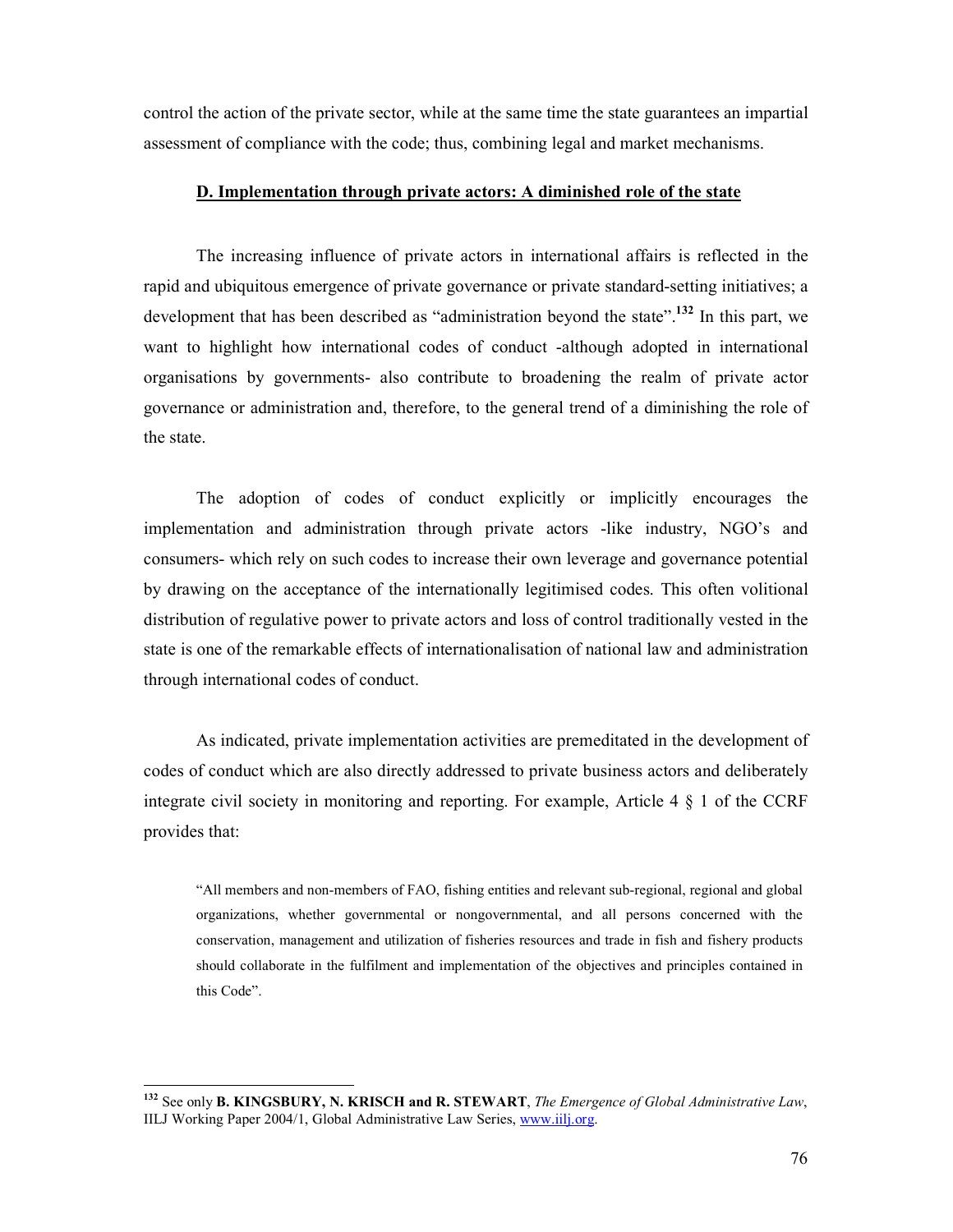In other words:

"It was recognised from the outset that industry and international non-governmental organisations (NGOs) would play an important role in its implementation".<sup>133</sup>

Private implementation of the codes of conduct unfolds in numerous ways. Generally speaking, self-regulation can hereby be distinguished from private regulation of other private actors.

First, as indicated, codes of conduct encourage self-regulatory mechanisms and private business initiatives. Industry associations, for example, have a strong interest in safeguarding a positive reputation of their industry. The Australian Seafood Industry Council is one of these organisations which have established a code of conduct based on the CCRF.<sup>134</sup> Another example has already been given above by quoting the Canadian Code of Conduct for Responsible Fisheries.<sup>135</sup> Especially in developing countries, industry initiatives like CropLife, an international stewardship project by pesticide-producing companies, provide programs for and solutions to safe and responsible use of pesticides.<sup>136</sup> They adhere to the Pesticides Code and replace state action where national governments fail to enact or enforce effective legislation.<sup>137</sup> For example, CropLife Mauritius initiated Code of Conduct reinforcement workshops for its members, thus helping to disseminate the principles with private stakeholders.<sup>138</sup> Also the OECD guidelines have been incorporated into national codes of conduct by the industry several times; often initiated by NGOs and due to market reasons.<sup>139</sup>

Second, private actors, in particular NGOs, as well as multi-stakeholder initiatives draw on the international norms to establish implementation mechanisms vis-à-vis third party

 $^{133}$  D.J. DOULMAN, Requirement for Structural Change, supra note 19, Heading II.

<sup>&</sup>lt;sup>134</sup> See for this Australian Seafood Industry Council, Seafood Industry Code of Conduct, http://www.pir.sa.gov.au/fisheries/pdf\_equivalents/seafood\_industry\_code\_of\_conduct.  $135$  See *supra*: Section III, B, 4.

<sup>&</sup>lt;sup>136</sup> Stewardship of crop protection products, www.croplife.org. For the problems of effectively enforcing container management in the Asian region, compare: L. SOCHEATA, "Report on Cambodia", *supra* note 23. <sup>137</sup> See, on the other hand, M. SINGH, "Report on India", *supra* note 29; who complains that "most of the chemical pesticides manufactures/firms/dealers are not coming forward in strength in creating awareness among general masses about hazardous effects of chemical pesticides and are still advocating the advantages of their product just to sell them in the market for their own profits".

<sup>&</sup>lt;sup>138</sup> Country Fact Sheet Mauritius, www.croplifeafrica.org.

<sup>139</sup> E. KOCHER, "Unternehmerische Selbstverpflichtungen zur sozialen Verantwortung: Erfahrungen mit sozialen Verhaltenskodizes in der transnationalen Produktion", Recht der Arbeit, 2004, pp. 27-31, at p. 27.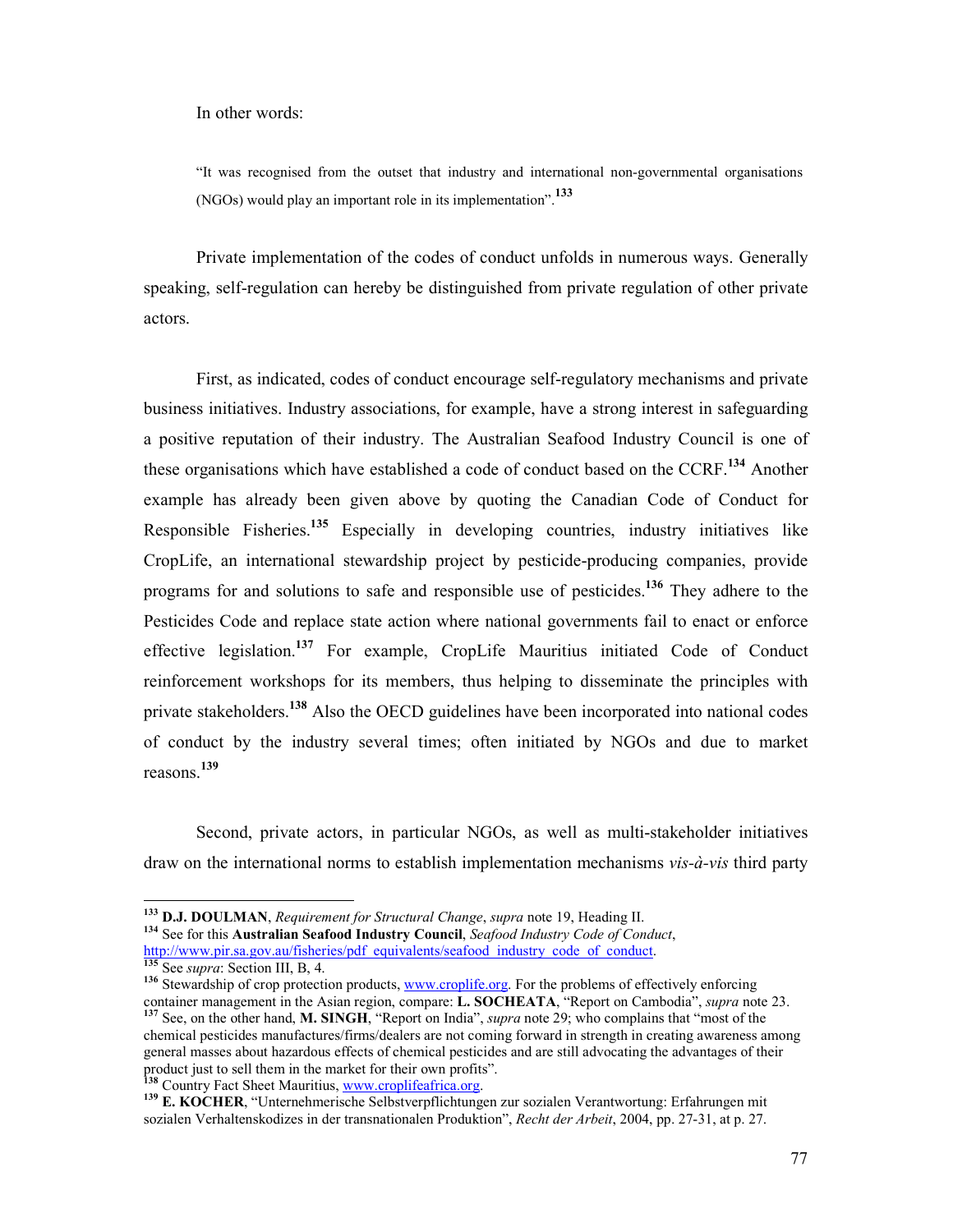private actors. NGOs thereby pressure industry as they often feel that self-regulation is simply adopted by the industry as a window-dressing exercise and "as means of avoiding more stringent regulation by the public sector".<sup>140</sup> In pursuing the objective of counterbalancing such tendencies, NGOs and multi-stakeholder initiatives rely on market mechanisms. An outstanding example is the eco-labelling initiative of the Marine Stewardship Council which follows the example of the successful Forest Stewardship Council. The Principles and Criteria for Sustainable Fishing of the Marine Stewardship Council represent the leading standard against which fisheries are assessed before being certified; the label being a main market tool for an informed consumers' choice based on the  $CCFF$ .<sup>141</sup> This means that the provisions of the CCRF are indirectly impacting the fisheries methods of a considerable part of the industry.

Similarly, non-governmental organisations like the Pesticide Action Network control private industry and its compliance with international codes of conduct, whenever in their opinion self-regulating mechanisms fail. Naming and shaming hereby draws on the need and interest of the industry in safeguarding a good reputation and in avoiding damages from negative media coverage. A prominent example is the case of Syngenta, a leading Swiss company in the production of agrochemicals, which as a member of CropLife International promotes adherence to the Pesticides Code. A group of non-governmental organisations accused them of advertising Paraquat -a widely used pesticide that is not on the PIC-list, but banned in several countries including Switzerland-<sup>142</sup> in Thailand in a manner that contravened Article 11  $\S$  2 (18) of the Pesticides Code.<sup>143</sup> Since the public announcement of this contravention was not successful, an online-court against Syngenta, where public opinion could be expressed by voting 'guilty' or 'non-guilty' as a form of 'naming and shaming', was established.<sup>144</sup> National administrative or criminal sanctions would probably have been

<sup>&</sup>lt;sup>140</sup> F.A. SCHENDEL, "Selbstverpflichtungen der Industrie als Steuerungsinstrument im Umweltschutz", Neue Zeitschrift für Verwaltungsrecht, 2001, pp. 494-500, at p. 495; D. SHELTON, "Compliance with International Human Rights Soft Law", Studies of Transnational Legal Policy, 1997, pp. 119-143, at p. 129.

<sup>&</sup>lt;sup>141</sup> Compare: Marine Stewardship Council, http://eng.msc.org; according to MSC information, about six percent of the world's total wild capture fisheries are now engaged in this programme, including forty-two percent of the global wild salmon catch.

<sup>&</sup>lt;sup>142</sup> Cf Question to the Swiss National Council (Nationalrat), 24 Sept. 2002, Postulat No 02.3477; Statement of the Swiss Federal Council (Bundesrat), 20 Nov. 2002; http://search.parlament.ch.

<sup>&</sup>lt;sup>143</sup> Erklärung von Bern (EvB), "Syngenta verstösst gegen den Verhaltenskodex der FAO", Zürich, 28 Apr. 2004, http://www.evb.ch/p25003086.html.

<sup>144</sup> Cf Erklärung von Bern (EvB), "Öffentliche Verhandlung: Der Fall Paraquat: Das Pflanzengift von Syngenta vergiftet jedes Jahr Zehntausende von Menschen", http://www.paraquat.ch/home.cfm; For a critical report on the online court, see R. SUTER, "Online-Justiz gegen Syngenta-Pflanzengift", 26 Sept. 2006, http://www.onlinereports.ch/2006/SyngentaParaquat.htm.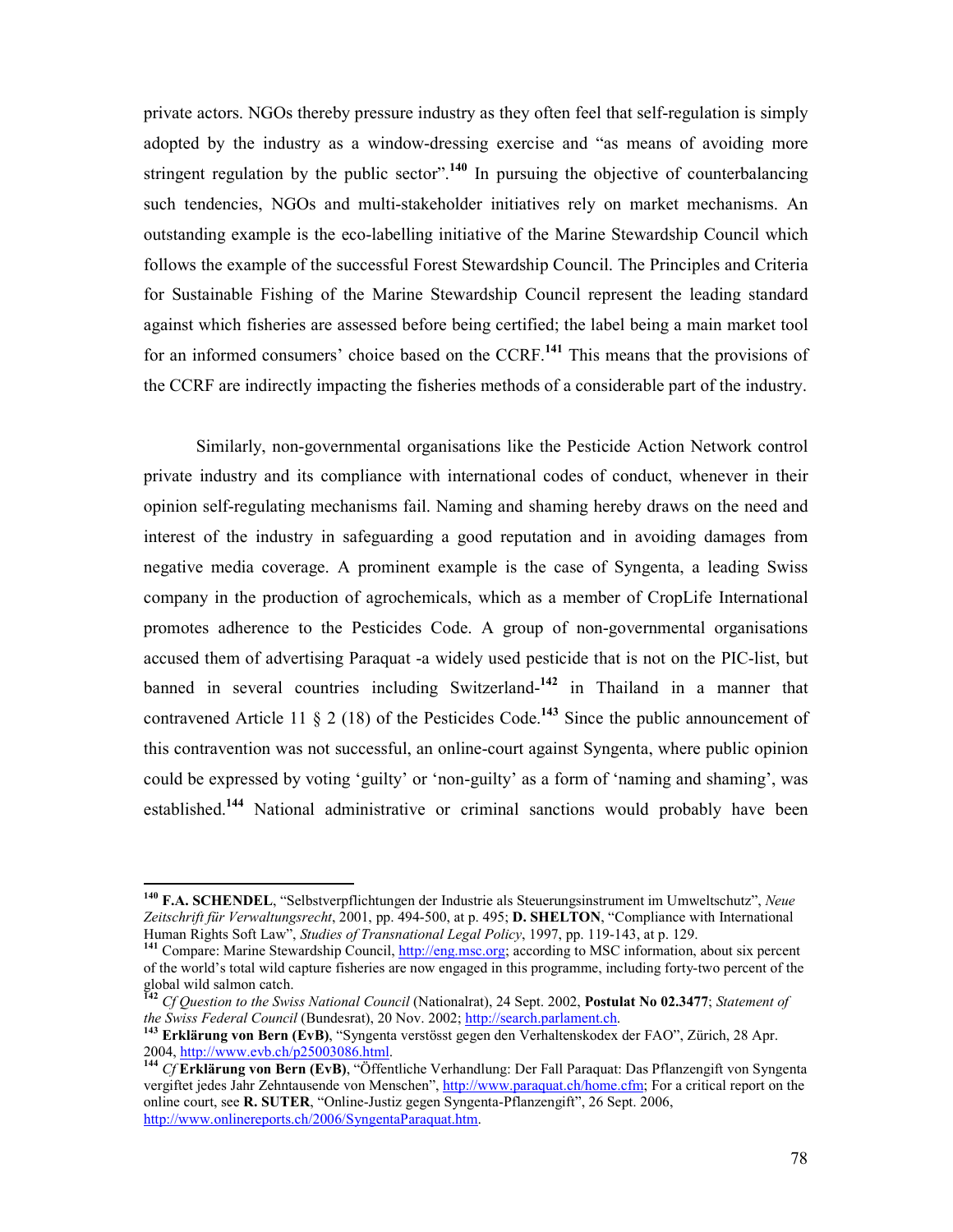ineffective in this case; especially as Syngenta violated nonbinding international law out of reach of Swiss as well as Thai authorities.

Although effective, this kind of private control runs the risk of not respecting constitutional principles like due process and neutrality and of manipulating its outcome, while interference with civil rights -like property or the right to exercise a profession- through "plebiscitary created loss of reputation"<sup>145</sup> can amount to an encroachment similar to that classically attributed to state action. In other words, if the state and international codes of conduct rely on private control, it has to be considered whether some kind of procedural security can be provided; either through state measures or by international bodies. Seen in this light, the OECD specific instances procedure provides a formalised alternative where NGOs and labour is to some extent given a voice while at the same time providing procedural safeguards such as a kind of a 'right to be heard' and a sort of appeal possibility through which decisions at the national level can be reviewed at the international level.

Finally, private actors also contribute to the monitoring of compliance by public and private addressees. NGOs monitor state action mainly through political pressure. The Secretariat of the FAO, for example, sends questionnaires to NGOs as part of the international reporting mechanism established to further the implementation of the codes of conduct by both states and private actors. The FAO then relies on their reports for developing further instruments or adapting their strategies and compliance assistance programs.

Interestingly enough, support of companies does not stop at efforts to demonstrate compliance and thereby safeguard their reputation, but also includes capacity building measures. For example, when the PIC principle was adopted, it was added as one element of the capacity building initiatives of the so-called 'Safe Use Project' which was financed and conducted by the International Group of National Associations of Manufacturers of Agrochemical Products (GIFAP).<sup>146</sup>

 $145$  R. SUTER, ibid.

<sup>&</sup>lt;sup>146</sup> The 'Safe Use Project' also included education, provision of protective clothing as well as the distribution of pesticide antidotes; Compare D.G. VICTOR, "'Learning by Doing' in the Nonbinding International Regime to Manage Trade in Hazardous Chemicals and Pesticides", in D.G. VICTOR et. al., The Implementation and Effectiveness of International Environmental Commitments: Theory and Practice, Cambridge, 1998, pp. 221- 281, at p. 255.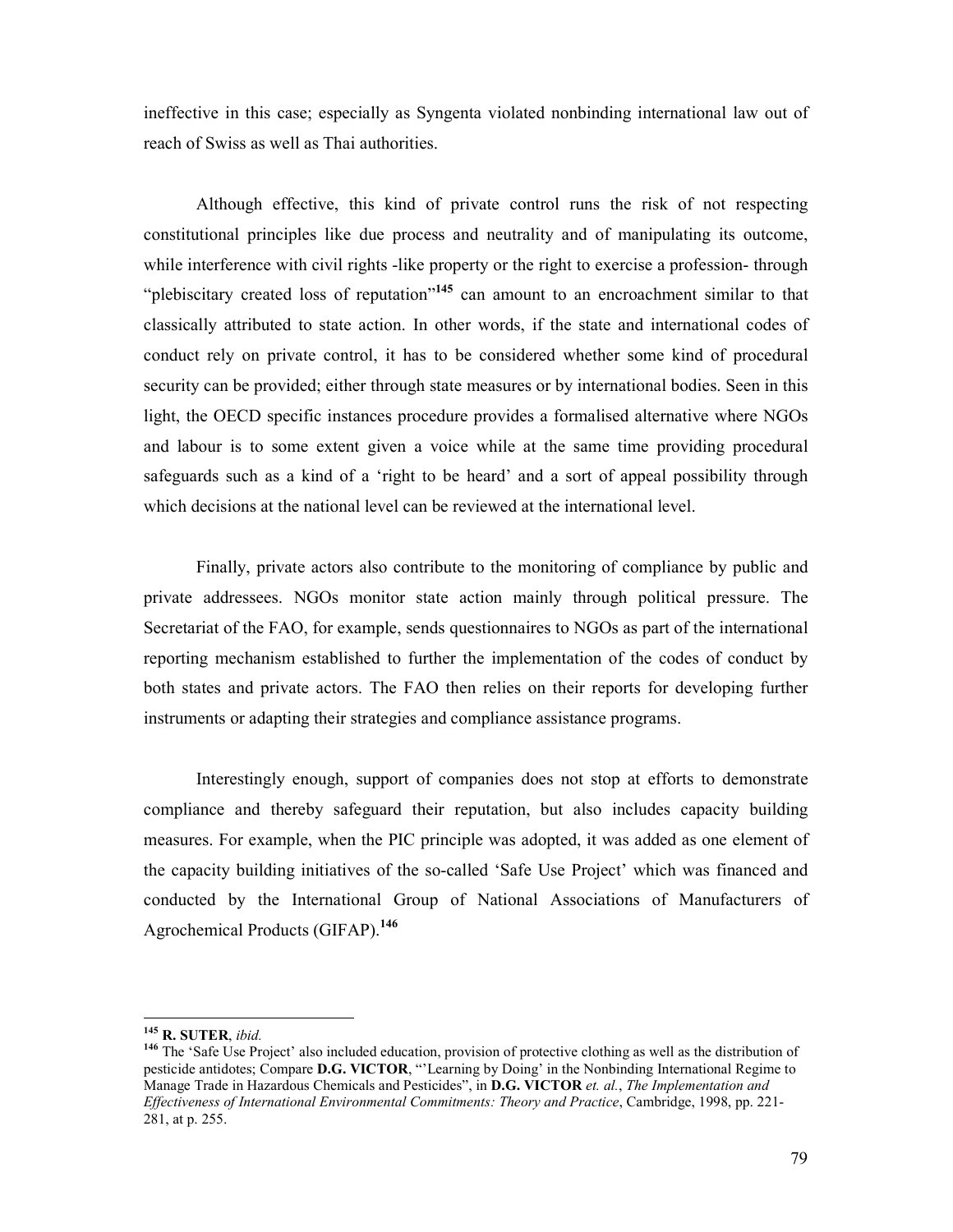The illustrated structural change in administrative law and action away from state regulation towards support of self-regulation mechanisms and public-private-partnerships is a process that occurs increasingly in all areas of public administration.<sup>147</sup> Although at first sight appearing to be formal intergovernmental instruments, international codes of conduct directed towards a collaboration of all stakeholders<sup>148</sup> contribute to this process. At the same time, this shows the particular potential of such instruments in contrast to purely private initiatives. International codes of conduct represent a form of cooperation or division of labour between increasingly powerful private actors and states. They could thus serve as a model for integrating private actors in ways unknown to treaty law while at the same time keeping some government control and state-induced legitimacy.

#### E. Implementation through international administrative procedures

Some codes of conduct, especially in the field of social corporate responsibility, mainly aim to directly change the behaviour of private actors. They not only almost exclusively address business actors, but also establish international administrative procedures to directly implement such norms. An example in this respect is the specific instances procedure of the OECD Guidelines.<sup>149</sup> According to this procedure, anyone may bring 'specific instances' assumed to constitute an act of violation of the Guidelines by an enterprise to the attention of the National Contact Points (NCPs).<sup>150</sup> Following an initial assessment whether to consider the issue, and a subsequent attempt to mediate between the enterprise and the complainant, an NCP may issue statements and make recommendations on how the Guidelines should be understood and implemented. The results of the procedure are published, thereby raising the pressure on companies which have an interest in avoiding 'reputational' costs. The procedure therefore foremost relies on the initiative of private actors to bring complaints. The NCPs are national governmental or private-public agencies -often situated within a ministry-, which then serve as mere administrative agents for the international procedure, because they have to follow international procedural rules established in a binding decision of the OECD Council. Moreover, the activities of the NCPs take place

<sup>&</sup>lt;sup>147</sup> Compare **D. EHLERS**, *supra* note 6, § 1, IX; who refers to the necessity for such forms of action in order to secure effective protection of common goods; namely, by making use of a sense of community as well as the self-interest of citizens.

<sup>&</sup>lt;sup>148</sup> Compare CCRF, Article  $4 \S 1$ .

<sup>&</sup>lt;sup>149</sup> Such a procedure also exists for the implementation of the ILO Tripartite Declaration by which labour standards are established.

<sup>&</sup>lt;sup>150</sup> OECD, *Council Decision C (2000)* 96, Procedural Guidance, Section I, C.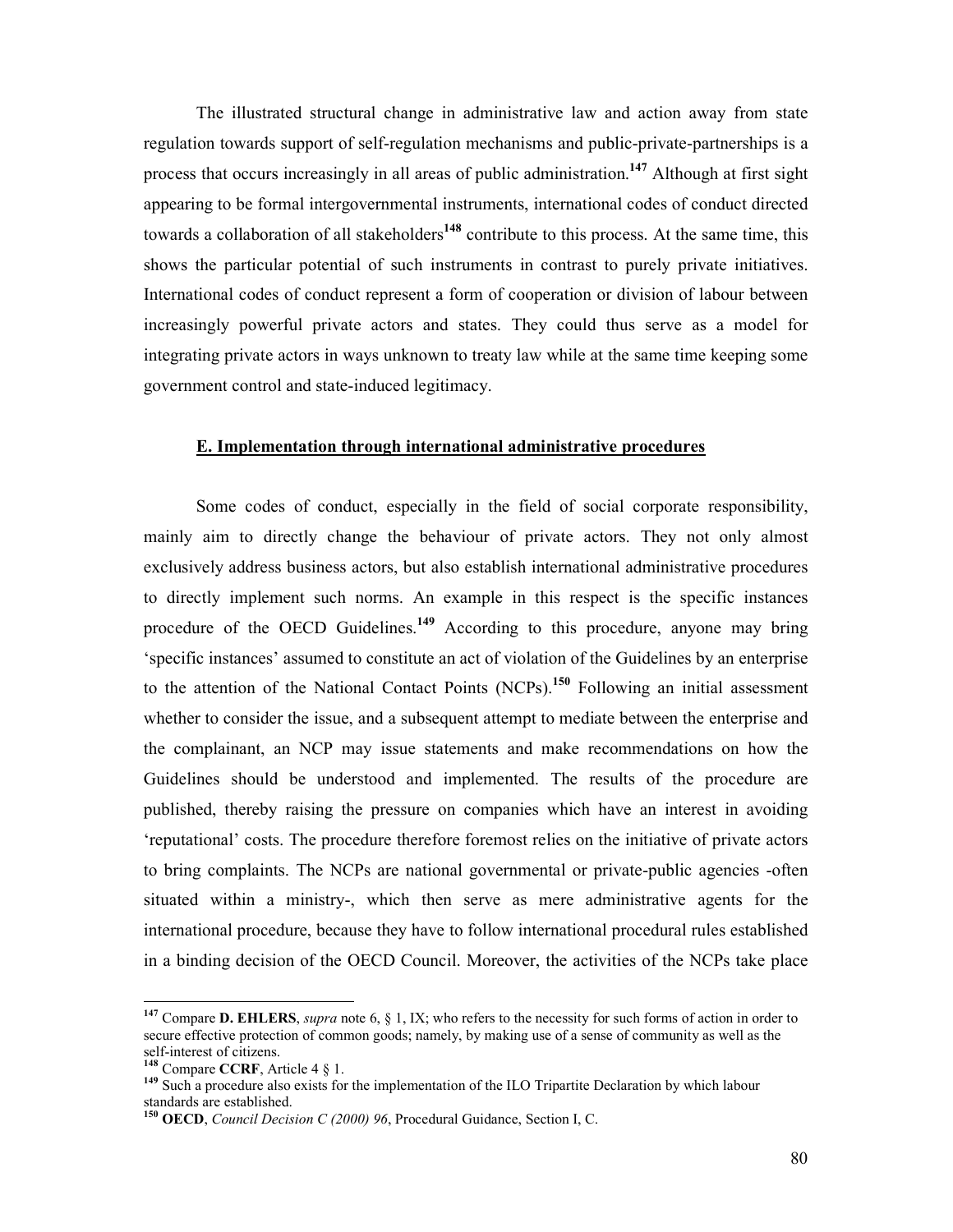under the oversight by the OECD Investment Committee. A review procedure can be triggered by a request for assistance in the interpretation of the Guidelines and the Committee will consider giving a clarification on whether an NCP has correctly interpreted the Guidelines. This review procedure resembles appeal procedures on issues of law which can be seen as indicators for the emergence of global administrative law.<sup>151</sup>

Although such procedures do not completely bypass the state, the approach is not foremost directed at legislative or other implementation by nation states. The difference to traditional international law is striking. The implication is (again) a changing role of the state in some fields from the main regulatory entity to a mere implementing agency that is determined by international administrative law in its decision-making.

#### IV. Conclusion

 $\ddot{\phantom{a}}$ 

Although our analysis generally supports claims regarding the importance and compliance-inducing capacity of nonbinding international norms,<sup>152</sup> it likewise points to the need for differentiation. The degree of impact of nonbinding norms not only depends on the nature of the specific regulatory issue, interest structures as well as the specific formal characteristics of the instrument such as source, participating actors, addressees and compliance mechanisms. Our analysis illustrates that it also depends to a considerable degree on the specific characteristics of the various domestic legal orders that respond to such normative impulses. Thus, the degree of institutional organisation, the density of domestic regulation of the matter and the underlying legal culture of a particular domestic legal order may lead to different degrees and different ways of implementation. Although one should be careful with generalisations, it seems as if in less densely regulated legal orders -possibly combined with less regulatory capacity-, nonbinding international norms often find a broader field for application and reception. Developing countries with lower regulatory capacity may also have a stronger dependency on international and private actors for implementation. And a legal culture that does not know a strict separation of governing and administrating bodies or

<sup>&</sup>lt;sup>151</sup> On the phenomenon of Global Administrative Law, see **B. KINGSBURY, N. KRISCH and R. STEWART**, Global Administrative Law, supra note 132.

 $152$  See, on this issue, the collection of papers in **D. SHELTON**, Commitment and Compliance: The Role of Nonbinding Norms in the International Legal System, Oxford, 2000.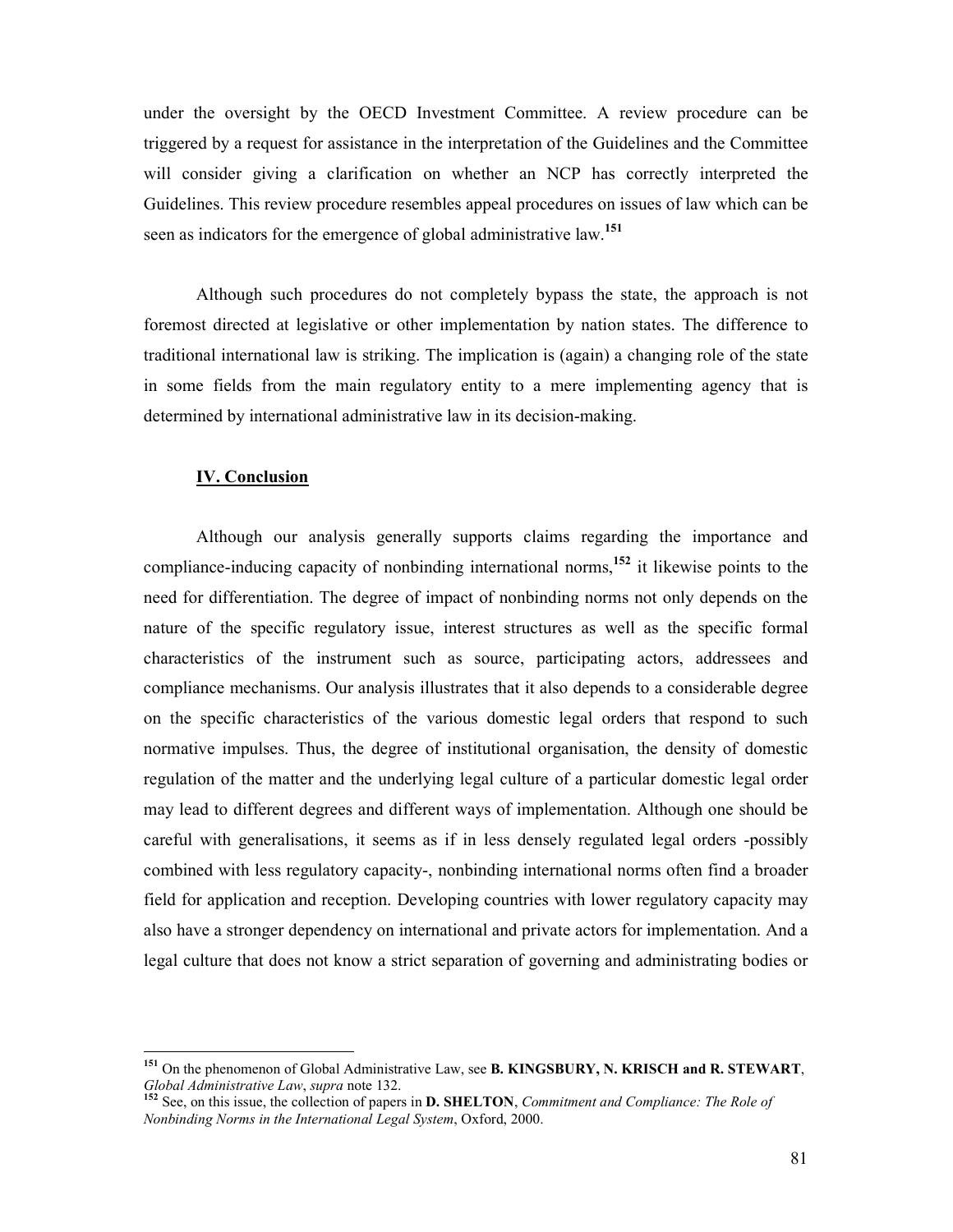leaves more discretionary leeway to the executive<sup>153</sup> should be generally more conducive to implementing international codes of conduct directly through administrators who network with their trans-national counterparts even without a specific legislative act.

Our analysis has further identified some of the main junctures of the international and the domestic administrative spaces that serve as pathways of influence for the analysed international instruments. As already hinted at, we believe that such an analysis of the functions and potential impact of such instruments is a precondition for considerations on specific legitimacy requirements.

On the basis of this taxonomy, we would now like to point to some legitimacy challenges that specifically arise in the context of nonbinding instruments wherever such instruments trigger a deviation from traditional legitimacy safeguards. Simply pointing to the international and domestic legality of implementation processes is hereby not sufficient, since legality merely mirrors the actual state of legal development. In our view, the question of legitimacy, by asking whether such exercise of public authority is sufficiently justified and therefore acceptable,<sup>154</sup> goes beyond mere questions of legality. It identifies the particular challenges for future doctrinal but also domestic and international legal developments. This may in particular include future development and adjustment of international institutional law and domestic constitutional and administrative law.

First, it has been observed that nonbinding norms contribute to the privatisation of the exercise of public functions such as the protection of the environment. In such cases, where states not only rely on private actors as agents who supplement their own efforts, legitimacy challenges arise from the factual retreat of the states from exercising public authority. Naturally, such a statement assumes the continuing importance of the state as a legitimating factor in times of the proliferation of other actors that cannot build on any generally agreed

<sup>&</sup>lt;sup>153</sup> As do the US; cf **O. LEPSIUS**, Verwaltungsrecht unter dem Common Law, Tübingen, 1997, p. 16; who states that "in the USA administration and governance are not strictly distinguished"; W. DURER, "Rechtspolitische Spielräume im Bereich der dritten Säule: Prüfungsumfang, Kontrolldichte, prozessuale Ausgestaltung und Fehlerfolgen", in W. DURNER and C. WALTER, Rechtspolitische Spielräume bei der Umsetzung der Arhus-Konvention, Berlin, 2005, pp. 64-ff., at p. 66.

<sup>154</sup> D. BODANSKY, "Legitimacy", in D. BODANSKY, J. BRUNNÉE and E. HEY, Oxford Handbook of International Environmental Law, 2007, pp. 704-723, at p. 705; R. WOLFRUM, "Legitimacy in International Law from a Legal Perspective: Some Introductory Considerations", in R. WOLFRUM and V. RÖBEN, Legitimacy in International Law, Heidelberg, 2008, pp. 1-24, at p. 6; J. DELBRÜCK, "Exercising Public Authority Beyond the State: Transnational Democracy and/or Alternative Legitimation Strategies?" Indiana Journal of Global Legal Studies, 2003, pp. 29-43, at pp. 31-32.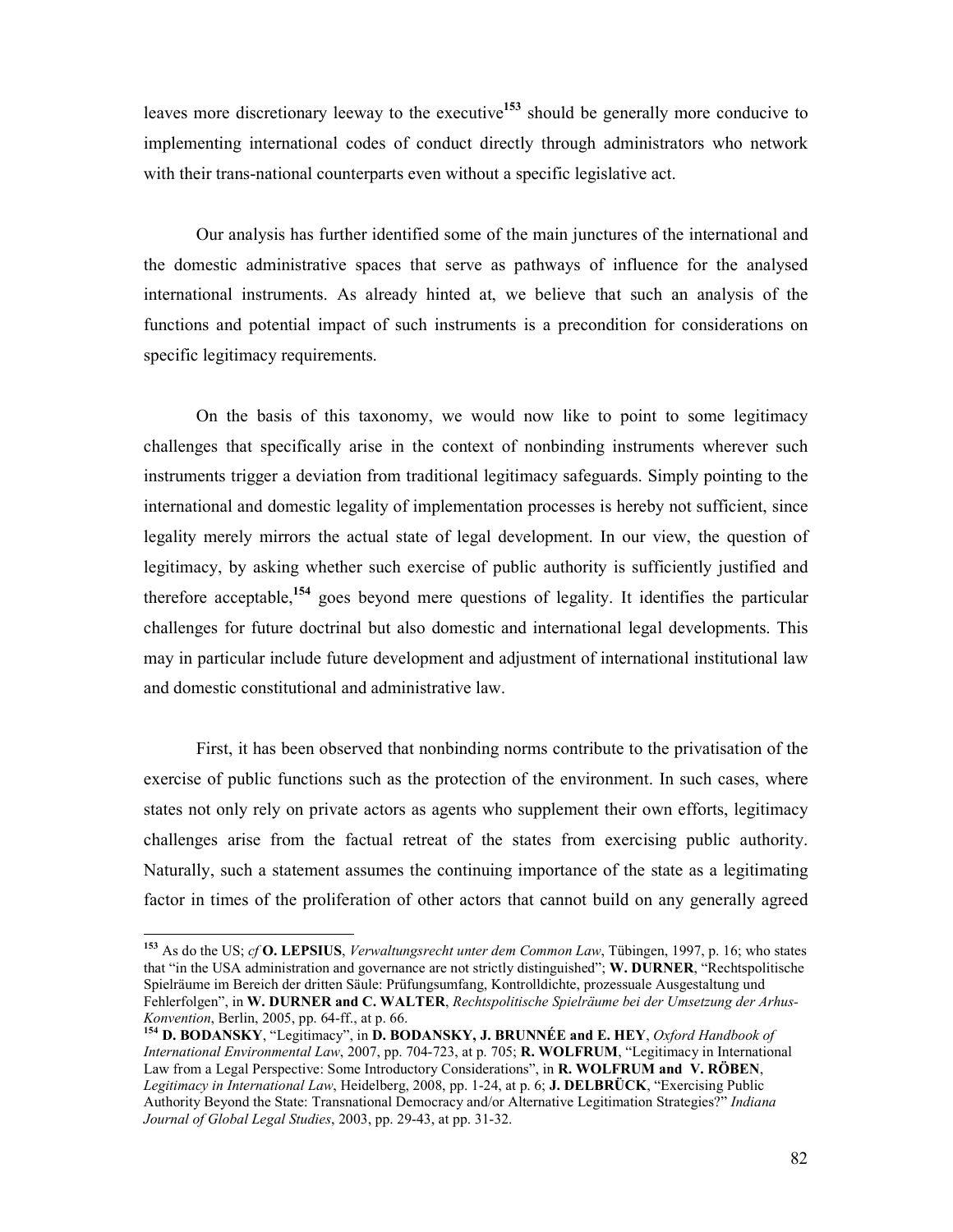source of legitimacy. In the end, private actors, be it industry or NGOs, are responsible to particular constituencies and not to the general public.<sup>155</sup> Assuming a superior legitimacy base at least of democratic states and a responsibility of states to protect human rights of their citizens, states can only legitimately retreat as long as they ensure the effectiveness and legitimacy of privatising mechanisms. This includes safeguarding fundamental freedoms from infringement by private actors, but also environmental stewardship in a way that ensures the livelihood of citizens and sufficient balancing of interests.

In contrast to purely private forms of governance, international codes of conduct provide a tool to ensure government input into the main decisions while acknowledging the importance of private actors. One legitimacy challenge is thus to acknowledge the supplementary character of such endeavour and to secure a meaningful balancing of interests at the international level and the on-going guarantee of certain fundamental safeguards on the domestic level.

Regarding implementation by states, a general distinction appears to directly flow from the international approach of a particular code of conduct. Instruments which largely build on state implementation must be distinguished from those which almost exclusively aim at regulating private actors but use states as administrative agents, as in the case of the OECD Guidelines.

In the latter case, the role of the state is reduced to that of an administrator in the international compliance or review procedures. Nonbinding norms are then supported by domestic administrators -as in the case of the National Contact Points- without implicating a legitimisation by domestic administrative law or the domestic legislator. Although states may continue to regulate private entities, the approach starkly contrasts with the perceivable international alternative of an international treaty directed at internationally harmonised state implementation through domestically legitimated procedures ensuring a balance of interests and state-backed enforcement. From the perspective of both effectiveness and legitimacy, the diminished role of the state in the general approach of such codes thus becomes problematic if they are used as alternatives to treaty making. Even if only used in a supplementary way, the need for procedural law ensuring the balance of interests, participation of stakeholders as well

 $\overline{a}$ <sup>155</sup> D. BODANSKY, "Legitimacy", *ibid.*, p. 718.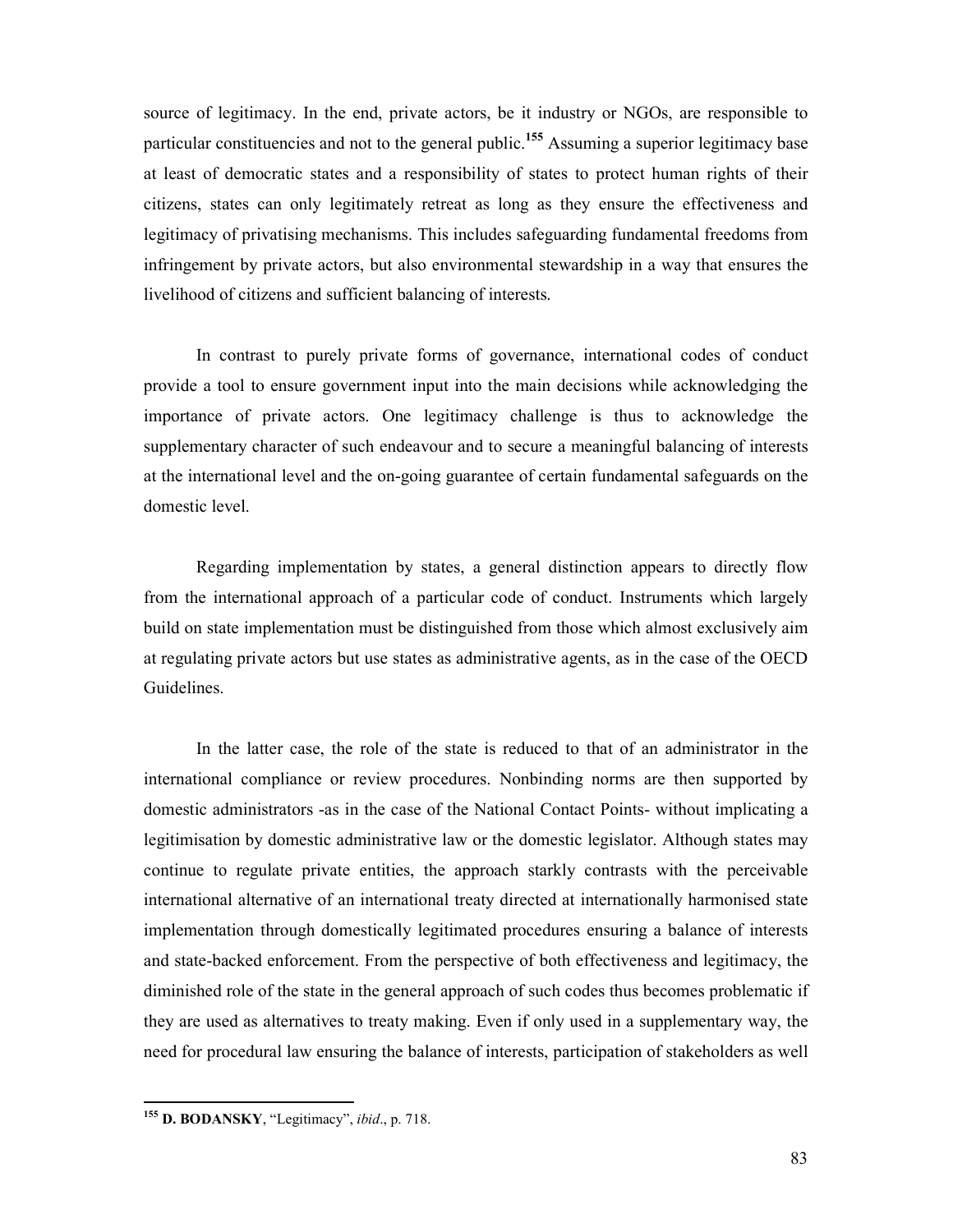as room for political discourse appears to be a necessity. The new procedural rules providing for a review of decisions of National Contact Points and the employment of notice-andcomment procedures in the last revision of the OECD Guidelines in the year 2000 appear as a positive development in that regard.

In cases where instruments are mainly directed at and implemented through national domestic law and administrative action based on domestic administrative law, the different modes of implementation point to various legitimacy challenges. One hereby needs to roughly distinguish between specific legislative implementation and the possibility of direct implementation by administrators without such a specific legislative act.

Although it seems at first sight that specific legislative acts sufficiently legitimise the implementation of international norms, the particularities of nonbinding instruments may require additional safeguards in the case of programmed legislation and dynamic references. Dynamic references enable the direct incorporation of changes that have not and could not be foreseen by the national legislature when enacting the original law. Thus, the legislature leaves decision-making to international bodies which -in the case of nonbinding instrumentsdo not necessarily decide on the basis of consent. A transparent and inclusive procedure at the international level as well as control and review mechanisms at the national level seem therefore important to grant legitimacy to such references.<sup>156</sup> Although less problematic than dynamic references, programmed legislation that rubberstamps international norms also contributes to a shift of the democratic discourse to the international level, thereby restricting the influence of national constituencies and in particular of the opposition in a parliament.

The remedy cannot be to prescribe legislative self-restraint. The standard setting exercise at the international level only makes sense if the instrument is implemented without calling into question its content, process of elaboration, etc. Thus, programmed legislation is paramount if one aims to avoid upsetting the balance of different economic, environmental and social aspects reached at the international level, and in order to provide a reliable and legitimate source of norms in particular to those (developing) countries with limited capacities. Consequently, it is in the interest of all participants in the norm setting endeavour to provide for additional legitimating procedures already at the international level. This must

<sup>&</sup>lt;sup>156</sup> B.-O. BRYDE, Internationale Verhaltensregeln, supra note 4, p. 37.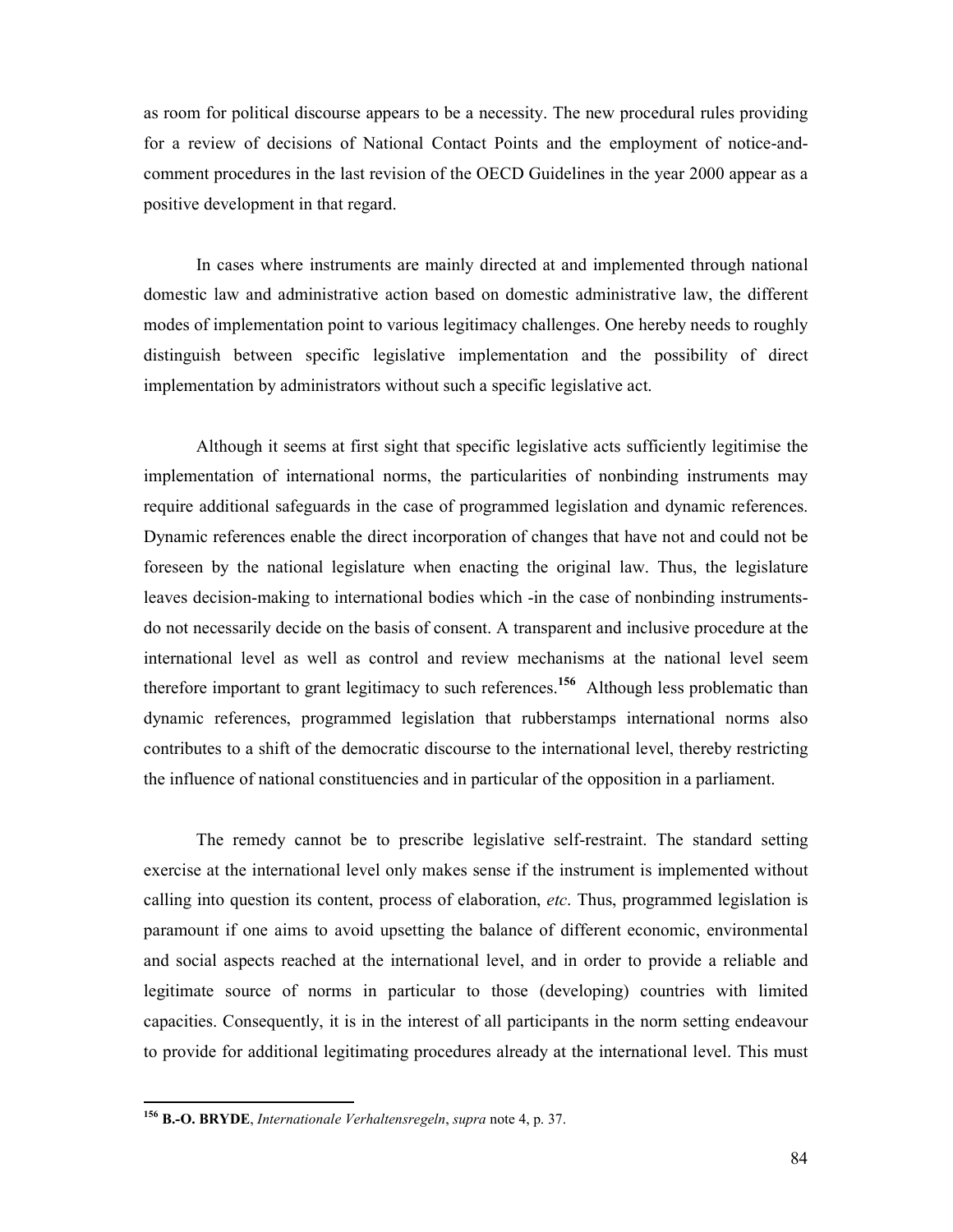include procedures which ensure that national publics and the political opposition are linked to these processes, in order to uphold the legitimating function of the national public discourse which is essential for the legitimacy of both international norm production and -for the abovementioned reason- of national implementation.

One possible means to achieve this could be improved access to information and participation of the public in environmental policy-making and administration. A recommendation to this effect has been adopted by the Meeting of the Parties of the Aarhus Convention in the Almaty Guidelines in 2005. They call for the application of the principles of the Aarhus Convention; public participation and access to information at the level of international institutions.<sup>157</sup> International institutional procedures should also ensure the equal participation of developing and developed countries, as well as regional groups, since the adoption of nonbinding instruments at the international level may deviate from the principle of consent which safeguards the sovereign equality of states.

Such procedures are even more pertinent if one considers direct implementation through administrative action without a specific legislative act. Of course, the issue is not simply one of circumventing the parliament. Administrative action can only take place within the margins left for action by the national legislator. Still, as already observed by Tomuschat in 1978, the use of nonbinding instruments increases the weight of the executive as opposed to the legislator.<sup>158</sup> As could be seen in the analysis, the shift to nonbinding international norms enables the executive to -directly or through internal guidelines and instructions- implement norms within their margin of discretion without any specific parliamentary act on the issue. To the extent that nonbinding norms become increasingly important in the process of internationalisation, this development raises the concern that the increasing use of nonbinding norms increases executive power to the detriment of parliamentary participation and control.<sup>159</sup> In addition to the already mentioned procedures, the particular potential of nonbinding norms to be directly implemented points to the need to reinforce the control of the

<sup>&</sup>lt;sup>157</sup> U.N. ECONOMIC COMMISSION FOR EUROPE, Report of the Second Meeting of the Parties to the Convention on Access to Information, Public Participation in Decision-making and Access to Justice in Environmental Matters held in Almaty, Kazakhstan, 25-27 May 2005, Decision II/4 entitled "Promoting the Application of the Principles of the Aarhus Convention in International Forums", 20 June 2005, ECE/MP.PP/2005/2/Add.5.

<sup>158</sup> C. TOMUSCHAT, "Der Verfassungsstaat im Geflecht der internationalen Beziehungen", Veröffentlichungen der Vereinigung der Deutschen Staatsrechtslehrer, 1978, pp. 7-63.

<sup>&</sup>lt;sup>159</sup> For early warnings, consider **B.-O. BRYDE**, *Internationale Verhaltensregeln für Private*, supra note 4, p. 36; C. TOMUSCHAT, "Verfassungsstaat", ibid.